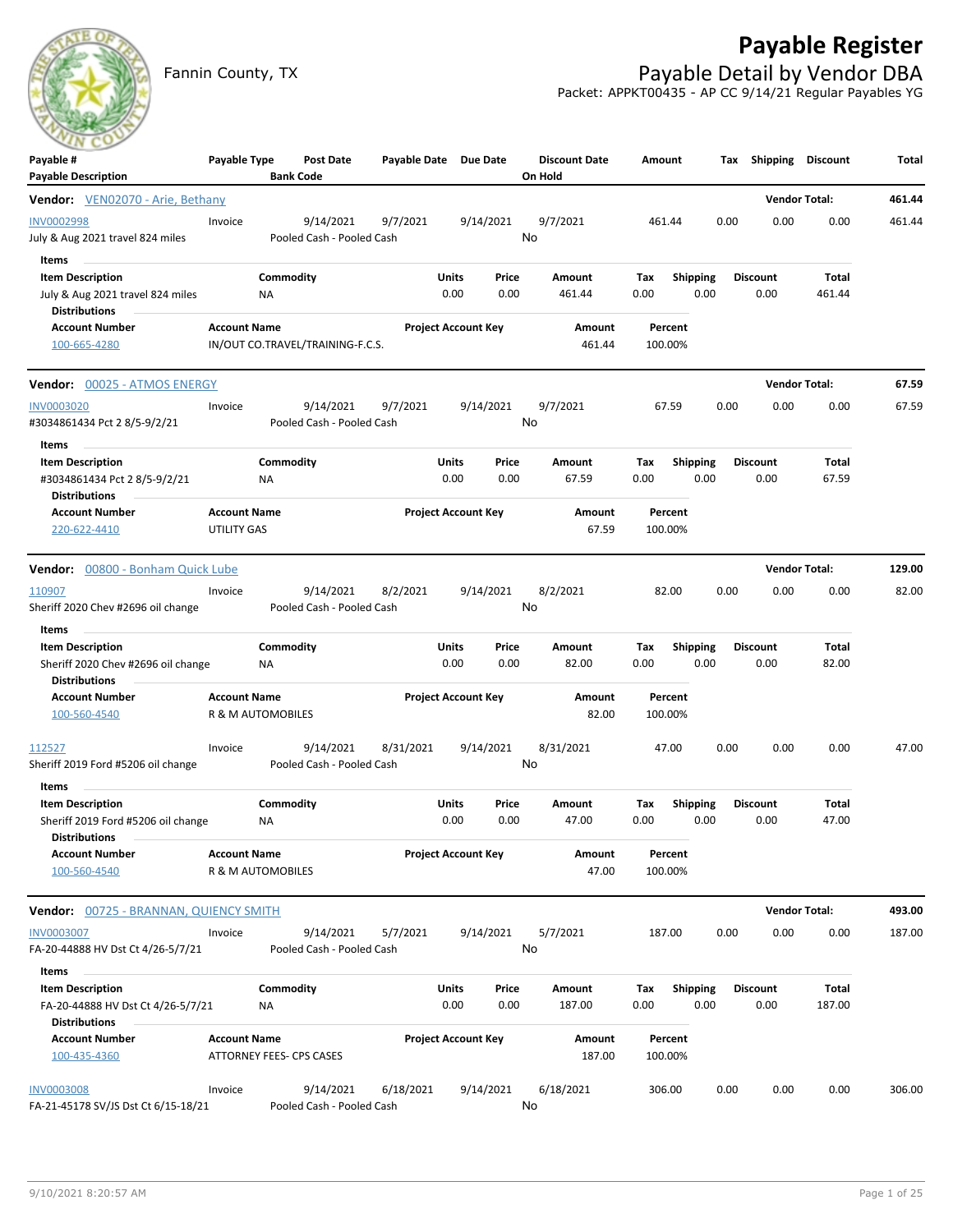| <b>Payable Register</b>                                     |                                        |           |                                      |                       |       |                            |                                 |                    |                 |      |                       | Packet: APPKT00435 - AP CC 9/14/21 Regular Payables YG |          |
|-------------------------------------------------------------|----------------------------------------|-----------|--------------------------------------|-----------------------|-------|----------------------------|---------------------------------|--------------------|-----------------|------|-----------------------|--------------------------------------------------------|----------|
| Payable #<br><b>Payable Description</b>                     | Payable Type                           |           | <b>Post Date</b><br><b>Bank Code</b> | Payable Date Due Date |       |                            | <b>Discount Date</b><br>On Hold | Amount             |                 |      | Tax Shipping Discount |                                                        | Total    |
| Items<br><b>Item Description</b>                            |                                        | Commodity |                                      |                       | Units | Price                      | <b>Amount</b>                   | Tax                | <b>Shipping</b> |      | <b>Discount</b>       | <b>Total</b>                                           |          |
| FA-21-45178 SV/JS Dst Ct 6/15-18/21<br><b>Distributions</b> |                                        | ΝA        |                                      |                       | 0.00  | 0.00                       | 306.00                          | 0.00               | 0.00            |      | 0.00                  | 306.00                                                 |          |
| <b>Account Number</b>                                       | <b>Account Name</b>                    |           |                                      |                       |       | <b>Project Account Key</b> | Amount                          | Percent            |                 |      |                       |                                                        |          |
| 100-435-4360                                                | ATTORNEY FEES- CPS CASES               |           |                                      |                       |       |                            | 306.00                          | 100.00%            |                 |      |                       |                                                        |          |
| Vendor: 00581 - CINTAS CORPORATION #163                     |                                        |           |                                      |                       |       |                            |                                 |                    |                 |      |                       | <b>Vendor Total:</b>                                   | 140.35   |
| 4091927522                                                  | Invoice                                |           | 9/14/2021                            | 8/4/2021              |       | 9/14/2021                  | 8/4/2021                        | 35.35              |                 | 0.00 | 0.00                  | 0.00                                                   | 35.35    |
| Pct 4 uniforms                                              |                                        |           | Pooled Cash - Pooled Cash            |                       |       | No                         |                                 |                    |                 |      |                       |                                                        |          |
| Items                                                       |                                        |           |                                      |                       |       |                            |                                 |                    |                 |      |                       |                                                        |          |
| <b>Item Description</b>                                     |                                        | Commodity |                                      |                       | Units | Price                      | Amount                          | Tax                | <b>Shipping</b> |      | <b>Discount</b>       | <b>Total</b>                                           |          |
| Pct 4 uniforms<br><b>Distributions</b>                      |                                        | Service   |                                      |                       | 0.00  | 0.00                       | 35.35                           | 0.00               | 0.00            |      | 0.00                  | 35.35                                                  |          |
| <b>Account Number</b>                                       | <b>Account Name</b>                    |           |                                      |                       |       | <b>Project Account Key</b> | Amount                          | Percent            |                 |      |                       |                                                        |          |
| 240-624-3950                                                | <b>UNIFORMS</b>                        |           |                                      |                       |       |                            | 35.35                           | 100.00%            |                 |      |                       |                                                        |          |
| 4092588229                                                  | Invoice                                |           | 9/14/2021                            | 8/11/2021             |       | 9/14/2021                  | 8/11/2021                       | 35.00              |                 | 0.00 | 0.00                  | 0.00                                                   | 35.00    |
| Pct 4 uniforms                                              |                                        |           | Pooled Cash - Pooled Cash            |                       |       | No                         |                                 |                    |                 |      |                       |                                                        |          |
| Items                                                       |                                        |           |                                      |                       |       |                            |                                 |                    |                 |      |                       |                                                        |          |
| <b>Item Description</b>                                     |                                        | Commodity |                                      |                       | Units | Price                      | Amount                          | Tax                | <b>Shipping</b> |      | <b>Discount</b>       | Total                                                  |          |
| Pct 4 uniforms                                              |                                        | Service   |                                      |                       | 0.00  | 0.00                       | 35.00                           | 0.00               | 0.00            |      | 0.00                  | 35.00                                                  |          |
| <b>Distributions</b>                                        |                                        |           |                                      |                       |       |                            |                                 |                    |                 |      |                       |                                                        |          |
| <b>Account Number</b>                                       | <b>Account Name</b>                    |           |                                      |                       |       | <b>Project Account Key</b> | Amount                          | Percent            |                 |      |                       |                                                        |          |
| 240-624-3950                                                | <b>UNIFORMS</b>                        |           |                                      |                       |       |                            | 35.00                           | 100.00%            |                 |      |                       |                                                        |          |
| 4093289546                                                  | Invoice                                |           | 9/14/2021                            | 8/18/2021             |       | 9/14/2021                  | 8/18/2021                       | 35.00              |                 | 0.00 | 0.00                  | 0.00                                                   | 35.00    |
| Pct 4 uniforms                                              |                                        |           | Pooled Cash - Pooled Cash            |                       |       | No                         |                                 |                    |                 |      |                       |                                                        |          |
| Items                                                       |                                        |           |                                      |                       |       |                            |                                 |                    |                 |      |                       |                                                        |          |
| <b>Item Description</b>                                     |                                        | Commodity |                                      |                       | Units | Price                      | Amount                          | Tax                | <b>Shipping</b> |      | <b>Discount</b>       | Total                                                  |          |
| Pct 4 uniforms                                              |                                        | Service   |                                      |                       | 0.00  | 0.00                       | 35.00                           | 0.00               | 0.00            |      | 0.00                  | 35.00                                                  |          |
| <b>Distributions</b>                                        |                                        |           |                                      |                       |       |                            |                                 |                    |                 |      |                       |                                                        |          |
| <b>Account Number</b>                                       | <b>Account Name</b>                    |           |                                      |                       |       | <b>Project Account Key</b> | Amount                          | Percent            |                 |      |                       |                                                        |          |
| 240-624-3950                                                | <b>UNIFORMS</b>                        |           |                                      |                       |       |                            | 35.00                           | 100.00%            |                 |      |                       |                                                        |          |
| 4093846545                                                  | Invoice                                |           | 9/14/2021                            | 8/25/2021             |       | 9/14/2021                  | 8/25/2021                       | 35.00              |                 | 0.00 | 0.00                  | 0.00                                                   | 35.00    |
| Pct 4 uniforms                                              |                                        |           | Pooled Cash - Pooled Cash            |                       |       | No                         |                                 |                    |                 |      |                       |                                                        |          |
| Items                                                       |                                        |           |                                      |                       |       |                            |                                 |                    |                 |      |                       |                                                        |          |
| <b>Item Description</b>                                     |                                        | Commodity |                                      |                       | Units | Price                      | Amount                          | Tax                | <b>Shipping</b> |      | <b>Discount</b>       | Total                                                  |          |
| Pct 4 uniforms                                              |                                        | Service   |                                      |                       | 0.00  | 0.00                       | 35.00                           | 0.00               | 0.00            |      | 0.00                  | 35.00                                                  |          |
| <b>Distributions</b>                                        |                                        |           |                                      |                       |       |                            |                                 |                    |                 |      |                       |                                                        |          |
| <b>Account Number</b><br>240-624-3950                       | <b>Account Name</b><br><b>UNIFORMS</b> |           |                                      |                       |       | <b>Project Account Key</b> | Amount<br>35.00                 | Percent<br>100.00% |                 |      |                       |                                                        |          |
| <b>Vendor:</b> 00766 - COLLISION 1ST                        |                                        |           |                                      |                       |       |                            |                                 |                    |                 |      |                       | <b>Vendor Total:</b>                                   | 2,818.30 |
| 17497a                                                      | Invoice                                |           | 9/14/2021                            | 9/2/2021              |       | 9/14/2021                  | 9/2/2021                        | 300.00             |                 | 0.00 | 0.00                  | 0.00                                                   | 300.00   |
| Pct 1 John Deere backhoe windshield                         |                                        |           | Pooled Cash - Pooled Cash            |                       |       | No                         |                                 |                    |                 |      |                       |                                                        |          |
| Items                                                       |                                        |           |                                      |                       |       |                            |                                 |                    |                 |      |                       |                                                        |          |
| <b>Item Description</b>                                     |                                        | Commodity |                                      |                       | Units | Price                      | Amount                          | Тах                | <b>Shipping</b> |      | <b>Discount</b>       | Total                                                  |          |
| Pct 1 John Deere backhoe windshield<br><b>Distributions</b> |                                        | ΝA        |                                      |                       | 0.00  | 0.00                       | 300.00                          | 0.00               | 0.00            |      | 0.00                  | 300.00                                                 |          |
| <b>Account Number</b>                                       | <b>Account Name</b>                    |           |                                      |                       |       | <b>Project Account Key</b> | Amount                          | Percent            |                 |      |                       |                                                        |          |
| 210-621-4580                                                | <b>R&amp;M MACHINERY PARTS</b>         |           |                                      |                       |       |                            | 300.00                          | 100.00%            |                 |      |                       |                                                        |          |
| 192232-1                                                    | Invoice                                |           | 9/14/2021                            | 7/26/2021             |       | 9/14/2021                  | 7/26/2021                       | 2,518.30           |                 | 0.00 | 0.00                  | 0.00                                                   | 2,518.30 |
| Dev. Svcs 2018 Ford supplement                              |                                        |           | Pooled Cash - Pooled Cash            |                       |       | No                         |                                 |                    |                 |      |                       |                                                        |          |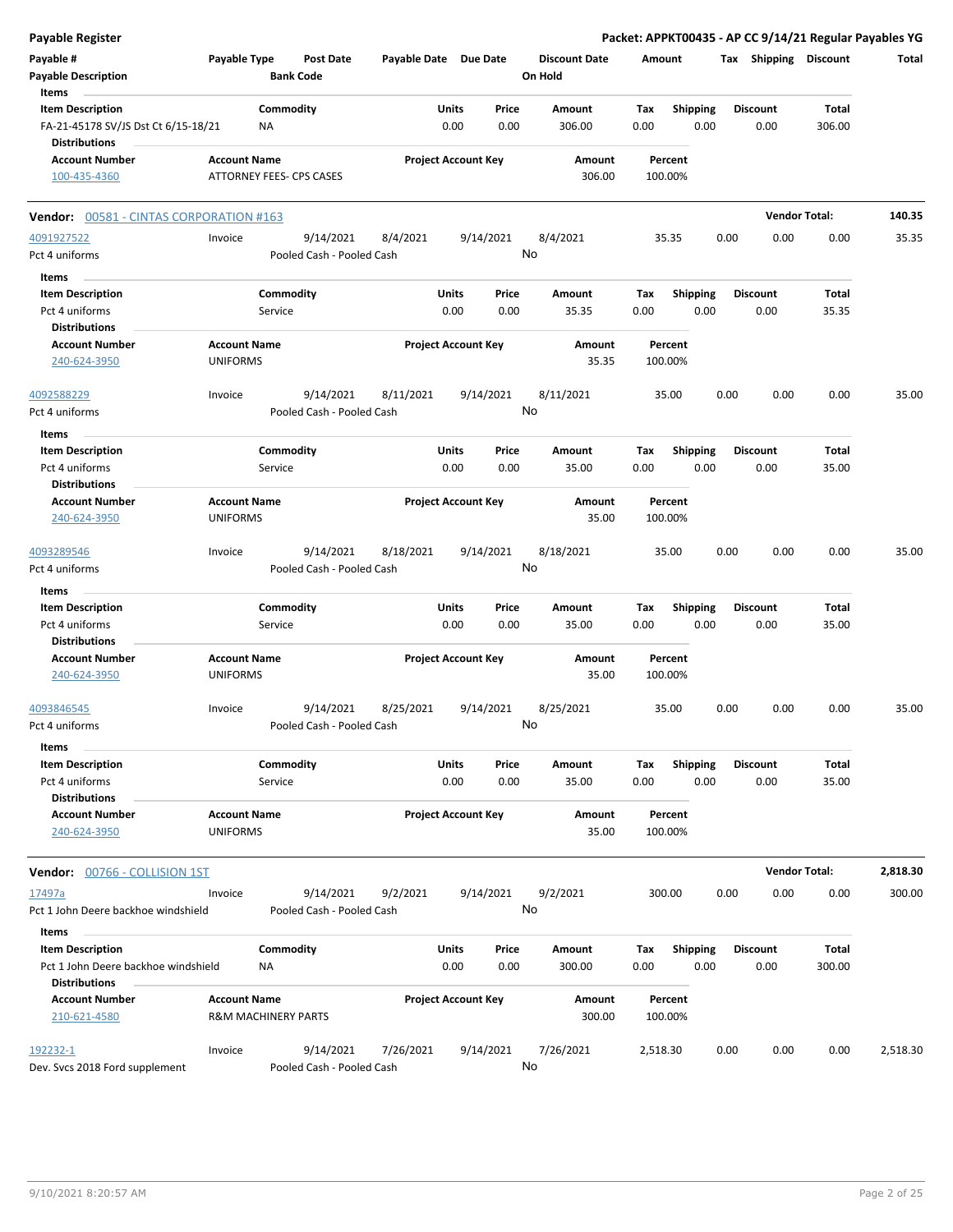| <b>Payable Register</b>                                |                                                       |                           |                  |                       |                            |           |                                 |        |                    |      |                       |                      | Packet: APPKT00435 - AP CC 9/14/21 Regular Payables YG |
|--------------------------------------------------------|-------------------------------------------------------|---------------------------|------------------|-----------------------|----------------------------|-----------|---------------------------------|--------|--------------------|------|-----------------------|----------------------|--------------------------------------------------------|
| Payable #<br><b>Payable Description</b>                | Payable Type                                          | <b>Bank Code</b>          | <b>Post Date</b> | Payable Date Due Date |                            |           | <b>Discount Date</b><br>On Hold | Amount |                    |      | Tax Shipping Discount |                      | Total                                                  |
| Items                                                  |                                                       |                           |                  |                       |                            |           |                                 |        |                    |      |                       |                      |                                                        |
| <b>Item Description</b>                                |                                                       | Commodity                 |                  |                       | Units                      | Price     | Amount                          | Tax    | Shipping           |      | <b>Discount</b>       | Total                |                                                        |
| Dev. Svcs 2018 Ford supplement<br><b>Distributions</b> |                                                       | <b>NA</b>                 |                  |                       | 0.00                       | 0.00      | 2,518.30                        | 0.00   | 0.00               |      | 0.00                  | 2,518.30             |                                                        |
| <b>Account Number</b>                                  | <b>Account Name</b>                                   |                           |                  |                       | <b>Project Account Key</b> |           | Amount                          |        | Percent            |      |                       |                      |                                                        |
| 100-591-4540                                           | <b>R&amp;M AUTO</b>                                   |                           |                  |                       |                            |           | 2,518.30                        |        | 100.00%            |      |                       |                      |                                                        |
| Vendor: 00052 - CO-OPERATIVE GIN CO.                   |                                                       |                           |                  |                       |                            |           |                                 |        |                    |      |                       | <b>Vendor Total:</b> | 1,129.15                                               |
| 135565                                                 | Invoice                                               |                           | 9/14/2021        | 8/2/2021              |                            | 9/14/2021 | 8/2/2021                        |        | 17.60              | 0.00 | 0.00                  | 0.00                 | 17.60                                                  |
| Pct 1 slip clutches                                    |                                                       | Pooled Cash - Pooled Cash |                  |                       |                            |           | No                              |        |                    |      |                       |                      |                                                        |
| Items                                                  |                                                       |                           |                  |                       |                            |           |                                 |        |                    |      |                       |                      |                                                        |
| <b>Item Description</b>                                |                                                       | Commodity                 |                  |                       | Units                      | Price     | Amount                          | Tax    | <b>Shipping</b>    |      | <b>Discount</b>       | Total                |                                                        |
| Pct 1 slip clutches<br><b>Distributions</b>            |                                                       | Goods                     |                  |                       | 4.00                       | 4.40      | 17.60                           | 0.00   | 0.00               |      | 0.00                  | 17.60                |                                                        |
| <b>Account Number</b><br>210-621-4580                  | <b>Account Name</b><br><b>R&amp;M MACHINERY PARTS</b> |                           |                  |                       | <b>Project Account Key</b> |           | Amount<br>17.60                 |        | Percent<br>100.00% |      |                       |                      |                                                        |
| <u> 136115</u><br>Pct 3 PVC suction hose               | Invoice                                               | Pooled Cash - Pooled Cash | 9/14/2021        | 8/9/2021              |                            | 9/14/2021 | 8/9/2021<br>No                  |        | 48.75              | 0.00 | 0.00                  | 0.00                 | 48.75                                                  |
| Items                                                  |                                                       |                           |                  |                       |                            |           |                                 |        |                    |      |                       |                      |                                                        |
| <b>Item Description</b>                                |                                                       | Commodity                 |                  |                       | Units                      | Price     | Amount                          | Tax    | <b>Shipping</b>    |      | <b>Discount</b>       | Total                |                                                        |
| Pct 3 PVC suction hose<br><b>Distributions</b>         |                                                       | Goods                     |                  |                       | 25.00                      | 1.95      | 48.75                           | 0.00   | 0.00               |      | 0.00                  | 48.75                |                                                        |
| <b>Account Number</b>                                  | <b>Account Name</b>                                   |                           |                  |                       | <b>Project Account Key</b> |           | Amount                          |        | Percent            |      |                       |                      |                                                        |
| 230-623-3400                                           | <b>SHOP SUPPLIES</b>                                  |                           |                  |                       |                            |           | 48.75                           |        | 100.00%            |      |                       |                      |                                                        |
| 136341<br>Pct 3 Parts/shop supplies                    | Invoice                                               | Pooled Cash - Pooled Cash | 9/14/2021        | 8/11/2021             |                            | 9/14/2021 | 8/11/2021<br>No                 |        | 267.27             | 0.00 | 0.00                  | 0.00                 | 267.27                                                 |
|                                                        |                                                       |                           |                  |                       |                            |           |                                 |        |                    |      |                       |                      |                                                        |
| Items                                                  |                                                       |                           |                  |                       |                            |           |                                 |        |                    |      |                       |                      |                                                        |
| <b>Item Description</b>                                |                                                       | Commodity                 |                  |                       | Units                      | Price     | Amount                          | Tax    | <b>Shipping</b>    |      | <b>Discount</b>       | Total                |                                                        |
| Pct 3 Parts/shop supplies<br><b>Distributions</b>      |                                                       | <b>NA</b>                 |                  |                       | 0.00                       | 0.00      | 267.27                          | 0.00   | 0.00               |      | 0.00                  | 267.27               |                                                        |
| <b>Account Number</b>                                  | <b>Account Name</b>                                   |                           |                  |                       | <b>Project Account Key</b> |           | Amount                          |        | Percent            |      |                       |                      |                                                        |
| 230-623-3400                                           | <b>SHOP SUPPLIES</b>                                  |                           |                  |                       |                            |           | 84.20                           |        | 31.50%             |      |                       |                      |                                                        |
| 230-623-4580                                           | <b>R&amp;M MACHINERY PARTS</b>                        |                           |                  |                       |                            |           | 183.07                          |        | 68.50%             |      |                       |                      |                                                        |
| 136606                                                 | Invoice                                               |                           | 9/14/2021        | 8/16/2021             |                            | 9/14/2021 | 8/16/2021                       |        | 30.80              | 0.00 | 0.00                  | 0.00                 | 30.80                                                  |
| Pct 3 shop supplies                                    |                                                       | Pooled Cash - Pooled Cash |                  |                       |                            |           | No                              |        |                    |      |                       |                      |                                                        |
| Items                                                  |                                                       |                           |                  |                       |                            |           |                                 |        |                    |      |                       |                      |                                                        |
| <b>Item Description</b>                                |                                                       | Commodity                 |                  |                       | Units                      | Price     | Amount                          | Tax    | <b>Shipping</b>    |      | <b>Discount</b>       | Total                |                                                        |
| Pct 3 shop supplies<br><b>Distributions</b>            |                                                       | NA                        |                  |                       | 0.00                       | 0.00      | 30.80                           | 0.00   | 0.00               |      | 0.00                  | 30.80                |                                                        |
| <b>Account Number</b>                                  | <b>Account Name</b>                                   |                           |                  |                       | <b>Project Account Key</b> |           | Amount                          |        | Percent            |      |                       |                      |                                                        |
| 230-623-3400                                           | <b>SHOP SUPPLIES</b>                                  |                           |                  |                       |                            |           | 30.80                           |        | 100.00%            |      |                       |                      |                                                        |
| 136739                                                 | Invoice                                               |                           | 9/14/2021        | 8/17/2021             |                            | 9/14/2021 | 8/17/2021                       |        | 39.68              | 0.00 | 0.00                  | 0.00                 | 39.68                                                  |
| Pct 3 hydraulic hoses                                  |                                                       | Pooled Cash - Pooled Cash |                  |                       |                            |           | No                              |        |                    |      |                       |                      |                                                        |
| Items                                                  |                                                       |                           |                  |                       |                            |           |                                 |        |                    |      |                       |                      |                                                        |
| <b>Item Description</b>                                |                                                       | Commodity                 |                  |                       | Units                      | Price     | Amount                          | Tax    | <b>Shipping</b>    |      | <b>Discount</b>       | Total                |                                                        |
| Pct 3 hydraulic hoses<br><b>Distributions</b>          |                                                       | ΝA                        |                  |                       | 0.00                       | 0.00      | 39.68                           | 0.00   | 0.00               |      | 0.00                  | 39.68                |                                                        |
| <b>Account Number</b>                                  | <b>Account Name</b>                                   |                           |                  |                       | <b>Project Account Key</b> |           | Amount                          |        | Percent            |      |                       |                      |                                                        |
| 230-623-4580                                           | <b>R&amp;M MACHINERY PARTS</b>                        |                           |                  |                       |                            |           | 39.68                           |        | 100.00%            |      |                       |                      |                                                        |
| 136810                                                 | Invoice                                               |                           | 9/14/2021        | 8/19/2021             |                            | 9/14/2021 | 8/19/2021                       |        | 419.00             | 0.00 | 0.00                  | 0.00                 | 419.00                                                 |
| Pct 4 fuel pump                                        |                                                       | Pooled Cash - Pooled Cash |                  |                       |                            |           | No                              |        |                    |      |                       |                      |                                                        |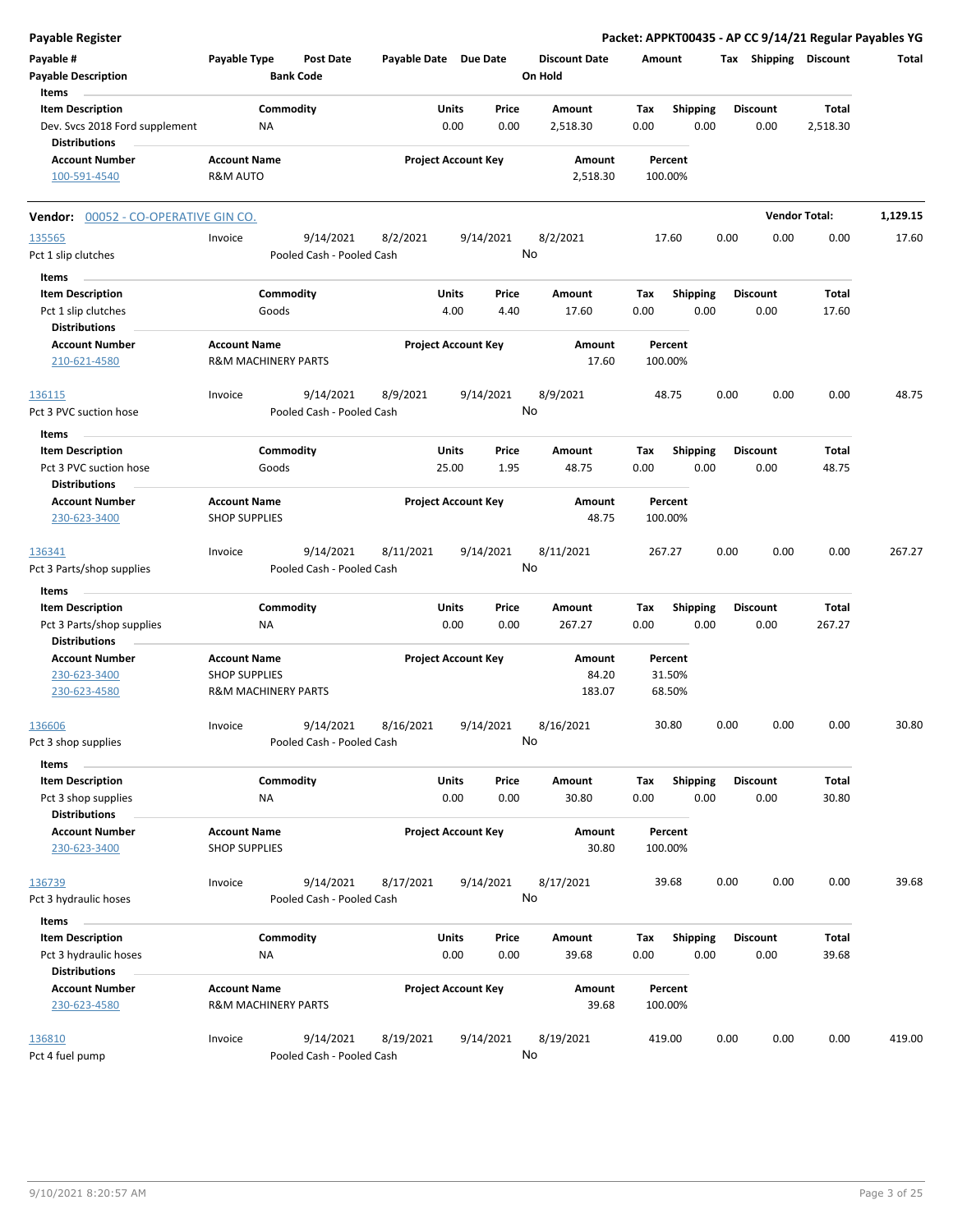| Payable #                                        | Payable Type                                          | <b>Post Date</b>          | Payable Date Due Date |                            |           | <b>Discount Date</b> | Amount |                 | Tax  | Shipping        | <b>Discount</b> | Total |
|--------------------------------------------------|-------------------------------------------------------|---------------------------|-----------------------|----------------------------|-----------|----------------------|--------|-----------------|------|-----------------|-----------------|-------|
| <b>Payable Description</b>                       |                                                       | <b>Bank Code</b>          |                       |                            |           | On Hold              |        |                 |      |                 |                 |       |
| Items                                            |                                                       |                           |                       |                            |           |                      |        |                 |      |                 |                 |       |
| <b>Item Description</b>                          |                                                       | Commodity                 |                       | Units                      | Price     | Amount               | Tax    | <b>Shipping</b> |      | <b>Discount</b> | Total           |       |
| Pct 4 fuel pump                                  | Goods                                                 |                           |                       | 1.00                       | 419.00    | 419.00               | 0.00   | 0.00            |      | 0.00            | 419.00          |       |
| <b>Distributions</b>                             |                                                       |                           |                       |                            |           |                      |        |                 |      |                 |                 |       |
| <b>Account Number</b>                            | <b>Account Name</b>                                   |                           |                       | <b>Project Account Key</b> |           | Amount               |        | Percent         |      |                 |                 |       |
| 240-624-4580                                     | <b>R&amp;M MACHINERY PARTS</b>                        |                           |                       |                            |           | 419.00               |        | 100.00%         |      |                 |                 |       |
|                                                  |                                                       |                           |                       |                            |           |                      |        |                 |      |                 |                 |       |
| 137198                                           | Invoice                                               | 9/14/2021                 | 8/24/2021             |                            | 9/14/2021 | 8/24/2021            |        | 77.65           | 0.00 | 0.00            | 0.00            | 77.65 |
| Pct 3 banjo valve/nipple                         |                                                       | Pooled Cash - Pooled Cash |                       |                            |           | No                   |        |                 |      |                 |                 |       |
| Items                                            |                                                       |                           |                       |                            |           |                      |        |                 |      |                 |                 |       |
| <b>Item Description</b>                          |                                                       | Commodity                 |                       | Units                      | Price     | Amount               | Tax    | <b>Shipping</b> |      | <b>Discount</b> | Total           |       |
| Pct 3 banjo valve/nipple                         | NA                                                    |                           |                       | 0.00                       | 0.00      | 77.65                | 0.00   | 0.00            |      | 0.00            | 77.65           |       |
| <b>Distributions</b>                             |                                                       |                           |                       |                            |           |                      |        |                 |      |                 |                 |       |
| <b>Account Number</b>                            | <b>Account Name</b>                                   |                           |                       | <b>Project Account Key</b> |           | Amount               |        | Percent         |      |                 |                 |       |
| 230-623-4580                                     | <b>R&amp;M MACHINERY PARTS</b>                        |                           |                       |                            |           | 77.65                |        | 100.00%         |      |                 |                 |       |
|                                                  |                                                       |                           |                       |                            |           |                      |        |                 |      |                 |                 |       |
| 137262                                           | Invoice                                               | 9/14/2021                 | 8/25/2021             |                            | 9/14/2021 | 8/25/2021            |        | 24.00           | 0.00 | 0.00            | 0.00            | 24.00 |
| Pct 3 antifreeze                                 |                                                       | Pooled Cash - Pooled Cash |                       |                            |           | No                   |        |                 |      |                 |                 |       |
| Items                                            |                                                       |                           |                       |                            |           |                      |        |                 |      |                 |                 |       |
| <b>Item Description</b>                          |                                                       | Commodity                 |                       | Units                      | Price     | Amount               | Tax    | <b>Shipping</b> |      | <b>Discount</b> | Total           |       |
|                                                  |                                                       |                           |                       |                            |           |                      |        |                 |      |                 |                 |       |
| Pct 3 antifreeze<br><b>Distributions</b>         | Goods                                                 |                           |                       | 2.00                       | 12.00     | 24.00                | 0.00   | 0.00            |      | 0.00            | 24.00           |       |
|                                                  |                                                       |                           |                       |                            |           |                      |        |                 |      |                 |                 |       |
| <b>Account Number</b>                            | <b>Account Name</b><br><b>R&amp;M MACHINERY PARTS</b> |                           |                       | <b>Project Account Key</b> |           | Amount               |        | Percent         |      |                 |                 |       |
| 230-623-4580                                     |                                                       |                           |                       |                            |           | 24.00                |        | 100.00%         |      |                 |                 |       |
|                                                  |                                                       |                           |                       |                            |           |                      |        |                 |      |                 |                 |       |
| 137305                                           | Invoice                                               | 9/14/2021                 | 8/25/2021             |                            | 9/14/2021 | 8/25/2021<br>No      |        | 39.75           | 0.00 | 0.00            | 0.00            | 39.75 |
| Pct 3 hose clamp/barb/mender                     |                                                       | Pooled Cash - Pooled Cash |                       |                            |           |                      |        |                 |      |                 |                 |       |
| Items                                            |                                                       |                           |                       |                            |           |                      |        |                 |      |                 |                 |       |
| <b>Item Description</b>                          |                                                       | Commodity                 |                       | Units                      | Price     | Amount               | Tax    | <b>Shipping</b> |      | <b>Discount</b> | Total           |       |
| Pct 3 hose clamp/barb/mender                     | ΝA                                                    |                           |                       | 0.00                       | 0.00      | 39.75                | 0.00   | 0.00            |      | 0.00            | 39.75           |       |
| <b>Distributions</b>                             |                                                       |                           |                       |                            |           |                      |        |                 |      |                 |                 |       |
| <b>Account Number</b>                            | <b>Account Name</b>                                   |                           |                       | <b>Project Account Key</b> |           | Amount               |        | Percent         |      |                 |                 |       |
| 230-623-4580                                     | <b>R&amp;M MACHINERY PARTS</b>                        |                           |                       |                            |           | 39.75                |        | 100.00%         |      |                 |                 |       |
|                                                  |                                                       |                           |                       |                            |           |                      |        |                 |      |                 |                 |       |
| 137310                                           | Invoice                                               | 9/14/2021                 | 8/25/2021             |                            | 9/14/2021 | 8/25/2021            |        | 11.00           | 0.00 | 0.00            | 0.00            | 11.00 |
| Pct 3 2" male QC                                 |                                                       | Pooled Cash - Pooled Cash |                       |                            |           | No                   |        |                 |      |                 |                 |       |
| Items                                            |                                                       |                           |                       |                            |           |                      |        |                 |      |                 |                 |       |
| <b>Item Description</b>                          |                                                       | Commodity                 |                       | Units                      | Price     | Amount               | Tax    | <b>Shipping</b> |      | <b>Discount</b> | Total           |       |
| Pct 3 2" male QC                                 | Goods                                                 |                           |                       | 2.00                       | 5.50      | 11.00                | 0.00   | 0.00            |      | 0.00            | 11.00           |       |
| <b>Distributions</b>                             |                                                       |                           |                       |                            |           |                      |        |                 |      |                 |                 |       |
| <b>Account Number</b>                            | <b>Account Name</b>                                   |                           |                       | <b>Project Account Key</b> |           | Amount               |        | Percent         |      |                 |                 |       |
| 230-623-4580                                     | <b>R&amp;M MACHINERY PARTS</b>                        |                           |                       |                            |           | 11.00                |        | 100.00%         |      |                 |                 |       |
|                                                  |                                                       |                           |                       |                            |           |                      |        |                 |      |                 |                 |       |
| 137315                                           | Invoice                                               | 9/14/2021                 | 8/25/2021             |                            | 9/14/2021 | 8/25/2021            |        | 55.15           | 0.00 | 0.00            | 0.00            | 55.15 |
| Pct 3 Ucharge hose/guage                         |                                                       | Pooled Cash - Pooled Cash |                       |                            |           | No                   |        |                 |      |                 |                 |       |
|                                                  |                                                       |                           |                       |                            |           |                      |        |                 |      |                 |                 |       |
| Items                                            |                                                       |                           |                       |                            |           |                      |        |                 |      |                 |                 |       |
| <b>Item Description</b>                          |                                                       | Commodity                 |                       | Units                      | Price     | Amount               | Tax    | <b>Shipping</b> |      | <b>Discount</b> | Total           |       |
| Pct 3 Ucharge hose/guage<br><b>Distributions</b> | NA                                                    |                           |                       | 0.00                       | 0.00      | 55.15                | 0.00   | 0.00            |      | 0.00            | 55.15           |       |
|                                                  |                                                       |                           |                       |                            |           |                      |        |                 |      |                 |                 |       |
| <b>Account Number</b>                            | <b>Account Name</b>                                   |                           |                       | <b>Project Account Key</b> |           | Amount               |        | Percent         |      |                 |                 |       |
| 230-623-4580                                     | <b>R&amp;M MACHINERY PARTS</b>                        |                           |                       |                            |           | 55.15                |        | 100.00%         |      |                 |                 |       |
|                                                  |                                                       |                           |                       |                            |           |                      |        |                 |      |                 |                 |       |
| 137762                                           | Invoice                                               | 9/14/2021                 | 8/31/2021             |                            | 9/14/2021 | 8/31/2021            |        | 11.50           | 0.00 | 0.00            | 0.00            | 11.50 |
| Pct 3 7 way female/hardware                      |                                                       | Pooled Cash - Pooled Cash |                       |                            |           | No                   |        |                 |      |                 |                 |       |
| Items                                            |                                                       |                           |                       |                            |           |                      |        |                 |      |                 |                 |       |
| <b>Item Description</b>                          |                                                       | Commodity                 |                       | Units                      | Price     | Amount               | Tax    | <b>Shipping</b> |      | <b>Discount</b> | Total           |       |
| Pct 3 7 way female/hardware                      | NA                                                    |                           |                       | 0.00                       | 0.00      | 11.50                | 0.00   | 0.00            |      | 0.00            | 11.50           |       |
| <b>Distributions</b>                             |                                                       |                           |                       |                            |           |                      |        |                 |      |                 |                 |       |

**Discount Date Amount Tax Shipping Discount Total**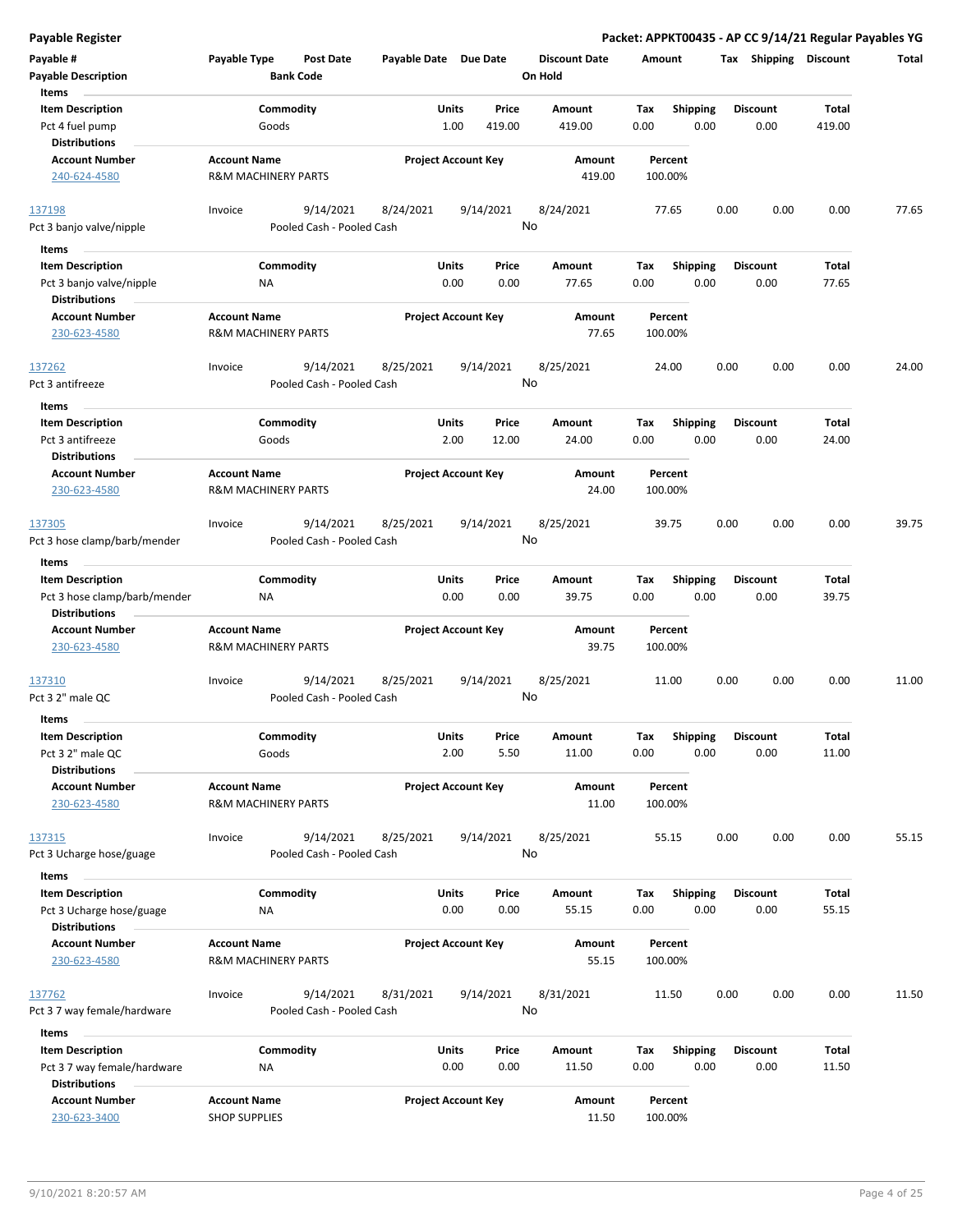| Payable Register                                                                          |                                               |                        |                                        |              |                            |                |                                 |             |                         |      | Packet: APPKT00435 - AP CC 9/14/21 Regular Payables YG |                      |          |
|-------------------------------------------------------------------------------------------|-----------------------------------------------|------------------------|----------------------------------------|--------------|----------------------------|----------------|---------------------------------|-------------|-------------------------|------|--------------------------------------------------------|----------------------|----------|
| Payable #<br><b>Payable Description</b>                                                   | Payable Type                                  | <b>Bank Code</b>       | Post Date                              | Payable Date | <b>Due Date</b>            |                | <b>Discount Date</b><br>On Hold | Amount      |                         |      | Tax Shipping Discount                                  |                      | Total    |
| 137792<br>Pct 3 WD40                                                                      | Invoice                                       |                        | 9/14/2021<br>Pooled Cash - Pooled Cash | 8/31/2021    | 9/14/2021                  |                | 8/31/2021<br>No                 |             | 87.00                   | 0.00 | 0.00                                                   | 0.00                 | 87.00    |
|                                                                                           |                                               |                        |                                        |              |                            |                |                                 |             |                         |      |                                                        |                      |          |
| Items<br><b>Item Description</b><br>Pct 3 WD40<br><b>Distributions</b>                    |                                               | Commodity<br>Goods     |                                        |              | Units<br>12.00             | Price<br>7.25  | Amount<br>87.00                 | Tax<br>0.00 | <b>Shipping</b><br>0.00 |      | <b>Discount</b><br>0.00                                | Total<br>87.00       |          |
| <b>Account Number</b><br>230-623-3400                                                     | <b>Account Name</b><br><b>SHOP SUPPLIES</b>   |                        |                                        |              | <b>Project Account Key</b> |                | Amount<br>87.00                 |             | Percent<br>100.00%      |      |                                                        |                      |          |
| <b>Vendor: 00475 - COUNTY TRASH SERVICE</b>                                               |                                               |                        |                                        |              |                            |                |                                 |             |                         |      |                                                        | <b>Vendor Total:</b> | 210.00   |
| <b>INV0003026</b>                                                                         | Invoice                                       |                        | 9/14/2021                              | 9/9/2021     | 9/14/2021                  |                | 9/9/2021                        |             | 70.00                   | 0.00 | 0.00                                                   | 0.00                 | 70.00    |
| #457511 Pct 3 trash Sept 2021<br>Items                                                    |                                               |                        | Pooled Cash - Pooled Cash              |              |                            |                | No                              |             |                         |      |                                                        |                      |          |
| <b>Item Description</b>                                                                   |                                               | Commodity              |                                        |              | Units                      | Price          | Amount                          | Tax         | <b>Shipping</b>         |      | Discount                                               | Total                |          |
| #457511 Pct 3 trash Sept 2021<br><b>Distributions</b>                                     |                                               | Service                |                                        |              | 0.00                       | 0.00           | 70.00                           | 0.00        | 0.00                    |      | 0.00                                                   | 70.00                |          |
| <b>Account Number</b><br>230-623-4430                                                     | <b>Account Name</b><br><b>TRASH PICK-UP</b>   |                        |                                        |              | <b>Project Account Key</b> |                | Amount<br>70.00                 |             | Percent<br>100.00%      |      |                                                        |                      |          |
| INV0003027<br>#456515 Pct 1 trash Sept 2021                                               | Invoice                                       |                        | 9/14/2021<br>Pooled Cash - Pooled Cash | 9/9/2021     | 9/14/2021                  |                | 9/9/2021<br>No                  |             | 70.00                   | 0.00 | 0.00                                                   | 0.00                 | 70.00    |
| Items                                                                                     |                                               |                        |                                        |              |                            |                |                                 |             |                         |      |                                                        |                      |          |
| <b>Item Description</b><br>#456515 Pct 1 trash Sept 2021                                  |                                               | Commodity<br>Service   |                                        |              | Units<br>0.00              | Price<br>0.00  | Amount<br>70.00                 | Tax<br>0.00 | <b>Shipping</b><br>0.00 |      | <b>Discount</b><br>0.00                                | Total<br>70.00       |          |
| <b>Distributions</b><br><b>Account Number</b>                                             | <b>Account Name</b>                           |                        |                                        |              | <b>Project Account Key</b> |                | Amount                          |             | Percent                 |      |                                                        |                      |          |
| 210-621-4430                                                                              | <b>TRASH PICKUP</b>                           |                        |                                        |              |                            |                | 70.00                           |             | 100.00%                 |      |                                                        |                      |          |
| <b>INV0003028</b><br>#322234 Lake Fannin trash Sept 2021                                  | Invoice                                       |                        | 9/14/2021<br>Pooled Cash - Pooled Cash | 9/9/2021     | 9/14/2021                  |                | 9/9/2021<br>No                  |             | 70.00                   | 0.00 | 0.00                                                   | 0.00                 | 70.00    |
| Items                                                                                     |                                               |                        |                                        |              |                            |                |                                 |             |                         |      |                                                        |                      |          |
| <b>Item Description</b><br>#322234 Lake Fannin trash Sept 2021                            |                                               | Commodity<br>Service   |                                        |              | Units<br>0.00              | Price<br>0.00  | Amount<br>70.00                 | Tax<br>0.00 | Shipping<br>0.00        |      | Discount<br>0.00                                       | Total<br>70.00       |          |
| <b>Distributions</b>                                                                      |                                               |                        |                                        |              |                            |                |                                 |             |                         |      |                                                        |                      |          |
| <b>Account Number</b><br>850-520-4430                                                     | <b>Account Name</b><br><b>TRASH PICK UP</b>   |                        |                                        |              | <b>Project Account Key</b> |                | Amount<br>70.00                 |             | Percent<br>100.00%      |      |                                                        |                      |          |
| Vendor: 00091 - CUNNINGHAM EQUIPMENT CO., INC.                                            |                                               |                        |                                        |              |                            |                |                                 |             |                         |      |                                                        | <b>Vendor Total:</b> | 482.95   |
| 105288<br>Pct 1 blades/kit/washers                                                        | Invoice                                       |                        | 9/14/2021<br>Pooled Cash - Pooled Cash | 9/2/2021     | 9/14/2021                  |                | 9/2/2021<br>No                  |             | 482.95                  | 0.00 | 0.00                                                   | 0.00                 | 482.95   |
| Items                                                                                     |                                               |                        |                                        |              |                            |                |                                 |             |                         |      |                                                        |                      |          |
| <b>Item Description</b><br>Pct 1 blades/kit/washers<br><b>Distributions</b>               |                                               | Commodity<br><b>NA</b> |                                        |              | Units<br>0.00              | Price<br>0.00  | Amount<br>482.95                | Tax<br>0.00 | <b>Shipping</b><br>0.00 |      | <b>Discount</b><br>0.00                                | Total<br>482.95      |          |
| <b>Account Number</b><br>210-621-4580                                                     | <b>Account Name</b><br>R&M MACHINERY PARTS    |                        |                                        |              | <b>Project Account Key</b> |                | Amount<br>482.95                |             | Percent<br>100.00%      |      |                                                        |                      |          |
| Vendor: 00096 - DM TRUCKING, LLC                                                          |                                               |                        |                                        |              |                            |                |                                 |             |                         |      |                                                        | <b>Vendor Total:</b> | 6,262.57 |
| 3192<br>Pct 1 Rock & Gravel-hauling 8/16-18/21                                            | Invoice                                       |                        | 9/14/2021<br>Pooled Cash - Pooled Cash | 8/23/2021    | 9/14/2021                  |                | 8/23/2021<br>No                 | 4,599.34    |                         | 0.00 | 0.00                                                   | 0.00                 | 4,599.34 |
| Items                                                                                     |                                               |                        |                                        |              |                            |                |                                 |             |                         |      |                                                        |                      |          |
| <b>Item Description</b><br>Pct 1 Rock & Gravel-hauling 8/16-18/21<br><b>Distributions</b> |                                               | Commodity<br>Goods     |                                        |              | Units<br>257.09            | Price<br>17.89 | Amount<br>4,599.34              | Tax<br>0.00 | <b>Shipping</b><br>0.00 |      | Discount<br>0.00                                       | Total<br>4,599.34    |          |
| <b>Account Number</b><br>210-621-3410                                                     | <b>Account Name</b><br>R&B MAT. ROCK & GRAVEL |                        |                                        |              | <b>Project Account Key</b> |                | Amount<br>4,599.34              |             | Percent<br>100.00%      |      |                                                        |                      |          |
| 3193<br>Pct 4 Rock & Gravel-hauling 8/18-19/21                                            | Invoice                                       |                        | 9/14/2021<br>Pooled Cash - Pooled Cash | 8/23/2021    | 9/14/2021                  |                | 8/23/2021<br>No                 | 1,663.23    |                         | 0.00 | 0.00                                                   | 0.00                 | 1,663.23 |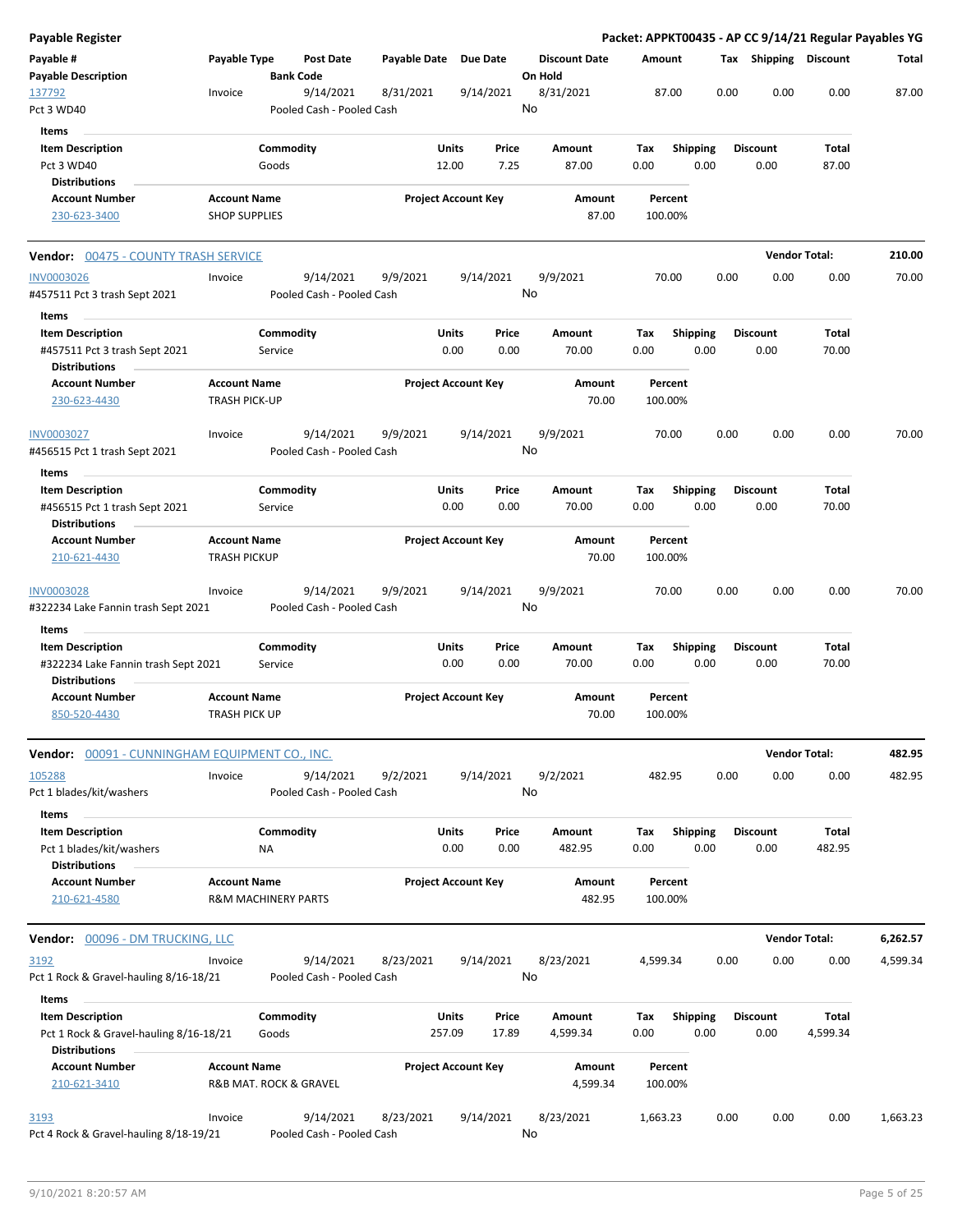| <b>Payable Register</b>                                                        |                                                  |                                        |                            |                 |                |                                 |             |                         |      |                         | Packet: APPKT00435 - AP CC 9/14/21 Regular Payables YG |          |
|--------------------------------------------------------------------------------|--------------------------------------------------|----------------------------------------|----------------------------|-----------------|----------------|---------------------------------|-------------|-------------------------|------|-------------------------|--------------------------------------------------------|----------|
| Payable #<br><b>Payable Description</b>                                        | Payable Type                                     | <b>Post Date</b><br><b>Bank Code</b>   | Payable Date Due Date      |                 |                | <b>Discount Date</b><br>On Hold | Amount      |                         |      | Tax Shipping Discount   |                                                        | Total    |
| Items<br><b>Item Description</b><br>Pct 4 Rock & Gravel-hauling 8/18-19/21     | Goods                                            | Commodity                              |                            | Units<br>152.87 | Price<br>10.88 | Amount<br>1,663.23              | Tax<br>0.00 | <b>Shipping</b><br>0.00 |      | <b>Discount</b><br>0.00 | Total<br>1,663.23                                      |          |
| <b>Distributions</b>                                                           |                                                  |                                        |                            |                 |                |                                 |             |                         |      |                         |                                                        |          |
| <b>Account Number</b><br>240-624-3410                                          | <b>Account Name</b><br>R&B MAT. ROCK & GRAVEL    |                                        | <b>Project Account Key</b> |                 |                | Amount<br>1,663.23              |             | Percent<br>100.00%      |      |                         |                                                        |          |
| <b>Vendor:</b> VEN02315 - Fannin County Adult Probation                        |                                                  |                                        |                            |                 |                |                                 |             |                         |      |                         | <b>Vendor Total:</b>                                   | 3,803.00 |
| <b>INV0002999</b><br>Sept 2021 bond supervision support                        | Invoice                                          | 9/14/2021<br>Pooled Cash - Pooled Cash | 9/7/2021                   |                 | 9/14/2021      | 9/7/2021<br>No                  | 3,803.00    |                         | 0.00 | 0.00                    | 0.00                                                   | 3,803.00 |
| Items                                                                          |                                                  |                                        |                            |                 |                |                                 |             |                         |      |                         |                                                        |          |
| <b>Item Description</b><br>Sept 2021 bond supervision support                  | <b>NA</b>                                        | Commodity                              |                            | Units<br>0.00   | Price<br>0.00  | Amount<br>3,803.00              | Тах<br>0.00 | <b>Shipping</b><br>0.00 |      | <b>Discount</b><br>0.00 | Total<br>3,803.00                                      |          |
| <b>Distributions</b>                                                           |                                                  |                                        |                            |                 |                |                                 |             |                         |      |                         |                                                        |          |
| <b>Account Number</b><br>100-573-4811                                          | <b>Account Name</b><br><b>FUNDING CSCD</b>       |                                        | <b>Project Account Key</b> |                 |                | Amount<br>3,803.00              |             | Percent<br>100.00%      |      |                         |                                                        |          |
| <b>Vendor: 00218 - FANNIN COUNTY CHILD WELFARE BOARD</b>                       |                                                  |                                        |                            |                 |                |                                 |             |                         |      |                         | <b>Vendor Total:</b>                                   | 1,000.00 |
| <b>INV0003015</b><br>FY2021 Annual allocation                                  | Invoice                                          | 9/14/2021<br>Pooled Cash - Pooled Cash | 9/8/2021                   |                 | 9/14/2021      | 9/8/2021<br>No                  | 1,000.00    |                         | 0.00 | 0.00                    | 0.00                                                   | 1,000.00 |
| Items                                                                          |                                                  |                                        |                            |                 |                |                                 |             |                         |      |                         |                                                        |          |
| <b>Item Description</b><br>FY2021 Annual allocation                            | ΝA                                               | Commodity                              |                            | Units<br>0.00   | Price<br>0.00  | Amount<br>1,000.00              | Tax<br>0.00 | <b>Shipping</b><br>0.00 |      | <b>Discount</b><br>0.00 | Total<br>1,000.00                                      |          |
| <b>Distributions</b><br><b>Account Number</b><br>100-640-4110                  | <b>Account Name</b>                              | FANNIN CO. WELFARE BOARD               | <b>Project Account Key</b> |                 |                | Amount<br>1,000.00              |             | Percent<br>100.00%      |      |                         |                                                        |          |
| <b>Vendor: 00335 - FANNIN COUNTY ELEC. CO-OP, INC</b>                          |                                                  |                                        |                            |                 |                |                                 |             |                         |      |                         | <b>Vendor Total:</b>                                   | 219.24   |
| INV0003011                                                                     | Invoice                                          | 9/14/2021                              | 9/8/2021                   |                 | 9/14/2021      | 9/8/2021                        | 219.24      |                         | 0.00 | 0.00                    | 0.00                                                   | 219.24   |
| Pct 3 electric 8/7-9/7/21                                                      |                                                  | Pooled Cash - Pooled Cash              |                            |                 |                | No                              |             |                         |      |                         |                                                        |          |
| Items                                                                          |                                                  |                                        |                            |                 |                |                                 |             |                         |      |                         |                                                        |          |
| <b>Item Description</b><br>Pct 3 electric 8/7-9/7/21<br><b>Distributions</b>   | NA                                               | Commodity                              |                            | Units<br>0.00   | Price<br>0.00  | Amount<br>219.24                | Тах<br>0.00 | <b>Shipping</b><br>0.00 |      | <b>Discount</b><br>0.00 | Total<br>219.24                                        |          |
| <b>Account Number</b><br>230-623-4400                                          | <b>Account Name</b><br>UTILITY ELECTRICITY       |                                        | <b>Project Account Key</b> |                 |                | Amount<br>219.24                | 100.00%     | Percent                 |      |                         |                                                        |          |
| Vendor: 00215 - FIRST UNITED METHODIST CHURCH                                  |                                                  |                                        |                            |                 |                |                                 |             |                         |      |                         | <b>Vendor Total:</b>                                   | 2,350.00 |
| INV0003013<br>9/15-10/14/21 200 W 8th lease                                    | Invoice                                          | 9/14/2021<br>Pooled Cash - Pooled Cash | 9/8/2021                   |                 | 9/14/2021      | 9/8/2021<br>No                  | 2,350.00    |                         | 0.00 | 0.00                    | 0.00                                                   | 2,350.00 |
| Items<br><b>Item Description</b><br>9/15-10/14/21 200 W 8th lease              | ΝA                                               | Commodity                              |                            | Units<br>0.00   | Price<br>0.00  | Amount<br>2,350.00              | Tax<br>0.00 | <b>Shipping</b><br>0.00 |      | <b>Discount</b><br>0.00 | Total<br>2,350.00                                      |          |
| <b>Distributions</b><br><b>Account Number</b>                                  | <b>Account Name</b>                              |                                        | <b>Project Account Key</b> |                 |                | Amount                          |             | Percent                 |      |                         |                                                        |          |
| 100-518-4700                                                                   | OFFICE SPACE LEASE                               |                                        |                            |                 |                | 2,350.00                        |             | 100.00%                 |      |                         |                                                        |          |
| Vendor: 00074 - FROELICH, DR. JAMES E.                                         |                                                  |                                        |                            |                 |                |                                 |             |                         |      |                         | <b>Vendor Total:</b>                                   | 200.00   |
| <b>INV0003010</b><br>8/21-9/20/21 Health officer                               | Invoice                                          | 9/14/2021<br>Pooled Cash - Pooled Cash | 9/8/2021                   |                 | 9/14/2021      | 9/8/2021<br>No                  | 200.00      |                         | 0.00 | 0.00                    | 0.00                                                   | 200.00   |
| Items                                                                          |                                                  |                                        |                            |                 |                |                                 |             |                         |      |                         |                                                        |          |
| <b>Item Description</b><br>8/21-9/20/21 Health officer<br><b>Distributions</b> | <b>NA</b>                                        | Commodity                              |                            | Units<br>0.00   | Price<br>0.00  | Amount<br>200.00                | Tax<br>0.00 | <b>Shipping</b><br>0.00 |      | <b>Discount</b><br>0.00 | Total<br>200.00                                        |          |
| <b>Account Number</b><br>100-641-1020                                          | <b>Account Name</b><br>SALARY APPOINTED OFFICIAL |                                        | <b>Project Account Key</b> |                 |                | Amount<br>200.00                |             | Percent<br>100.00%      |      |                         |                                                        |          |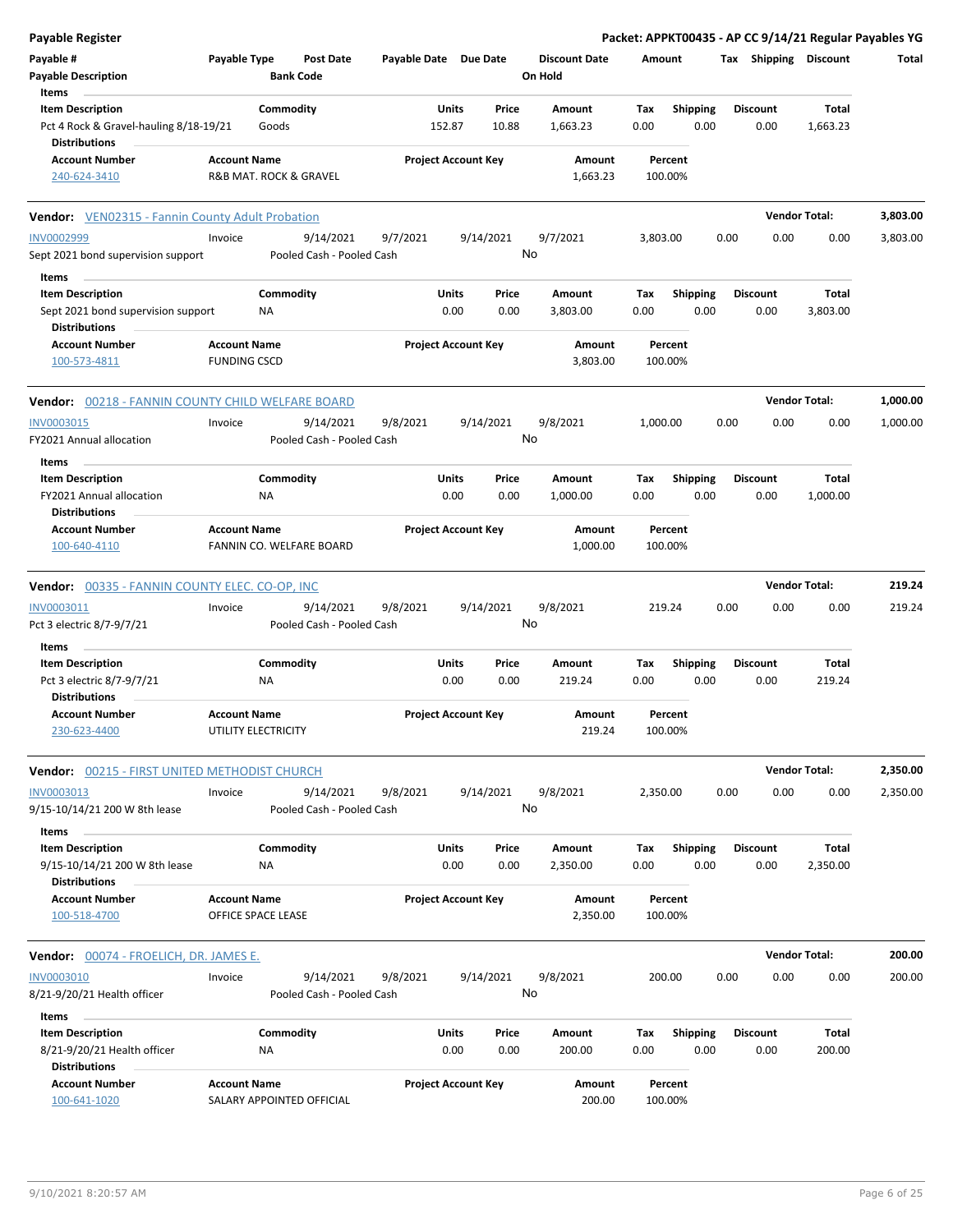| <b>Payable Register</b>                                                             |                                     |                                        |                       |                                |                                 | Packet: APPKT00435 - AP CC 9/14/21 Regular Payables YG |      |                         |                      |          |
|-------------------------------------------------------------------------------------|-------------------------------------|----------------------------------------|-----------------------|--------------------------------|---------------------------------|--------------------------------------------------------|------|-------------------------|----------------------|----------|
| Payable #<br><b>Payable Description</b>                                             | Payable Type                        | <b>Post Date</b><br><b>Bank Code</b>   | Payable Date Due Date |                                | <b>Discount Date</b><br>On Hold | Amount                                                 |      | Tax Shipping Discount   |                      | Total    |
| <b>Vendor:</b> VEN02205 - Hazelton, Shane                                           |                                     |                                        |                       |                                |                                 |                                                        |      |                         | <b>Vendor Total:</b> | 20.16    |
| <b>INV0003030</b><br>8/17/21 travel- 36 miles                                       | Invoice                             | 9/14/2021<br>Pooled Cash - Pooled Cash | 9/9/2021              | 9/14/2021                      | 9/9/2021<br>No                  | 20.16                                                  | 0.00 | 0.00                    | 0.00                 | 20.16    |
| <b>Items</b>                                                                        |                                     |                                        |                       |                                |                                 |                                                        |      |                         |                      |          |
| <b>Item Description</b><br>8/17/21 travel- 36 miles                                 |                                     | Commodity<br>ΝA                        |                       | Units<br>Price<br>0.00<br>0.00 | Amount<br>20.16                 | Tax<br><b>Shipping</b><br>0.00<br>0.00                 |      | <b>Discount</b><br>0.00 | Total<br>20.16       |          |
| <b>Distributions</b><br><b>Account Number</b>                                       | <b>Account Name</b>                 |                                        |                       | <b>Project Account Key</b>     | <b>Amount</b>                   | Percent                                                |      |                         |                      |          |
| 100-475-4270                                                                        |                                     | OUT OF COUNTY TRAVEL/TRAINING          |                       |                                | 20.16                           | 100.00%                                                |      |                         |                      |          |
| <b>Vendor:</b> VEN02144 - Hudson Site Control, LLC                                  |                                     |                                        |                       |                                |                                 |                                                        |      |                         | <b>Vendor Total:</b> | 775.00   |
| 9880                                                                                | Invoice                             | 9/14/2021                              | 8/27/2021             | 9/14/2021                      | 8/27/2021                       | 775.00                                                 | 0.00 | 0.00                    | 0.00                 | 775.00   |
| Courthouse restaked mechanical yard<br>Items                                        |                                     | Pooled Cash - Pooled Cash              |                       |                                | No                              |                                                        |      |                         |                      |          |
| <b>Item Description</b>                                                             |                                     | Commodity                              |                       | Units<br>Price                 | Amount                          | Tax<br><b>Shipping</b>                                 |      | <b>Discount</b>         | Total                |          |
| Courthouse restaked mechanical yard<br><b>Distributions</b>                         |                                     | NA                                     |                       | 0.00<br>0.00                   | 775.00                          | 0.00<br>0.00                                           |      | 0.00                    | 775.00               |          |
| <b>Account Number</b><br>690-669-1650                                               | <b>Account Name</b><br>CONSTRUCTION |                                        |                       | <b>Project Account Key</b>     | Amount<br>775.00                | Percent<br>100.00%                                     |      |                         |                      |          |
| <b>Vendor: 00397 - JESSICA MCDONALD &amp; ASSOC.</b>                                |                                     |                                        |                       |                                |                                 |                                                        |      |                         | <b>Vendor Total:</b> | 3,080.00 |
| 187                                                                                 | Invoice                             | 9/14/2021                              | 8/30/2021             | 9/14/2021                      | 8/30/2021                       | 1,030.00                                               | 0.00 | 0.00                    | 0.00                 | 1,030.00 |
| CR-15-25648 West Dst Ct 6/10-8/30/21                                                |                                     | Pooled Cash - Pooled Cash              |                       |                                | No                              |                                                        |      |                         |                      |          |
| Items                                                                               |                                     |                                        |                       |                                |                                 |                                                        |      |                         |                      |          |
| <b>Item Description</b>                                                             |                                     | Commodity                              |                       | Units<br>Price                 | Amount                          | <b>Shipping</b><br>Tax                                 |      | <b>Discount</b>         | Total                |          |
| CR-15-25648 West Dst Ct 6/10-8/30/21<br><b>Distributions</b>                        |                                     | ΝA                                     |                       | 0.00<br>0.00                   | 1,030.00                        | 0.00<br>0.00                                           |      | 0.00                    | 1,030.00             |          |
| <b>Account Number</b>                                                               | <b>Account Name</b>                 |                                        |                       | <b>Project Account Key</b>     | Amount                          | Percent                                                |      |                         |                      |          |
| 100-435-4370                                                                        | <b>ATTORNEY FEES</b>                |                                        |                       |                                | 1,030.00                        | 100.00%                                                |      |                         |                      |          |
| 207                                                                                 | Invoice                             | 9/14/2021                              | 9/2/2021              | 9/14/2021                      | 9/2/2021                        | 340.00                                                 | 0.00 | 0.00                    | 0.00                 | 340.00   |
| FA-21-45118 Triphahn Dst Ct 6/11-9/2/21                                             |                                     | Pooled Cash - Pooled Cash              |                       |                                | No                              |                                                        |      |                         |                      |          |
| Items                                                                               |                                     |                                        |                       |                                |                                 |                                                        |      |                         |                      |          |
| <b>Item Description</b><br>FA-21-45118 Triphahn Dst Ct 6/11-9/2/21<br>Distributions |                                     | Commodity<br>Service                   |                       | Units<br>Price<br>0.00<br>0.00 | Amount<br>340.00                | Tax<br><b>Shipping</b><br>0.00<br>0.00                 |      | <b>Discount</b><br>0.00 | Total<br>340.00      |          |
| <b>Account Number</b>                                                               | <b>Account Name</b>                 |                                        |                       | <b>Project Account Key</b>     | Amount                          | Percent                                                |      |                         |                      |          |
| 100-435-4360                                                                        |                                     | ATTORNEY FEES- CPS CASES               |                       |                                | 340.00                          | 100.00%                                                |      |                         |                      |          |
| 209<br>FA-21-45448 DN/MN Dst Ct 8/24-9/2/21                                         | Invoice                             | 9/14/2021<br>Pooled Cash - Pooled Cash | 9/2/2021              | 9/14/2021                      | 9/2/2021<br>No                  | 500.00                                                 | 0.00 | 0.00                    | 0.00                 | 500.00   |
| Items                                                                               |                                     |                                        |                       |                                |                                 |                                                        |      |                         |                      |          |
| <b>Item Description</b><br>FA-21-45448 DN/MN Dst Ct 8/24-9/2/21                     |                                     | Commodity<br>ΝA                        |                       | Units<br>Price<br>0.00<br>0.00 | Amount<br>500.00                | Shipping<br>Tax<br>0.00<br>0.00                        |      | <b>Discount</b><br>0.00 | Total<br>500.00      |          |
| <b>Distributions</b><br><b>Account Number</b>                                       | <b>Account Name</b>                 |                                        |                       | <b>Project Account Key</b>     | Amount                          | Percent                                                |      |                         |                      |          |
| 100-435-4360                                                                        |                                     | ATTORNEY FEES- CPS CASES               |                       |                                | 500.00                          | 100.00%                                                |      |                         |                      |          |
| 210<br>FA-21-45211 RP/CP Dst Ct 7/15-9/2/21                                         | Invoice                             | 9/14/2021<br>Pooled Cash - Pooled Cash | 9/2/2021              | 9/14/2021                      | 9/2/2021<br>No                  | 610.00                                                 | 0.00 | 0.00                    | 0.00                 | 610.00   |
| Items                                                                               |                                     |                                        |                       |                                |                                 |                                                        |      |                         |                      |          |
| <b>Item Description</b><br>FA-21-45211 RP/CP Dst Ct 7/15-9/2/21                     |                                     | Commodity<br>Service                   |                       | Units<br>Price<br>0.00<br>0.00 | Amount<br>610.00                | Tax<br><b>Shipping</b><br>0.00<br>0.00                 |      | <b>Discount</b><br>0.00 | Total<br>610.00      |          |
| <b>Distributions</b>                                                                |                                     |                                        |                       |                                |                                 |                                                        |      |                         |                      |          |
| <b>Account Number</b><br>100-435-4360                                               | <b>Account Name</b>                 | ATTORNEY FEES- CPS CASES               |                       | <b>Project Account Key</b>     | Amount<br>610.00                | Percent<br>100.00%                                     |      |                         |                      |          |
| 211<br>FA-20-44890 NA Dst Ct 6/14-9/3/21                                            | Invoice                             | 9/14/2021<br>Pooled Cash - Pooled Cash | 9/3/2021              | 9/14/2021                      | 9/3/2021<br>No                  | 600.00                                                 | 0.00 | 0.00                    | 0.00                 | 600.00   |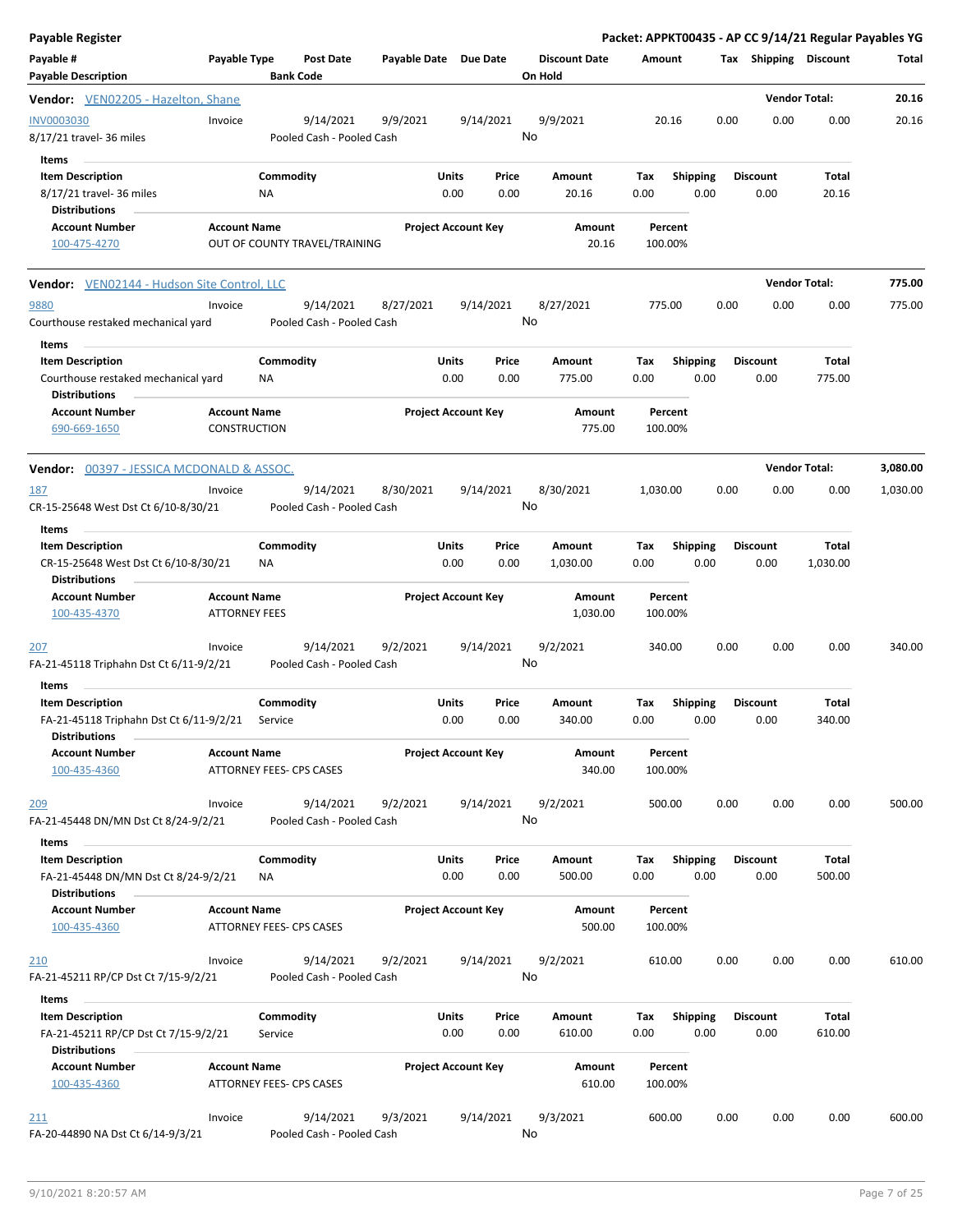| Payable Register                                                     |                     |                                 |                       |                            |               |                      |             |                         | Packet: APPKT00435 - AP CC 9/14/21 Regular Payables YG |                      |          |
|----------------------------------------------------------------------|---------------------|---------------------------------|-----------------------|----------------------------|---------------|----------------------|-------------|-------------------------|--------------------------------------------------------|----------------------|----------|
| Payable #                                                            | Payable Type        | <b>Post Date</b>                | Payable Date Due Date |                            |               | <b>Discount Date</b> | Amount      |                         | Tax Shipping Discount                                  |                      | Total    |
| <b>Payable Description</b>                                           |                     | <b>Bank Code</b>                |                       |                            |               | On Hold              |             |                         |                                                        |                      |          |
| Items                                                                |                     |                                 |                       |                            |               |                      |             |                         |                                                        |                      |          |
| <b>Item Description</b>                                              |                     | Commodity                       |                       | <b>Units</b>               | Price         | Amount               | Tax         | <b>Shipping</b>         | <b>Discount</b>                                        | <b>Total</b>         |          |
| FA-20-44890 NA Dst Ct 6/14-9/3/21                                    |                     | ΝA                              |                       | 0.00                       | 0.00          | 600.00               | 0.00        | 0.00                    | 0.00                                                   | 600.00               |          |
| <b>Distributions</b>                                                 |                     |                                 |                       |                            |               |                      |             |                         |                                                        |                      |          |
| <b>Account Number</b>                                                | <b>Account Name</b> |                                 |                       | <b>Project Account Key</b> |               | Amount               |             | Percent                 |                                                        |                      |          |
| 100-435-4360                                                         |                     | <b>ATTORNEY FEES- CPS CASES</b> |                       |                            |               | 600.00               |             | 100.00%                 |                                                        |                      |          |
| <b>Vendor:</b> 00378 - JPMORGAN CHASE BANK NA                        |                     |                                 |                       |                            |               |                      |             |                         |                                                        | <b>Vendor Total:</b> | 6,611.62 |
| 09062021                                                             | Invoice             | 9/14/2021                       | 9/6/2021              | 9/14/2021                  |               | 9/6/2021             | 6,611.62    |                         | 0.00<br>0.00                                           | 0.00                 | 6,611.62 |
| Sept 2021 credit card                                                |                     | Pooled Cash - Pooled Cash       |                       |                            |               | No                   |             |                         |                                                        |                      |          |
| Items                                                                |                     |                                 |                       |                            |               |                      |             |                         |                                                        |                      |          |
| <b>Item Description</b>                                              |                     | Commodity                       |                       | Units                      | Price         | Amount               | Tax         | <b>Shipping</b>         | <b>Discount</b>                                        | Total                |          |
| Sept 2021 credit card Pct 3 hotel                                    |                     | Service                         |                       | 0.00                       | 0.00          | 690.52               | 0.00        | 0.00                    | 0.00                                                   | 690.52               |          |
| <b>Distributions</b>                                                 |                     |                                 |                       |                            |               |                      |             |                         |                                                        |                      |          |
| <b>Account Number</b>                                                | <b>Account Name</b> |                                 |                       | <b>Project Account Key</b> |               | Amount               |             | Percent                 |                                                        |                      |          |
| 230-623-4270                                                         |                     | OUT OF COUNTY TRAVEL/TRAINING   |                       |                            |               | 690.52               |             | 100.00%                 |                                                        |                      |          |
| Items                                                                |                     |                                 |                       |                            |               |                      |             |                         |                                                        |                      |          |
| <b>Item Description</b>                                              |                     | Commodity                       |                       | Units                      | Price         | Amount               | Tax         | <b>Shipping</b>         | <b>Discount</b>                                        | Total                |          |
| Sept 2021 credit card J. Richards hotel                              |                     | Service                         |                       | 0.00                       | 0.00          | 206.79               | 0.00        | 0.00                    | 0.00                                                   | 206.79               |          |
| <b>Distributions</b>                                                 |                     |                                 |                       |                            |               |                      |             |                         |                                                        |                      |          |
| <b>Account Number</b>                                                | <b>Account Name</b> |                                 |                       | <b>Project Account Key</b> |               | Amount               |             | Percent                 |                                                        |                      |          |
| 100-665-4290                                                         |                     | IN/OUT CO.TRAVEL/TRAINING-4-H   |                       |                            |               | 206.79               |             | 100.00%                 |                                                        |                      |          |
| Items                                                                |                     |                                 |                       |                            |               |                      |             |                         |                                                        |                      |          |
| <b>Item Description</b>                                              |                     | Commodity                       |                       | Units                      | Price         | Amount               | Tax         | <b>Shipping</b>         | <b>Discount</b>                                        | Total                |          |
| Sept 2021 credit card Co Clk elections hotel Service                 |                     |                                 |                       | 0.00                       | 0.00          | 926.04               | 0.00        | 0.00                    | 0.00                                                   | 926.04               |          |
| <b>Distributions</b>                                                 |                     |                                 |                       |                            |               |                      |             |                         |                                                        |                      |          |
| <b>Account Number</b>                                                | <b>Account Name</b> |                                 |                       | <b>Project Account Key</b> |               | Amount               |             | Percent                 |                                                        |                      |          |
| 100-404-4270                                                         |                     | ELECTION TRAVEL/TRAINING        |                       |                            |               | 926.04               |             | 100.00%                 |                                                        |                      |          |
|                                                                      |                     |                                 |                       |                            |               |                      |             |                         |                                                        |                      |          |
| Items<br><b>Item Description</b>                                     |                     | Commodity                       |                       | Units                      | Price         | Amount               | Tax         | <b>Shipping</b>         | <b>Discount</b>                                        | Total                |          |
| Sept 2021 credit card Co Clk probate hotel Service                   |                     |                                 |                       | 0.00                       | 0.00          | 271.90               | 0.00        | 0.00                    | 0.00                                                   | 271.90               |          |
| <b>Distributions</b>                                                 |                     |                                 |                       |                            |               |                      |             |                         |                                                        |                      |          |
| <b>Account Number</b>                                                | <b>Account Name</b> |                                 |                       | <b>Project Account Key</b> |               | Amount               |             | Percent                 |                                                        |                      |          |
| 100-403-4270                                                         |                     | OUT OF COUNTY TRAVEL/TRAINING   |                       |                            |               | 271.90               |             | 100.00%                 |                                                        |                      |          |
|                                                                      |                     |                                 |                       |                            |               |                      |             |                         |                                                        |                      |          |
| Items<br><b>Item Description</b>                                     |                     | Commodity                       |                       | Units                      | Price         | Amount               | Tax         | <b>Shipping</b>         | <b>Discount</b>                                        | <b>Total</b>         |          |
| Sept 2021 credit card Sheriff training regist. Service               |                     |                                 |                       | 0.00                       | 0.00          | 1,259.00             | 0.00        | 0.00                    | 0.00                                                   | 1,259.00             |          |
| <b>Distributions</b>                                                 |                     |                                 |                       |                            |               |                      |             |                         |                                                        |                      |          |
| <b>Account Number</b>                                                | <b>Account Name</b> |                                 |                       | <b>Project Account Key</b> |               | Amount               |             | Percent                 |                                                        |                      |          |
| 310-560-4270                                                         |                     | OUT OF COUNTY TRAVEL/TRAINING   |                       |                            |               | 1,259.00             |             | 100.00%                 |                                                        |                      |          |
|                                                                      |                     |                                 |                       |                            |               |                      |             |                         |                                                        |                      |          |
| Items<br><b>Item Description</b>                                     |                     |                                 |                       | <b>Units</b>               | Price         |                      |             |                         | <b>Discount</b>                                        | Total                |          |
| Sept 2021 credit card Sheriff training regist. Service               |                     | Commodity                       |                       | 0.00                       | 0.00          | Amount<br>59.90      | Tax<br>0.00 | <b>Shipping</b><br>0.00 | 0.00                                                   | 59.90                |          |
| <b>Distributions</b>                                                 |                     |                                 |                       |                            |               |                      |             |                         |                                                        |                      |          |
| <b>Account Number</b>                                                | <b>Account Name</b> |                                 |                       | <b>Project Account Key</b> |               | Amount               |             | Percent                 |                                                        |                      |          |
| 562-560-4270                                                         |                     | OUT OF COUNTY TRAVEL/TRAINING   |                       |                            |               | 59.90                |             | 100.00%                 |                                                        |                      |          |
|                                                                      |                     |                                 |                       |                            |               |                      |             |                         |                                                        |                      |          |
| Items                                                                |                     |                                 |                       |                            |               |                      |             |                         |                                                        |                      |          |
| <b>Item Description</b><br>Sept 2021 credit card Wellness gift cards |                     | Commodity<br>ΝA                 |                       | <b>Units</b><br>0.00       | Price<br>0.00 | Amount<br>375.00     | Tax<br>0.00 | <b>Shipping</b><br>0.00 | <b>Discount</b><br>0.00                                | Total<br>375.00      |          |
| <b>Distributions</b>                                                 |                     |                                 |                       |                            |               |                      |             |                         |                                                        |                      |          |
| <b>Account Number</b>                                                | <b>Account Name</b> |                                 |                       | <b>Project Account Key</b> |               | Amount               |             | Percent                 |                                                        |                      |          |
| 100-409-4080                                                         |                     | COUNTY WELLNESS PROGRAM         |                       |                            |               | 375.00               |             | 100.00%                 |                                                        |                      |          |
|                                                                      |                     |                                 |                       |                            |               |                      |             |                         |                                                        |                      |          |
| Items                                                                |                     |                                 |                       |                            |               |                      |             |                         |                                                        |                      |          |
| <b>Item Description</b>                                              |                     | Commodity                       |                       | <b>Units</b>               | Price         | Amount               | Tax         | <b>Shipping</b>         | <b>Discount</b>                                        | <b>Total</b>         |          |
| Sept 2021 credit card Tag office hotel<br><b>Distributions</b>       |                     | Service                         |                       | 0.00                       | 0.00          | 648.00               | 0.00        | 0.00                    | 0.00                                                   | 648.00               |          |
| <b>Account Number</b>                                                | <b>Account Name</b> |                                 |                       | <b>Project Account Key</b> |               | Amount               |             | Percent                 |                                                        |                      |          |
| 100-499-4270                                                         |                     | OUT OF COUNTY TRAVEL/TRAINING   |                       |                            |               | 648.00               |             | 100.00%                 |                                                        |                      |          |
|                                                                      |                     |                                 |                       |                            |               |                      |             |                         |                                                        |                      |          |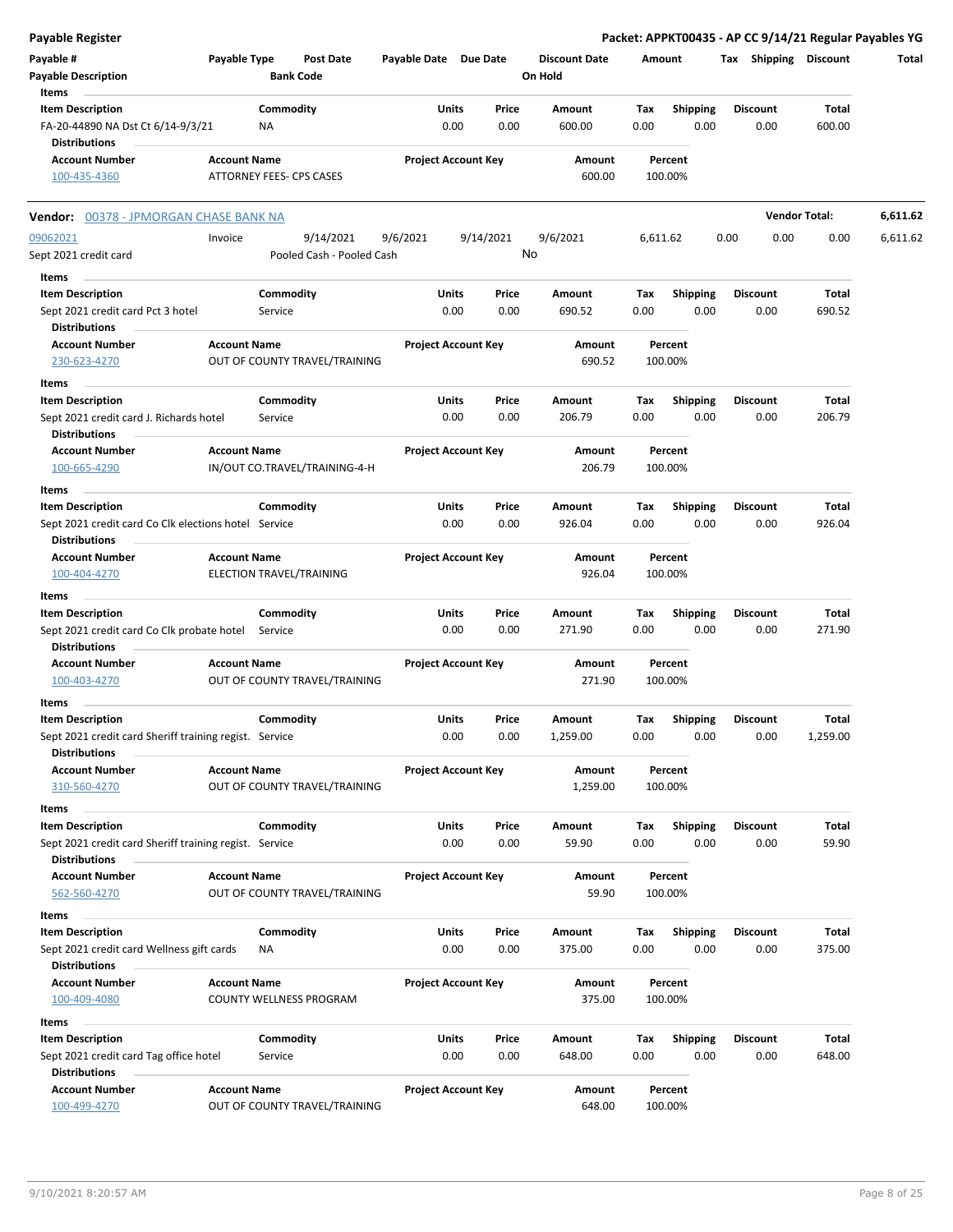|  |  | Payable Register |
|--|--|------------------|
|  |  |                  |

| Payable #<br><b>Payable Description</b>                          | Payable Type         |                      | <b>Post Date</b><br><b>Bank Code</b>  | Payable Date Due Date      |      |               | <b>Discount Date</b><br>On Hold |             | Amount                  |      |                         | Tax Shipping Discount | Total  |
|------------------------------------------------------------------|----------------------|----------------------|---------------------------------------|----------------------------|------|---------------|---------------------------------|-------------|-------------------------|------|-------------------------|-----------------------|--------|
| Items                                                            |                      |                      |                                       |                            |      |               |                                 |             |                         |      |                         |                       |        |
| <b>Item Description</b><br>Sept 2021 credit card Auditor hotel   |                      | Commodity<br>Service |                                       | Units                      | 0.00 | Price<br>0.00 | Amount<br>522.76                | Tax<br>0.00 | Shipping<br>0.00        |      | <b>Discount</b><br>0.00 | Total<br>522.76       |        |
| <b>Distributions</b>                                             |                      |                      |                                       |                            |      |               |                                 |             |                         |      |                         |                       |        |
| <b>Account Number</b><br>100-495-4270                            | <b>Account Name</b>  |                      | OUT OF COUNTY TRAVEL/TRAINING         | <b>Project Account Key</b> |      |               | Amount<br>522.76                |             | Percent<br>100.00%      |      |                         |                       |        |
| Items                                                            |                      |                      |                                       |                            |      |               |                                 |             |                         |      |                         |                       |        |
| <b>Item Description</b>                                          |                      | Commodity            |                                       | Units                      |      | Price         | Amount                          | Tax         | <b>Shipping</b>         |      | <b>Discount</b>         | Total                 |        |
| Sept 2021 credit card Co Clk hotel<br><b>Distributions</b>       |                      | Service              |                                       |                            | 0.00 | 0.00          | 682.14                          | 0.00        | 0.00                    |      | 0.00                    | 682.14                |        |
| <b>Account Number</b>                                            | <b>Account Name</b>  |                      |                                       | <b>Project Account Key</b> |      |               | Amount                          |             | Percent                 |      |                         |                       |        |
| 100-403-4270                                                     |                      |                      | OUT OF COUNTY TRAVEL/TRAINING         |                            |      |               | 682.14                          |             | 100.00%                 |      |                         |                       |        |
| Items                                                            |                      |                      |                                       |                            |      |               |                                 |             |                         |      |                         |                       |        |
| <b>Item Description</b>                                          |                      | Commodity            |                                       | Units                      |      | Price         | Amount                          | Tax         | <b>Shipping</b>         |      | <b>Discount</b>         | Total                 |        |
| Sept 2021 credit card Pct 2 shop water<br><b>Distributions</b>   |                      | NA                   |                                       |                            | 0.00 | 0.00          | 47.73                           | 0.00        | 0.00                    |      | 0.00                    | 47.73                 |        |
| <b>Account Number</b>                                            | <b>Account Name</b>  |                      |                                       | <b>Project Account Key</b> |      |               | Amount                          |             | Percent                 |      |                         |                       |        |
| 220-622-3400                                                     | <b>SHOP SUPPLIES</b> |                      |                                       |                            |      |               | 47.73                           |             | 100.00%                 |      |                         |                       |        |
|                                                                  |                      |                      |                                       |                            |      |               |                                 |             |                         |      |                         |                       |        |
| Items                                                            |                      |                      |                                       |                            |      |               |                                 |             |                         |      | <b>Discount</b>         |                       |        |
| <b>Item Description</b><br>Sept 2021 credit card Sheriff postage |                      | Commodity<br>NA      |                                       | <b>Units</b>               | 0.00 | Price<br>0.00 | Amount<br>7.85                  | Tax<br>0.00 | <b>Shipping</b><br>0.00 |      | 0.00                    | Total<br>7.85         |        |
| <b>Distributions</b>                                             |                      |                      |                                       |                            |      |               |                                 |             |                         |      |                         |                       |        |
| <b>Account Number</b>                                            | <b>Account Name</b>  |                      |                                       | <b>Project Account Key</b> |      |               | Amount                          |             | Percent                 |      |                         |                       |        |
| 100-560-3110                                                     | POSTAGE              |                      |                                       |                            |      |               | 7.85                            |             | 100.00%                 |      |                         |                       |        |
| <b>Items</b>                                                     |                      |                      |                                       |                            |      |               |                                 |             |                         |      |                         |                       |        |
| <b>Item Description</b>                                          |                      | Commodity            |                                       | Units                      |      | Price         | Amount                          | Tax         | <b>Shipping</b>         |      | <b>Discount</b>         | <b>Total</b>          |        |
| Sept 2021 credit card Miradore 1 year<br><b>Distributions</b>    |                      | ΝA                   |                                       |                            | 0.00 | 0.00          | 600.00                          | 0.00        | 0.00                    |      | 0.00                    | 600.00                |        |
| <b>Account Number</b><br>100-503-5740                            | <b>Account Name</b>  |                      | COMPUTER/WEB SOFTWARE                 | <b>Project Account Key</b> |      |               | Amount<br>600.00                |             | Percent<br>100.00%      |      |                         |                       |        |
| Items                                                            |                      |                      |                                       |                            |      |               |                                 |             |                         |      |                         |                       |        |
| <b>Item Description</b>                                          |                      | Commodity            |                                       | Units                      |      | Price         | Amount                          | Tax         | <b>Shipping</b>         |      | <b>Discount</b>         | Total                 |        |
| Sept 2021 credit card Pct 4 express labs<br><b>Distributions</b> |                      | NA                   |                                       |                            | 0.00 | 0.00          | 80.00                           | 0.00        | 0.00                    |      | 0.00                    | 80.00                 |        |
| <b>Account Number</b><br>240-624-3140                            | <b>Account Name</b>  |                      | <b>EMPLOYEE PHYSICALS/DOT TESTING</b> | <b>Project Account Key</b> |      |               | Amount<br>80.00                 |             | Percent<br>100.00%      |      |                         |                       |        |
| Items                                                            |                      |                      |                                       |                            |      |               |                                 |             |                         |      |                         |                       |        |
| <b>Item Description</b>                                          |                      | Commodity            |                                       | Units                      |      | Price         | Amount                          | Tax         | <b>Shipping</b>         |      | Discount                | Total                 |        |
| Sept 2021 credit card Zoom 8/19-9/18/21                          |                      | NA                   |                                       |                            | 0.00 | 0.00          | 64.99                           | 0.00        | 0.00                    |      | 0.00                    | 64.99                 |        |
| <b>Distributions</b>                                             |                      |                      |                                       |                            |      |               |                                 |             |                         |      |                         |                       |        |
| <b>Account Number</b>                                            | <b>Account Name</b>  |                      |                                       | <b>Project Account Key</b> |      |               | Amount                          |             | Percent                 |      |                         |                       |        |
| 413-413-5740                                                     | <b>TECHNOLOGY</b>    |                      |                                       |                            |      |               | 64.99                           |             | 100.00%                 |      |                         |                       |        |
| Items                                                            |                      |                      |                                       |                            |      |               |                                 |             |                         |      |                         |                       |        |
| <b>Item Description</b>                                          |                      | Commodity            |                                       | Units                      |      | Price         | Amount                          | Тах         | <b>Shipping</b>         |      | Discount                | Total                 |        |
| Sept 2021 credit card Auditor hotel<br><b>Distributions</b>      |                      | Service              |                                       |                            | 0.00 | 0.00          | 169.00                          | 0.00        | 0.00                    |      | 0.00                    | 169.00                |        |
| <b>Account Number</b>                                            | <b>Account Name</b>  |                      |                                       | <b>Project Account Key</b> |      |               | Amount                          |             | Percent                 |      |                         |                       |        |
| 100-495-4270                                                     |                      |                      | OUT OF COUNTY TRAVEL/TRAINING         |                            |      |               | 169.00                          |             | 100.00%                 |      |                         |                       |        |
| Vendor: 00444 - KONICA MINOLTA PREMIER FINANCE                   |                      |                      |                                       |                            |      |               |                                 |             |                         |      |                         | <b>Vendor Total:</b>  | 888.45 |
| 73698785                                                         | Invoice              |                      | 9/14/2021                             | 9/8/2021                   |      | 9/14/2021     | 9/8/2021                        |             | 888.45                  | 0.00 | 0.00                    | 0.00                  | 888.45 |
| Copier rental 9/15-10/14/21                                      |                      |                      | Pooled Cash - Pooled Cash             |                            |      |               | No                              |             |                         |      |                         |                       |        |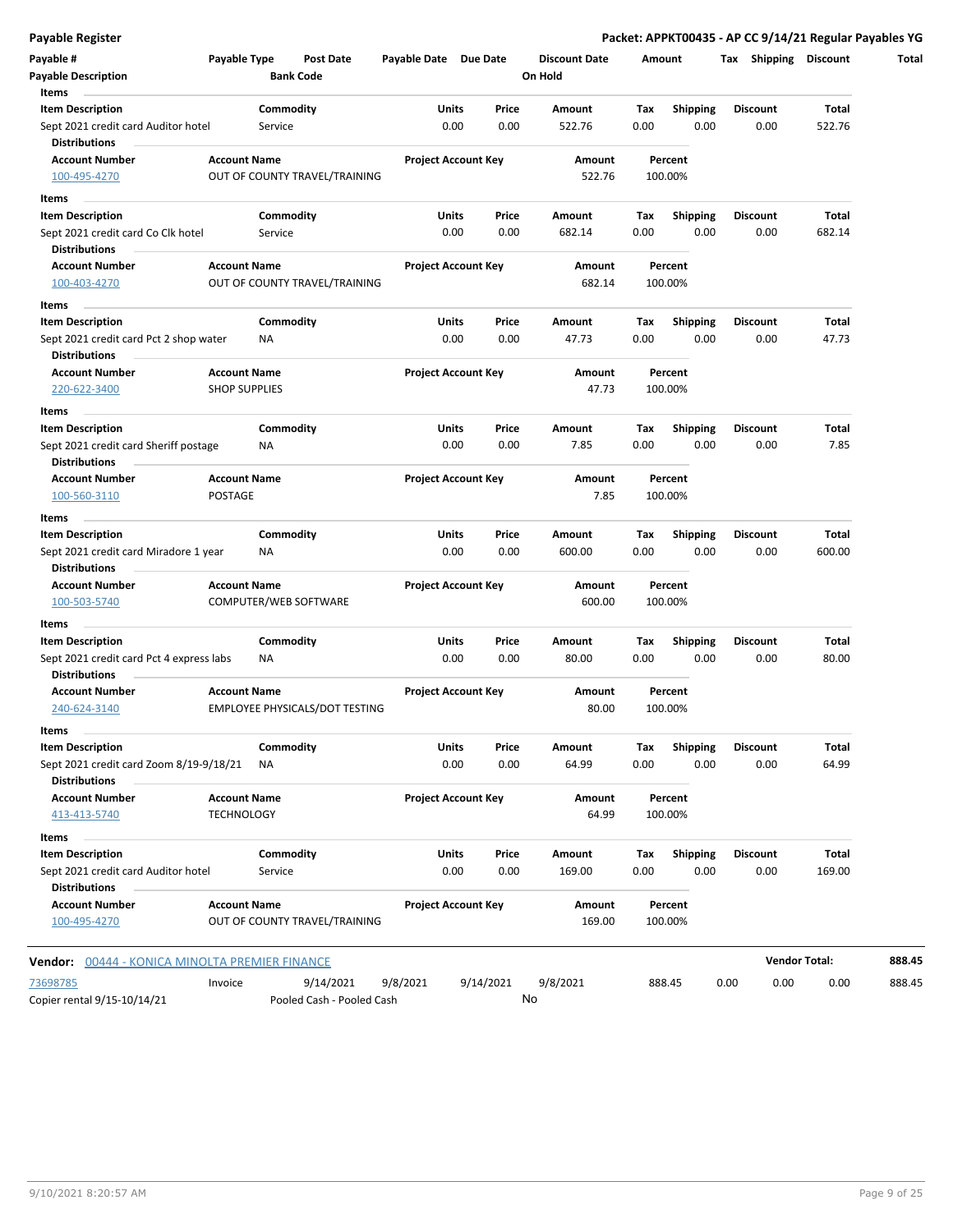| Payable #                                                  | Payable Type           | <b>Post Date</b>          | Payable Date Due Date      |                            |                 | <b>Discount Date</b> | Amount       |                 | Tax  | Shipping        | <b>Discount</b>      | Total        |
|------------------------------------------------------------|------------------------|---------------------------|----------------------------|----------------------------|-----------------|----------------------|--------------|-----------------|------|-----------------|----------------------|--------------|
| <b>Payable Description</b>                                 |                        | <b>Bank Code</b>          |                            |                            |                 | On Hold              |              |                 |      |                 |                      |              |
| Items                                                      |                        |                           |                            |                            |                 |                      |              |                 |      |                 |                      |              |
| <b>Item Description</b>                                    | Commodity              |                           |                            | Units                      | Price           | Amount               | Tax          | <b>Shipping</b> |      | <b>Discount</b> | Total                |              |
| Copier rental                                              | Service                |                           |                            | 0.00                       | 0.00            | 888.45               | 0.00         | 0.00            |      | 0.00            | 888.45               |              |
| <b>Distributions</b>                                       |                        |                           |                            |                            |                 |                      |              |                 |      |                 |                      |              |
| <b>Account Number</b>                                      | <b>Account Name</b>    |                           | <b>Project Account Key</b> |                            |                 | Amount               | Percent      |                 |      |                 |                      |              |
| 100-590-3150                                               | <b>COPIER RENTAL</b>   |                           |                            |                            |                 | 73.29                |              | 8.25%           |      |                 |                      |              |
| 100-410-3150                                               | <b>COPIER RENTAL</b>   |                           |                            |                            |                 | 97.72                |              | 11.00%          |      |                 |                      |              |
| 100-510-3150                                               | <b>COPIER RENTAL</b>   |                           |                            |                            |                 | 314.27               |              | 35.37%          |      |                 |                      |              |
| 100-513-3150                                               | <b>COPIER RENTAL</b>   |                           |                            |                            |                 | 97.72                |              | 11.00%          |      |                 |                      |              |
| 100-499-3150                                               | <b>COPIER EXPENSE</b>  |                           |                            |                            |                 | 89.75                |              | 10.10%          |      |                 |                      |              |
| 100-665-3150                                               | <b>COPIER RENTAL</b>   |                           |                            |                            |                 | 89.75                |              | 10.10%          |      |                 |                      |              |
| 100-475-3150                                               | <b>COPIER EXPENSE</b>  |                           |                            |                            |                 | 101.52               |              | 11.43%          |      |                 |                      |              |
| 100-575-3150                                               | <b>COPIER RENTAL</b>   |                           |                            |                            |                 | 24.43                |              | 2.75%           |      |                 |                      |              |
| Vendor: 00567 - KSM Exchange LLC                           |                        |                           |                            |                            |                 |                      |              |                 |      |                 | <b>Vendor Total:</b> | 13,365.03    |
| Ck 138286                                                  | Credit Memo            | 9/14/2021                 | 7/29/2021                  |                            | 7/29/2021       | 7/29/2021            | $-19,386.06$ |                 | 0.00 | 0.00            | 0.00                 | $-19,386.06$ |
| Pct 4 adjustment for 7/15-8/11/21                          |                        | Pooled Cash - Pooled Cash |                            |                            | No              |                      |              |                 |      |                 |                      |              |
|                                                            |                        |                           |                            |                            |                 |                      |              |                 |      |                 |                      |              |
| Items                                                      |                        |                           |                            |                            |                 |                      |              |                 |      |                 |                      |              |
| <b>Item Description</b>                                    | Commodity              |                           |                            | <b>Units</b>               | Price           | Amount               | Tax          | <b>Shipping</b> |      | <b>Discount</b> | <b>Total</b>         |              |
| Pct 4 adjustment for 7/15-8/11/21                          | ΝA                     |                           |                            | 0.00                       | 0.00            | $-19,386.06$         | 0.00         | 0.00            |      | 0.00            | $-19,386.06$         |              |
| <b>Distributions</b>                                       |                        |                           |                            |                            |                 |                      |              |                 |      |                 |                      |              |
| <b>Account Number</b>                                      | <b>Account Name</b>    |                           | <b>Project Account Key</b> |                            |                 | Amount               | Percent      |                 |      |                 |                      |              |
| 240-624-4600                                               | EQUIPMENT RENTAL/LEASE |                           |                            |                            |                 | $-19,386.06$         | 100.00%      |                 |      |                 |                      |              |
| R2942509                                                   | Invoice                | 9/14/2021                 | 8/1/2021                   |                            | 9/14/2021       | 8/1/2021             | 17,216.06    |                 | 0.00 | 0.00            | 0.00                 | 17,216.06    |
| Pct 4 Wirtgen rental 7/15-8/11/21                          |                        | Pooled Cash - Pooled Cash |                            |                            |                 | No                   |              |                 |      |                 |                      |              |
| Items                                                      |                        |                           |                            |                            |                 |                      |              |                 |      |                 |                      |              |
| <b>Item Description</b>                                    | Commodity              |                           |                            | Units                      | Price           | Amount               | Тах          | <b>Shipping</b> |      | <b>Discount</b> | Total                |              |
| Pct 4 Wirtgen rental 7/15-8/11/21                          | ΝA                     |                           |                            | 0.00                       | 0.00            | 17,216.06            | 0.00         | 0.00            |      | 0.00            | 17,216.06            |              |
| <b>Distributions</b>                                       |                        |                           |                            |                            |                 |                      |              |                 |      |                 |                      |              |
| <b>Account Number</b>                                      | <b>Account Name</b>    |                           | <b>Project Account Key</b> |                            |                 | Amount               | Percent      |                 |      |                 |                      |              |
| 240-624-4600                                               | EQUIPMENT RENTAL/LEASE |                           |                            |                            |                 | 17,216.06            | 100.00%      |                 |      |                 |                      |              |
| R2971909                                                   | Invoice                | 9/14/2021                 | 8/29/2021                  |                            | 9/14/2021       | 8/29/2021            | 15,535.03    |                 | 0.00 | 0.00            | 0.00                 | 15,535.03    |
| Pct 4 Wirtgen rental 8/12-9/8/21                           |                        | Pooled Cash - Pooled Cash |                            |                            | No              |                      |              |                 |      |                 |                      |              |
|                                                            |                        |                           |                            |                            |                 |                      |              |                 |      |                 |                      |              |
| Items<br><b>Item Description</b>                           | Commodity              |                           |                            | Units                      | Price           | Amount               | Tax          | <b>Shipping</b> |      | <b>Discount</b> | Total                |              |
| Pct 4 Wirtgen rental 8/12-9/8/21<br><b>Distributions</b>   | ΝA                     |                           |                            | 0.00                       | 0.00            | 15,535.03            | 0.00         | 0.00            |      | 0.00            | 15,535.03            |              |
| <b>Account Number</b>                                      | <b>Account Name</b>    |                           |                            | <b>Project Account Key</b> |                 | Amount               | Percent      |                 |      |                 |                      |              |
| 240-624-4600                                               | EQUIPMENT RENTAL/LEASE |                           |                            |                            |                 | 15,535.03            | 100.00%      |                 |      |                 |                      |              |
| Vendor: 00048 - LEONARD, CITY OF                           |                        |                           |                            |                            |                 |                      |              |                 |      |                 | <b>Vendor Total:</b> | 99.30        |
|                                                            |                        |                           |                            |                            |                 |                      |              |                 |      |                 |                      |              |
| <b>INV0003006</b>                                          | Invoice                | 9/14/2021                 | 8/15/2021                  |                            | 9/14/2021<br>No | 8/15/2021            |              | 99.30           | 0.00 | 0.00            | 0.00                 | 99.30        |
| Pct 2 water 7/15-8/15/21                                   |                        | Pooled Cash - Pooled Cash |                            |                            |                 |                      |              |                 |      |                 |                      |              |
| Items                                                      |                        |                           |                            |                            |                 |                      |              |                 |      |                 |                      |              |
| <b>Item Description</b>                                    | Commodity              |                           |                            | Units                      | Price           | Amount               | Tax          | Shipping        |      | <b>Discount</b> | Total                |              |
| Pct 2 water 7/15-8/15/21                                   | NA                     |                           |                            | 0.00                       | 0.00            | 99.30                | 0.00         | 0.00            |      | 0.00            | 99.30                |              |
| <b>Distributions</b>                                       |                        |                           |                            |                            |                 |                      |              |                 |      |                 |                      |              |
| <b>Account Number</b>                                      | <b>Account Name</b>    |                           | <b>Project Account Key</b> |                            |                 | Amount               | Percent      |                 |      |                 |                      |              |
| 220-622-4420                                               | UTILITY WATER          |                           |                            |                            |                 | 99.30                | 100.00%      |                 |      |                 |                      |              |
| <b>Vendor:</b> 00273 - LEXISNEXIS RISK DATA MANAGEMENT INC |                        |                           |                            |                            |                 |                      |              |                 |      |                 | <b>Vendor Total:</b> | 50.00        |
| 1394504-20210831                                           | Invoice                | 9/14/2021                 | 8/31/2021                  |                            | 9/14/2021       | 8/31/2021            | 50.00        |                 | 0.00 | 0.00            | 0.00                 | 50.00        |
| Const #1 online research                                   |                        | Pooled Cash - Pooled Cash |                            |                            | No              |                      |              |                 |      |                 |                      |              |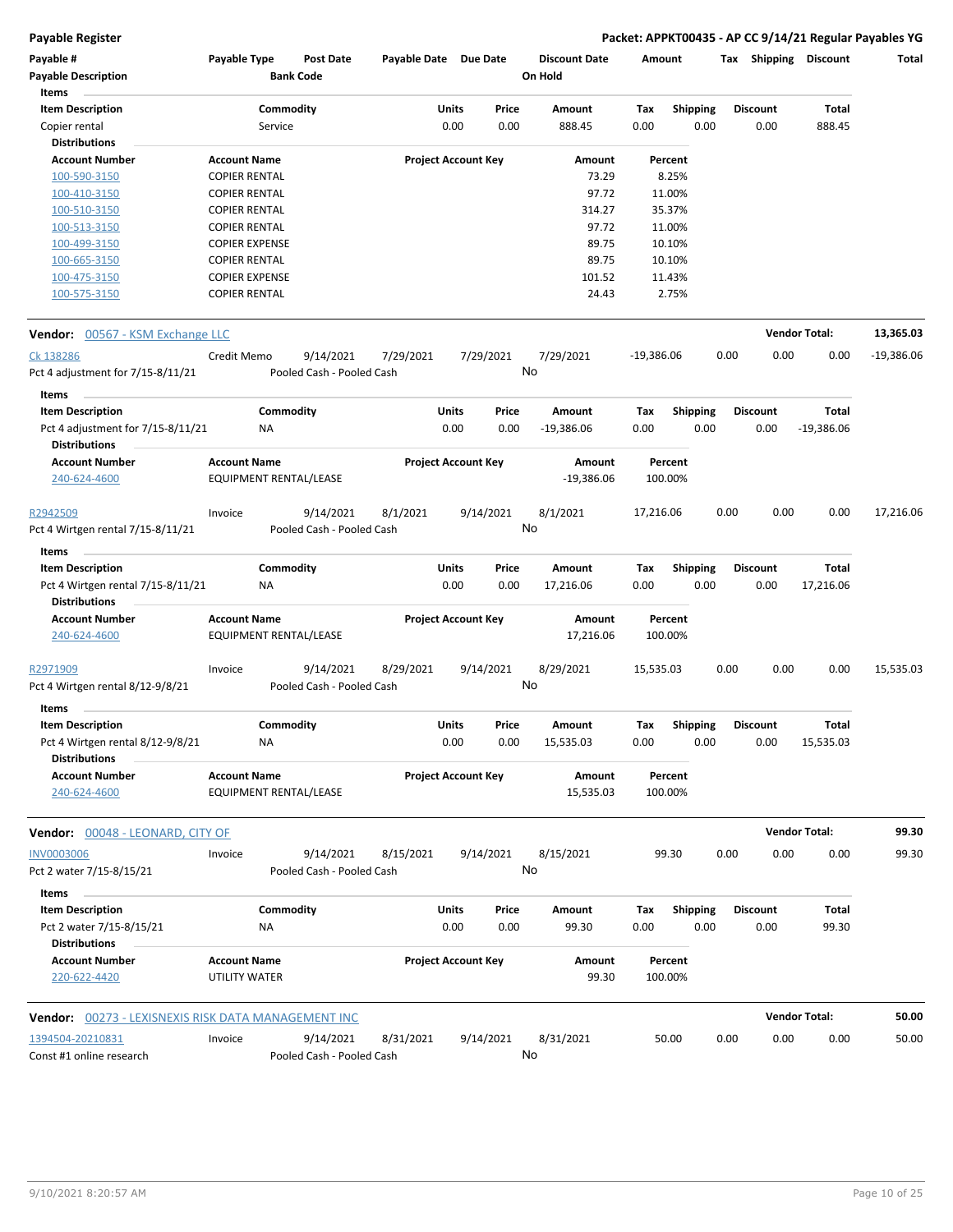| Payable Register                                               |                        |                         |                           |                       |                            |           |                                 |           |                 |      |                 |                       | Packet: APPKT00435 - AP CC 9/14/21 Regular Payables YG |
|----------------------------------------------------------------|------------------------|-------------------------|---------------------------|-----------------------|----------------------------|-----------|---------------------------------|-----------|-----------------|------|-----------------|-----------------------|--------------------------------------------------------|
| Payable #<br><b>Payable Description</b>                        | Payable Type           | <b>Bank Code</b>        | <b>Post Date</b>          | Payable Date Due Date |                            |           | <b>Discount Date</b><br>On Hold | Amount    |                 |      |                 | Tax Shipping Discount | Total                                                  |
| Items                                                          |                        |                         |                           |                       |                            |           |                                 |           |                 |      |                 |                       |                                                        |
| <b>Item Description</b>                                        |                        | Commodity               |                           |                       | Units                      | Price     | Amount                          | Tax       | <b>Shipping</b> |      | <b>Discount</b> | Total                 |                                                        |
| Const #1 online research<br><b>Distributions</b>               |                        | Service                 |                           |                       | 0.00                       | 0.00      | 50.00                           | 0.00      | 0.00            |      | 0.00            | 50.00                 |                                                        |
| <b>Account Number</b>                                          | <b>Account Name</b>    |                         |                           |                       | <b>Project Account Key</b> |           | Amount                          |           | Percent         |      |                 |                       |                                                        |
| 100-551-5910                                                   | <b>ONLINE RESEARCH</b> |                         |                           |                       |                            |           | 50.00                           |           | 100.00%         |      |                 |                       |                                                        |
| <b>Vendor:</b> VEN02284 - Luckett Crane Service, LTD           |                        |                         |                           |                       |                            |           |                                 |           |                 |      |                 | <b>Vendor Total:</b>  | 22,295.00                                              |
| 29485                                                          | Invoice                |                         | 9/14/2021                 | 8/21/2021             |                            | 9/14/2021 | 8/21/2021                       | 14,827.50 |                 | 0.00 | 0.00            | 0.00                  | 14,827.50                                              |
| Courthouse - crane to set steeple                              |                        |                         | Pooled Cash - Pooled Cash |                       |                            |           | No                              |           |                 |      |                 |                       |                                                        |
| Items                                                          |                        |                         |                           |                       |                            |           |                                 |           |                 |      |                 |                       |                                                        |
| <b>Item Description</b>                                        |                        | Commodity               |                           |                       | Units                      | Price     | Amount                          | Tax       | <b>Shipping</b> |      | <b>Discount</b> | Total                 |                                                        |
| Courthouse - crane to set steeple                              |                        | NA                      |                           |                       | 0.00                       | 0.00      | 14,827.50                       | 0.00      | 0.00            |      | 0.00            | 14,827.50             |                                                        |
| <b>Distributions</b>                                           |                        |                         |                           |                       |                            |           |                                 |           |                 |      |                 |                       |                                                        |
| <b>Account Number</b>                                          | <b>Account Name</b>    |                         |                           |                       | <b>Project Account Key</b> |           | Amount                          |           | Percent         |      |                 |                       |                                                        |
| 690-669-1650                                                   | CONSTRUCTION           |                         |                           |                       |                            |           | 14,827.50                       |           | 100.00%         |      |                 |                       |                                                        |
| 30356                                                          | Invoice                |                         | 9/14/2021                 | 8/11/2021             |                            | 9/14/2021 | 8/11/2021                       | 7,467.50  |                 | 0.00 | 0.00            | 0.00                  | 7,467.50                                               |
| Courthouse - crane to assemble steeple                         |                        |                         | Pooled Cash - Pooled Cash |                       |                            |           | No                              |           |                 |      |                 |                       |                                                        |
| Items                                                          |                        |                         |                           |                       |                            |           |                                 |           |                 |      |                 |                       |                                                        |
| <b>Item Description</b>                                        |                        | Commodity               |                           |                       | Units                      | Price     | Amount                          | Tax       | <b>Shipping</b> |      | <b>Discount</b> | Total                 |                                                        |
| Courthouse - crane to assemble steeple<br><b>Distributions</b> |                        | ΝA                      |                           |                       | 0.00                       | 0.00      | 7,467.50                        | 0.00      | 0.00            |      | 0.00            | 7,467.50              |                                                        |
| <b>Account Number</b>                                          | <b>Account Name</b>    |                         |                           |                       | <b>Project Account Key</b> |           | Amount                          |           | Percent         |      |                 |                       |                                                        |
| 690-669-1650                                                   | <b>CONSTRUCTION</b>    |                         |                           |                       |                            |           | 7,467.50                        |           | 100.00%         |      |                 |                       |                                                        |
| Vendor: 00111 - MCCRAW OIL CO.                                 |                        |                         |                           |                       |                            |           |                                 |           |                 |      |                 | <b>Vendor Total:</b>  | 28,273.98                                              |
| P42161                                                         | Invoice                |                         | 9/14/2021                 | 8/5/2021              |                            | 9/14/2021 | 8/5/2021                        | 1,915.73  |                 | 0.00 | 0.01            | 0.00                  | 1,915.74                                               |
| #23040045 Sheriff auto gas                                     |                        |                         | Pooled Cash - Pooled Cash |                       |                            |           | No                              |           |                 |      |                 |                       |                                                        |
| Items                                                          |                        |                         |                           |                       |                            |           |                                 |           |                 |      |                 |                       |                                                        |
| <b>Item Description</b>                                        |                        | Commodity               |                           |                       | Units                      | Price     | Amount                          | Tax       | Shipping        |      | <b>Discount</b> | Total                 |                                                        |
| #23040045 Sheriff auto gas<br><b>Distributions</b>             |                        | Goods                   |                           |                       | 773.00                     | 2.48      | 1,915.73                        | 0.00      | 0.01            |      | 0.00            | 1,915.74              |                                                        |
| <b>Account Number</b>                                          | <b>Account Name</b>    |                         |                           |                       | <b>Project Account Key</b> |           | Amount                          |           | Percent         |      |                 |                       |                                                        |
| 100-560-3300                                                   |                        | AUTO EXPENSE GAS & OIL  |                           |                       |                            |           | 1,915.74                        |           | 100.00%         |      |                 |                       |                                                        |
| P42282                                                         | Invoice                |                         | 9/14/2021                 | 8/12/2021             |                            | 9/14/2021 | 8/12/2021                       | 1,759.02  |                 | 0.00 | 0.00            | 0.00                  | 1,759.02                                               |
| #23040045 Sheriff auto gas                                     |                        |                         | Pooled Cash - Pooled Cash |                       |                            |           | No                              |           |                 |      |                 |                       |                                                        |
| Items                                                          |                        |                         |                           |                       |                            |           |                                 |           |                 |      |                 |                       |                                                        |
| <b>Item Description</b>                                        |                        | Commodity               |                           |                       | Units                      | Price     | Amount                          | Tax       | <b>Shipping</b> |      | <b>Discount</b> | Total                 |                                                        |
| #23040045 Sheriff auto gas                                     |                        | Goods                   |                           |                       | 697.00                     | 2.52      | 1,759.02                        | 0.00      | 0.00            |      | 0.00            | 1,759.02              |                                                        |
| <b>Distributions</b>                                           |                        |                         |                           |                       |                            |           |                                 |           |                 |      |                 |                       |                                                        |
| <b>Account Number</b>                                          | <b>Account Name</b>    |                         |                           |                       | <b>Project Account Key</b> |           | Amount                          |           | Percent         |      |                 |                       |                                                        |
| 100-560-3300                                                   |                        | AUTO EXPENSE GAS & OIL  |                           |                       |                            |           | 1,759.02                        |           | 100.00%         |      |                 |                       |                                                        |
| P42288                                                         | Invoice                |                         | 9/14/2021                 | 8/12/2021             |                            | 9/14/2021 | 8/12/2021                       | 5,653.38  |                 | 0.00 | 0.00            | 0.00                  | 5,653.38                                               |
| #23040034 Pct 3 gas/oil                                        |                        |                         | Pooled Cash - Pooled Cash |                       |                            |           | No                              |           |                 |      |                 |                       |                                                        |
| Items                                                          |                        |                         |                           |                       |                            |           |                                 |           |                 |      |                 |                       |                                                        |
| <b>Item Description</b>                                        |                        | Commodity               |                           |                       | Units                      | Price     | Amount                          | Tax       | <b>Shipping</b> |      | <b>Discount</b> | Total                 |                                                        |
| #23040034 Pct 3 gas/oil<br><b>Distributions</b>                |                        | NA                      |                           |                       | 0.00                       | 0.00      | 5,653.38                        | 0.00      | 0.00            |      | 0.00            | 5,653.38              |                                                        |
| <b>Account Number</b>                                          | <b>Account Name</b>    |                         |                           |                       | <b>Project Account Key</b> |           | Amount                          |           | Percent         |      |                 |                       |                                                        |
| 230-623-4570                                                   |                        | R&M MACHINERY GAS & OIL |                           |                       |                            |           | 5,653.38                        |           | 100.00%         |      |                 |                       |                                                        |
| P42329 R                                                       | Invoice                |                         | 9/14/2021                 | 8/16/2021             |                            | 9/14/2021 | 8/16/2021                       | 5,658.35  |                 | 0.00 | 0.00            | 0.00                  | 5,658.35                                               |
| #23040025 Pct 2 gas/oil                                        |                        |                         | Pooled Cash - Pooled Cash |                       |                            |           | No                              |           |                 |      |                 |                       |                                                        |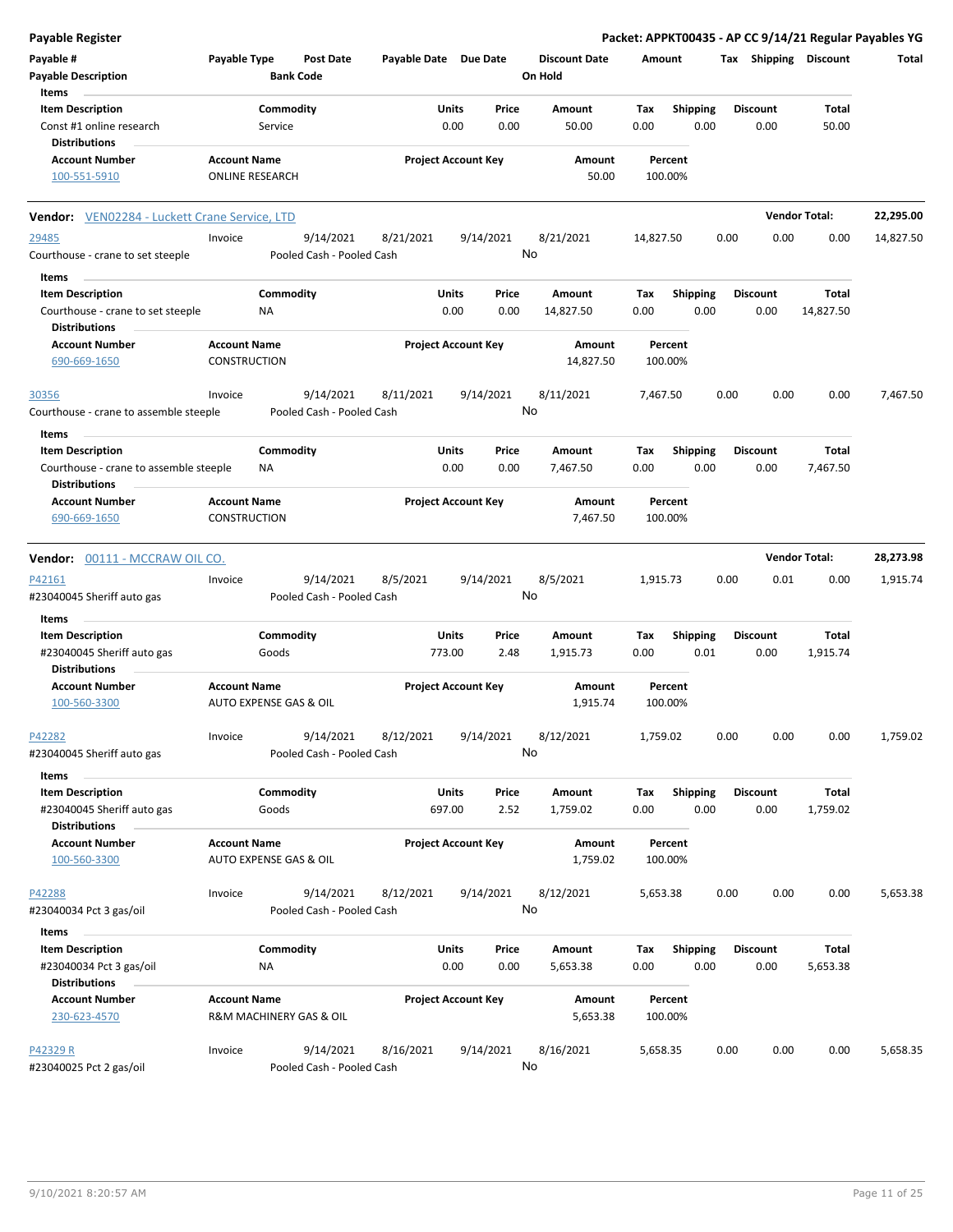|  | Payable Register |
|--|------------------|
|--|------------------|

| Payable #<br><b>Payable Description</b>                                             | Payable Type                                  | Post Date<br><b>Bank Code</b>          | Payable Date Due Date |                                  | <b>Discount Date</b><br>On Hold | Amount             |                         | Tax Shipping            | <b>Discount</b>      | Total    |
|-------------------------------------------------------------------------------------|-----------------------------------------------|----------------------------------------|-----------------------|----------------------------------|---------------------------------|--------------------|-------------------------|-------------------------|----------------------|----------|
| Items<br><b>Item Description</b><br>#23040025 Pct 2 gas/oil<br><b>Distributions</b> | ΝA                                            | Commodity                              |                       | Units<br>Price<br>0.00<br>0.00   | Amount<br>5,658.35              | Tax<br>0.00        | <b>Shipping</b><br>0.00 | <b>Discount</b><br>0.00 | Total<br>5,658.35    |          |
| <b>Account Number</b><br>220-622-4570                                               | <b>Account Name</b>                           | R&M MACHINERY GAS & OIL                |                       | <b>Project Account Key</b>       | Amount<br>5,658.35              | Percent<br>100.00% |                         |                         |                      |          |
| P42405<br>#23040023 Pct 1 gas/oil                                                   | Invoice                                       | 9/14/2021<br>Pooled Cash - Pooled Cash | 8/9/2021              | 9/14/2021                        | 8/9/2021<br>No                  | 3,042.10           |                         | 0.00<br>0.00            | 0.00                 | 3,042.10 |
| Items                                                                               |                                               |                                        |                       |                                  |                                 |                    |                         |                         |                      |          |
| <b>Item Description</b>                                                             |                                               | Commodity                              |                       | Units<br>Price                   | Amount                          | Tax                | <b>Shipping</b>         | <b>Discount</b>         | Total                |          |
| #23040023 Pct 1 gas/oil                                                             | ΝA                                            |                                        |                       | 0.00<br>0.00                     | 3,042.10                        | 0.00               | 0.00                    | 0.00                    | 3,042.10             |          |
| <b>Distributions</b>                                                                |                                               |                                        |                       |                                  |                                 |                    |                         |                         |                      |          |
| <b>Account Number</b><br>210-621-4570                                               | <b>Account Name</b>                           | R&M MACHINERY GAS & OIL                |                       | <b>Project Account Key</b>       | Amount<br>3,042.10              | Percent<br>100.00% |                         |                         |                      |          |
| P42472<br>#23040034 Pct 3 gas/oil                                                   | Invoice                                       | 9/14/2021<br>Pooled Cash - Pooled Cash | 8/31/2021             | 9/14/2021                        | 8/31/2021<br>No                 | 7,107.42           |                         | 0.00<br>0.00            | 0.00                 | 7,107.42 |
| Items                                                                               |                                               |                                        |                       |                                  |                                 |                    |                         |                         |                      |          |
| <b>Item Description</b><br>#23040034 Pct 3 gas/oil<br><b>Distributions</b>          | ΝA                                            | Commodity                              |                       | Units<br>Price<br>0.00<br>0.00   | Amount<br>7,107.42              | Tax<br>0.00        | <b>Shipping</b><br>0.00 | <b>Discount</b><br>0.00 | Total<br>7,107.42    |          |
| <b>Account Number</b><br>230-623-4570                                               | <b>Account Name</b>                           | <b>R&amp;M MACHINERY GAS &amp; OIL</b> |                       | <b>Project Account Key</b>       | Amount<br>7,107.42              | Percent<br>100.00% |                         |                         |                      |          |
| P42506<br>#23040045 Sheriff auto gas                                                | Invoice                                       | 9/14/2021<br>Pooled Cash - Pooled Cash | 8/19/2021             | 9/14/2021                        | 8/19/2021<br>No                 | 1,258.85           |                         | 0.00<br>0.00            | 0.00                 | 1,258.85 |
| Items                                                                               |                                               |                                        |                       |                                  |                                 |                    |                         |                         |                      |          |
| <b>Item Description</b><br>#23040045 Sheriff auto gas<br><b>Distributions</b>       |                                               | Commodity<br>Goods                     |                       | Units<br>Price<br>2.32<br>542.00 | Amount<br>1,258.85              | Tax<br>0.00        | Shipping<br>0.00        | Discount<br>0.00        | Total<br>1,258.85    |          |
| <b>Account Number</b><br>100-560-3300                                               | <b>Account Name</b><br>AUTO EXPENSE GAS & OIL |                                        |                       | <b>Project Account Key</b>       | Amount<br>1,258.85              | Percent<br>100.00% |                         |                         |                      |          |
| P42526<br>#23040045 Sheriff auto gas                                                | Invoice                                       | 9/14/2021<br>Pooled Cash - Pooled Cash | 8/26/2021             | 9/14/2021                        | 8/26/2021<br>No                 | 1,879.10           |                         | 0.00<br>0.02            | 0.00                 | 1,879.12 |
| <b>Items</b>                                                                        |                                               |                                        |                       |                                  |                                 |                    |                         |                         |                      |          |
| <b>Item Description</b><br>#23040045 Sheriff auto gas<br><b>Distributions</b>       | Goods                                         | Commodity                              |                       | Units<br>Price<br>752.00<br>2.50 | Amount<br>1,879.10              | Тах<br>0.00        | <b>Shipping</b><br>0.02 | <b>Discount</b><br>0.00 | Total<br>1,879.12    |          |
| <b>Account Number</b><br>100-560-3300                                               | <b>Account Name</b><br>AUTO EXPENSE GAS & OIL |                                        |                       | <b>Project Account Key</b>       | Amount<br>1,879.12              | Percent<br>100.00% |                         |                         |                      |          |
| Vendor: VEN02620 - Moore, J. Randy                                                  |                                               |                                        |                       |                                  |                                 |                    |                         |                         | <b>Vendor Total:</b> | 1,288.84 |
| INV0003012                                                                          | Invoice                                       | 9/14/2021                              | 9/8/2021              | 9/14/2021                        | 9/8/2021                        | 270.18             |                         | 0.00<br>0.00            | 0.00                 | 270.18   |
| 8/25-26/21 travel-miles/meal/hotel                                                  |                                               | Pooled Cash - Pooled Cash              |                       |                                  | No                              |                    |                         |                         |                      |          |
| Items                                                                               |                                               |                                        |                       |                                  |                                 |                    |                         |                         |                      |          |
| <b>Item Description</b>                                                             |                                               | Commodity                              |                       | Units<br>Price                   | Amount                          | Tax                | <b>Shipping</b>         | <b>Discount</b>         | Total                |          |
| 8/25-26/21 travel-miles/meal/hotel<br><b>Distributions</b>                          | ΝA                                            |                                        |                       | 0.00<br>0.00                     | 270.18                          | 0.00               | 0.00                    | 0.00                    | 270.18               |          |
| <b>Account Number</b><br>100-400-4270                                               | <b>Account Name</b>                           | OUT OF COUNTY TRAVEL/TRAINING          |                       | <b>Project Account Key</b>       | Amount<br>270.18                | Percent<br>100.00% |                         |                         |                      |          |
| INV0003021                                                                          | Invoice                                       | 9/14/2021                              | 9/8/2021              | 9/14/2021                        | 9/8/2021                        | 1,018.66           |                         | 0.00<br>0.00            | 0.00                 | 1,018.66 |
| 8/31-9/3/21 travel-miles/meals/hotel                                                |                                               | Pooled Cash - Pooled Cash              |                       |                                  | No                              |                    |                         |                         |                      |          |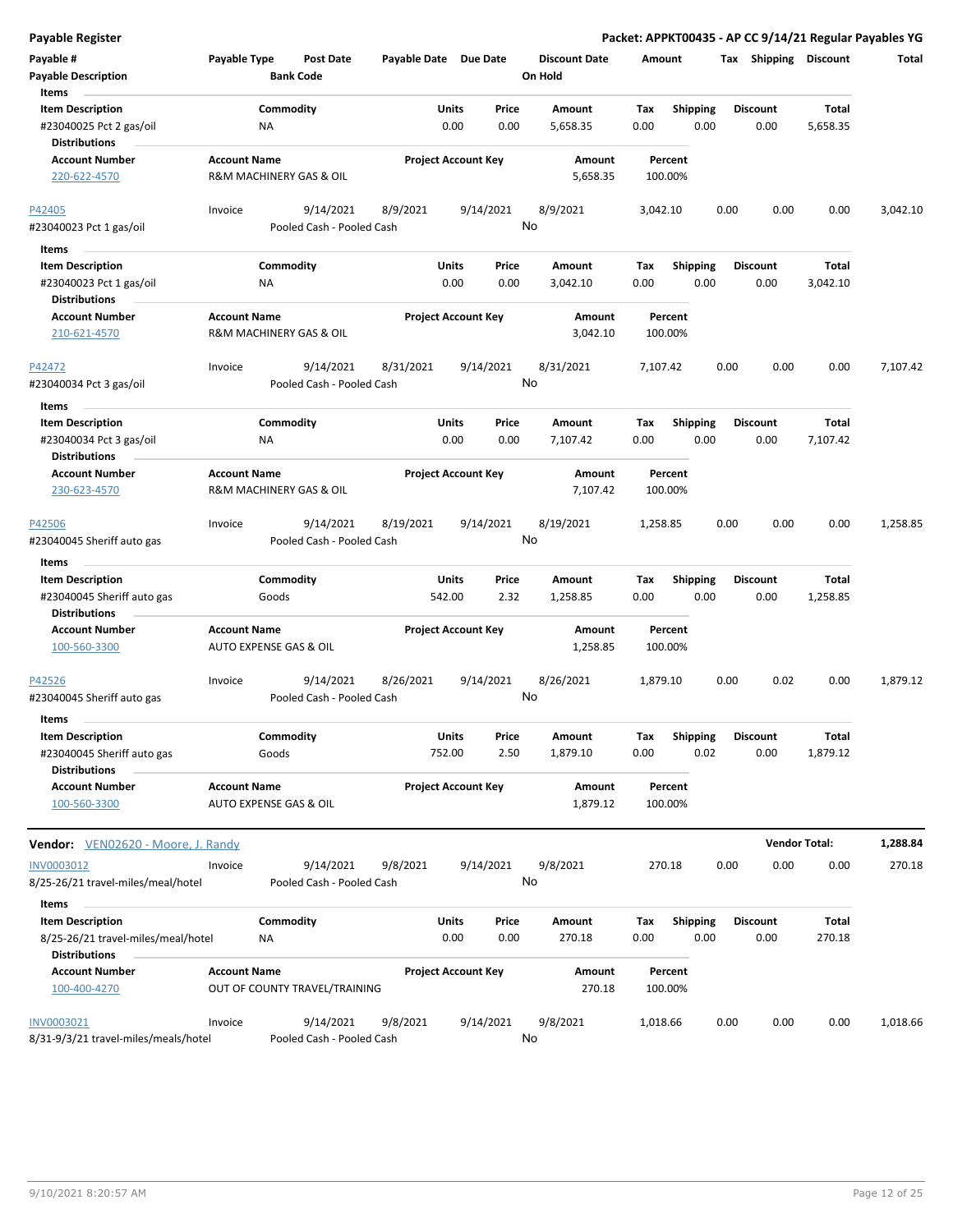| Payable Register                                                |                                     |                   |                                        |                       |                            |           |                                 |                    |                 |      |                       | Packet: APPKT00435 - AP CC 9/14/21 Regular Payables YG |              |
|-----------------------------------------------------------------|-------------------------------------|-------------------|----------------------------------------|-----------------------|----------------------------|-----------|---------------------------------|--------------------|-----------------|------|-----------------------|--------------------------------------------------------|--------------|
| Payable #<br><b>Payable Description</b>                         | Payable Type                        | <b>Bank Code</b>  | Post Date                              | Payable Date Due Date |                            |           | <b>Discount Date</b><br>On Hold | Amount             |                 |      | Tax Shipping Discount |                                                        | <b>Total</b> |
| Items<br><b>Item Description</b>                                |                                     | Commodity         |                                        |                       | Units                      | Price     | Amount                          | Tax                | <b>Shipping</b> |      | <b>Discount</b>       | Total                                                  |              |
| 8/31-9/3/21 travel-miles/meals/hotel<br><b>Distributions</b>    |                                     | NA                |                                        |                       | 0.00                       | 0.00      | 1,018.66                        | 0.00               | 0.00            |      | 0.00                  | 1,018.66                                               |              |
| <b>Account Number</b><br>100-400-4270                           | <b>Account Name</b>                 |                   | OUT OF COUNTY TRAVEL/TRAINING          |                       | <b>Project Account Key</b> |           | Amount<br>1,018.66              | Percent<br>100.00% |                 |      |                       |                                                        |              |
| 00420 - NOBLE RESOURCES PEST CONTROL<br>Vendor:                 |                                     |                   |                                        |                       |                            |           |                                 |                    |                 |      | <b>Vendor Total:</b>  |                                                        | 332.00       |
| 771311                                                          | Invoice                             |                   | 9/14/2021                              | 9/7/2021              |                            | 9/14/2021 | 9/7/2021                        | 80.00              |                 | 0.00 | 0.00                  | 0.00                                                   | 80.00        |
| Sheriff pest control 2375 Silo Rd                               |                                     |                   | Pooled Cash - Pooled Cash              |                       |                            | No        |                                 |                    |                 |      |                       |                                                        |              |
| Items                                                           |                                     |                   |                                        |                       |                            |           |                                 |                    |                 |      |                       |                                                        |              |
| <b>Item Description</b>                                         |                                     | Commodity         |                                        |                       | Units                      | Price     | Amount                          | Tax                | <b>Shipping</b> |      | <b>Discount</b>       | Total                                                  |              |
| Sheriff pest control 2375 Silo Rd                               |                                     | ΝA                |                                        |                       | 0.00                       | 0.00      | 80.00                           | 0.00               | 0.00            |      | 0.00                  | 80.00                                                  |              |
| <b>Distributions</b><br><b>Account Number</b><br>100-560-4501   | <b>Account Name</b><br>PEST CONTROL |                   |                                        |                       | <b>Project Account Key</b> |           | Amount<br>80.00                 | Percent<br>100.00% |                 |      |                       |                                                        |              |
| 771312                                                          | Invoice                             |                   | 9/14/2021                              | 9/7/2021              |                            | 9/14/2021 | 9/7/2021                        | 95.00              |                 | 0.00 | 0.00                  | 0.00                                                   | 95.00        |
| S Annex pest control 210 S Main                                 |                                     |                   | Pooled Cash - Pooled Cash              |                       |                            |           | No                              |                    |                 |      |                       |                                                        |              |
| Items                                                           |                                     |                   |                                        |                       |                            |           |                                 |                    |                 |      |                       |                                                        |              |
| <b>Item Description</b>                                         |                                     | Commodity         |                                        |                       | Units                      | Price     | Amount                          | Tax                | Shipping        |      | <b>Discount</b>       | Total                                                  |              |
| S Annex pest control 210 S Main                                 |                                     | <b>NA</b>         |                                        |                       | 0.00                       | 0.00      | 95.00                           | 0.00               | 0.00            |      | 0.00                  | 95.00                                                  |              |
| <b>Distributions</b>                                            |                                     |                   |                                        |                       |                            |           |                                 |                    |                 |      |                       |                                                        |              |
| <b>Account Number</b><br>100-513-4501                           | <b>Account Name</b><br>PEST CONTROL |                   |                                        |                       | <b>Project Account Key</b> |           | Amount<br>95.00                 | Percent<br>100.00% |                 |      |                       |                                                        |              |
| 771316                                                          | Invoice                             |                   | 9/14/2021                              | 9/7/2021              |                            | 9/14/2021 | 9/7/2021                        | 67.00              |                 | 0.00 | 0.00                  | 0.00                                                   | 67.00        |
| E Annex pest control 1203 E Sam Rayburn                         |                                     |                   | Pooled Cash - Pooled Cash              |                       |                            |           | No                              |                    |                 |      |                       |                                                        |              |
| Items                                                           |                                     |                   |                                        |                       |                            |           |                                 |                    |                 |      |                       |                                                        |              |
| <b>Item Description</b>                                         |                                     | Commodity         |                                        |                       | Units                      | Price     | Amount                          | Tax                | <b>Shipping</b> |      | <b>Discount</b>       | Total                                                  |              |
| E Annex pest control 1203 E Sam Rayburn<br><b>Distributions</b> |                                     | ΝA                |                                        |                       | 0.00                       | 0.00      | 67.00                           | 0.00               | 0.00            |      | 0.00                  | 67.00                                                  |              |
| <b>Account Number</b><br>100-511-4501                           | <b>Account Name</b><br>PEST CONTROL |                   |                                        |                       | <b>Project Account Key</b> |           | Amount<br>67.00                 | Percent<br>100.00% |                 |      |                       |                                                        |              |
| 771328<br>Pest control 800 E 2nd                                | Invoice                             |                   | 9/14/2021<br>Pooled Cash - Pooled Cash | 9/3/2021              |                            | 9/14/2021 | 9/3/2021<br>No                  | 90.00              |                 | 0.00 | 0.00                  | 0.00                                                   | 90.00        |
| Items                                                           |                                     |                   |                                        |                       |                            |           |                                 |                    |                 |      |                       |                                                        |              |
| <b>Item Description</b>                                         |                                     | Commodity         |                                        |                       | Units                      | Price     | Amount                          | Tax                | <b>Shipping</b> |      | <b>Discount</b>       | Total                                                  |              |
| Pest control 800 E 2nd<br><b>Distributions</b>                  |                                     | ΝA                |                                        |                       | 0.00                       | 0.00      | 90.00                           | 0.00               | 0.00            |      | 0.00                  | 90.00                                                  |              |
| <b>Account Number</b><br>100-518-4501                           | <b>Account Name</b><br>PEST CONTROL |                   |                                        |                       | <b>Project Account Key</b> |           | Amount<br>90.00                 | Percent<br>100.00% |                 |      |                       |                                                        |              |
| Vendor: 00515 - OPEN ARMS SHELTER                               |                                     |                   |                                        |                       |                            |           |                                 |                    |                 |      |                       | <b>Vendor Total:</b>                                   | 1,000.00     |
| INV0003019                                                      | Invoice                             |                   | 9/14/2021                              | 9/9/2021              |                            | 9/14/2021 | 9/9/2021                        | 1,000.00           |                 | 0.00 | 0.00                  | 0.00                                                   | 1,000.00     |
| FY2021 Annual allocation<br>Items                               |                                     |                   | Pooled Cash - Pooled Cash              |                       |                            |           | No                              |                    |                 |      |                       |                                                        |              |
| <b>Item Description</b>                                         |                                     | Commodity         |                                        |                       | Units                      | Price     | Amount                          | Тах                | <b>Shipping</b> |      | <b>Discount</b>       | Total                                                  |              |
| FY2021 Annual allocation<br><b>Distributions</b>                |                                     | NA                |                                        |                       | 0.00                       | 0.00      | 1,000.00                        | 0.00               | 0.00            |      | 0.00                  | 1,000.00                                               |              |
| <b>Account Number</b><br>100-640-4170                           | <b>Account Name</b>                 | OPEN ARMS SHELTER |                                        |                       | <b>Project Account Key</b> |           | Amount<br>1,000.00              | Percent<br>100.00% |                 |      |                       |                                                        |              |
| <b>Vendor: 00440 - O'REILLY AUTOMOTIVE, INC.</b>                |                                     |                   |                                        |                       |                            |           |                                 |                    |                 |      |                       | <b>Vendor Total:</b>                                   | 695.93       |
| 0361-380501                                                     | Invoice                             |                   | 9/14/2021                              | 8/2/2021              |                            | 9/14/2021 | 8/2/2021                        | 52.86              |                 | 0.00 | 0.00                  | 0.00                                                   | 52.86        |
| #152888 Pct 1 v-belt                                            |                                     |                   | Pooled Cash - Pooled Cash              |                       |                            | No        |                                 |                    |                 |      |                       |                                                        |              |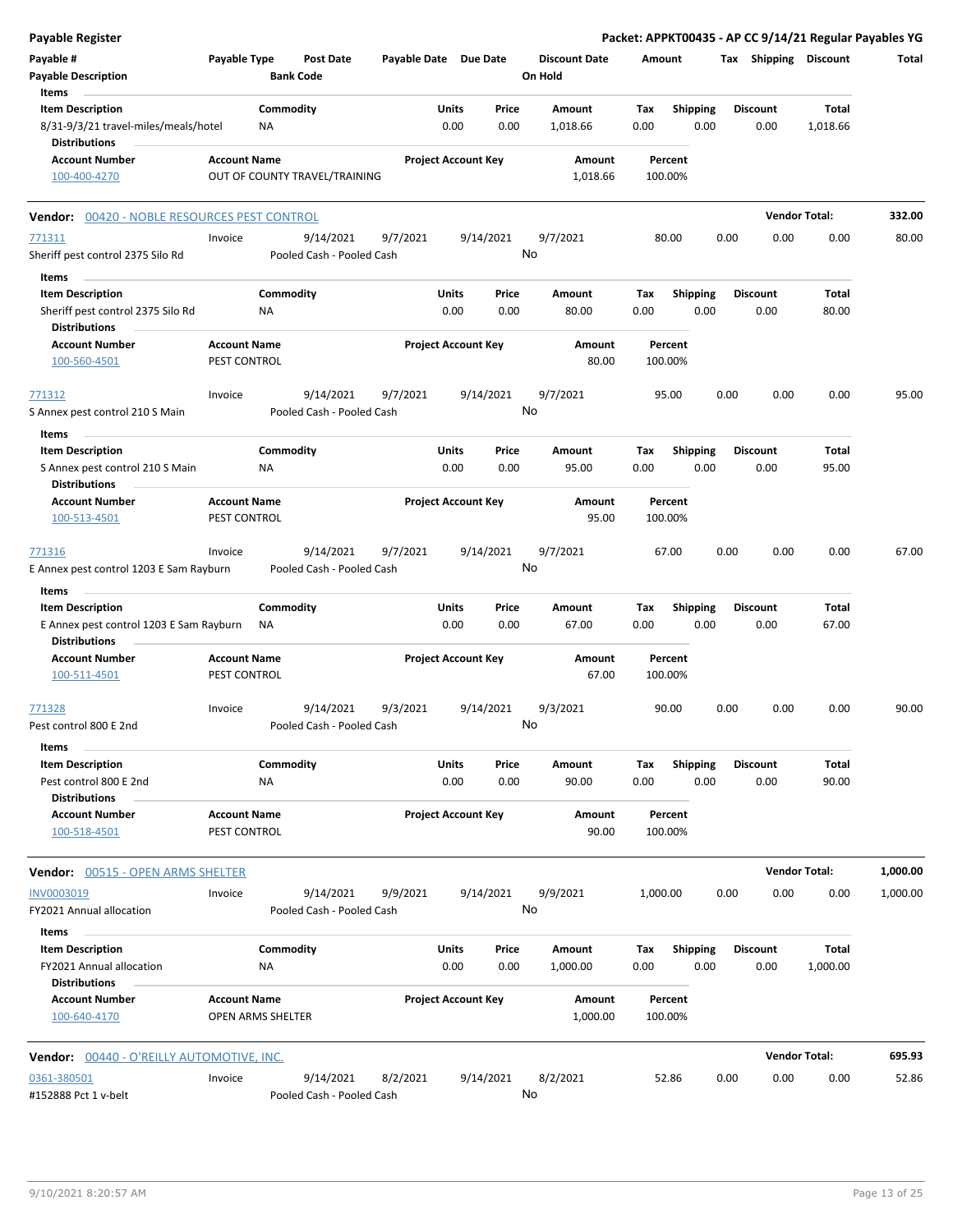| <b>Payable Register</b>                                                                   |                     |                                        |                       |                            |                |                                 |             |                         |      |                         |                        | Packet: APPKT00435 - AP CC 9/14/21 Regular Payables YG |
|-------------------------------------------------------------------------------------------|---------------------|----------------------------------------|-----------------------|----------------------------|----------------|---------------------------------|-------------|-------------------------|------|-------------------------|------------------------|--------------------------------------------------------|
| Payable #<br><b>Payable Description</b>                                                   | Payable Type        | <b>Post Date</b><br><b>Bank Code</b>   | Payable Date Due Date |                            |                | <b>Discount Date</b><br>On Hold | Amount      |                         |      | Tax Shipping Discount   |                        | Total                                                  |
| Items<br><b>Item Description</b><br>#152888 Pct 1 v-belt<br><b>Distributions</b>          |                     | Commodity<br>Goods                     |                       | Units<br>2.00              | Price<br>26.43 | Amount<br>52.86                 | Tax<br>0.00 | <b>Shipping</b><br>0.00 |      | <b>Discount</b><br>0.00 | Total<br>52.86         |                                                        |
| <b>Account Number</b><br>210-621-4580                                                     | <b>Account Name</b> | <b>R&amp;M MACHINERY PARTS</b>         |                       | <b>Project Account Key</b> |                | Amount<br>52.86                 |             | Percent<br>100.00%      |      |                         |                        |                                                        |
| 0361-380507<br>#163525 Pct 4 standard cap/plug                                            | Invoice             | 9/14/2021<br>Pooled Cash - Pooled Cash | 8/2/2021              |                            | 9/14/2021      | 8/2/2021<br>No                  |             | 13.03                   | 0.00 | 0.00                    | 0.00                   | 13.03                                                  |
| Items                                                                                     |                     |                                        |                       |                            |                |                                 |             |                         |      |                         |                        |                                                        |
| <b>Item Description</b><br>#163525 Pct 4 standard cap/plug<br><b>Distributions</b>        |                     | Commodity<br>ΝA                        |                       | Units<br>0.00              | Price<br>0.00  | Amount<br>13.03                 | Tax<br>0.00 | <b>Shipping</b><br>0.00 |      | <b>Discount</b><br>0.00 | Total<br>13.03         |                                                        |
|                                                                                           |                     |                                        |                       |                            |                |                                 |             |                         |      |                         |                        |                                                        |
| <b>Account Number</b><br>240-624-4580                                                     | <b>Account Name</b> | <b>R&amp;M MACHINERY PARTS</b>         |                       | <b>Project Account Key</b> |                | Amount<br>13.03                 |             | Percent<br>100.00%      |      |                         |                        |                                                        |
| 0361-380639<br>#260555 Sheriff core buy back                                              | Invoice             | 9/14/2021<br>Pooled Cash - Pooled Cash | 9/8/2021              |                            | 9/14/2021      | 9/8/2021<br>No                  |             | 18.00                   | 0.00 | 0.00                    | 0.00                   | 18.00                                                  |
| Items<br><b>Item Description</b><br>#260555 Sheriff core buy back<br><b>Distributions</b> |                     | Commodity<br>NA                        |                       | Units<br>0.00              | Price<br>0.00  | Amount<br>18.00                 | Tax<br>0.00 | <b>Shipping</b><br>0.00 |      | <b>Discount</b><br>0.00 | Total<br>18.00         |                                                        |
| <b>Account Number</b><br>100-560-4540                                                     | <b>Account Name</b> | R & M AUTOMOBILES                      |                       | <b>Project Account Key</b> |                | Amount<br>18.00                 |             | Percent<br>100.00%      |      |                         |                        |                                                        |
| 0361-381141<br>#163525 Pct 4 Blue Def                                                     | Invoice             | 9/14/2021<br>Pooled Cash - Pooled Cash | 8/5/2021              |                            | 9/14/2021      | 8/5/2021<br>No                  |             | 35.98                   | 0.00 | 0.00                    | 0.00                   | 35.98                                                  |
| Items                                                                                     |                     |                                        |                       |                            |                |                                 |             |                         |      |                         |                        |                                                        |
| <b>Item Description</b><br>#163525 Pct 4 Blue Def<br><b>Distributions</b>                 |                     | Commodity<br>ΝA                        |                       | Units<br>0.00              | Price<br>0.00  | Amount<br>35.98                 | Tax<br>0.00 | <b>Shipping</b><br>0.00 |      | <b>Discount</b><br>0.00 | Total<br>35.98         |                                                        |
| <b>Account Number</b><br>240-624-4580                                                     | <b>Account Name</b> | <b>R&amp;M MACHINERY PARTS</b>         |                       | <b>Project Account Key</b> |                | Amount<br>35.98                 |             | Percent<br>100.00%      |      |                         |                        |                                                        |
| 0361-381767<br>#260555 Sheriff micro fuses                                                | Invoice             | 9/14/2021<br>Pooled Cash - Pooled Cash | 8/7/2021              |                            | 9/14/2021      | 8/7/2021<br>No                  |             | 4.99                    | 0.00 | 0.00                    | 0.00                   | 4.99                                                   |
| Items                                                                                     |                     |                                        |                       |                            |                |                                 |             |                         |      |                         |                        |                                                        |
| <b>Item Description</b><br>#260555 Sheriff micro fuses<br><b>Distributions</b>            |                     | Commodity<br>Goods                     |                       | Units<br>1.00              | Price<br>4.99  | Amount<br>4.99                  | Tax<br>0.00 | Shipping<br>0.00        |      | <b>Discount</b><br>0.00 | Total<br>4.99          |                                                        |
| <b>Account Number</b><br>100-560-4540                                                     | <b>Account Name</b> | R & M AUTOMOBILES                      |                       | <b>Project Account Key</b> |                | Amount<br>4.99                  |             | Percent<br>100.00%      |      |                         |                        |                                                        |
| 0361-382192<br>#260555 Sheriff battery                                                    | Invoice             | 9/14/2021<br>Pooled Cash - Pooled Cash | 8/10/2021             |                            | 9/14/2021      | 8/10/2021<br>No                 |             | 230.52                  | 0.00 | 0.00                    | 0.00                   | 230.52                                                 |
| Items                                                                                     |                     |                                        |                       |                            |                |                                 |             |                         |      |                         |                        |                                                        |
| <b>Item Description</b><br>#260555 Sheriff battery<br><b>Distributions</b>                |                     | Commodity<br>ΝA                        |                       | Units<br>0.00              | Price<br>0.00  | Amount<br>230.52                | Tax<br>0.00 | <b>Shipping</b><br>0.00 |      | <b>Discount</b><br>0.00 | <b>Total</b><br>230.52 |                                                        |
| <b>Account Number</b><br>100-560-4540                                                     | <b>Account Name</b> | R & M AUTOMOBILES                      |                       | <b>Project Account Key</b> |                | Amount<br>230.52                |             | Percent<br>100.00%      |      |                         |                        |                                                        |
| 0361-382193<br>#260555 Sheriff Terminal cleaner kit                                       | Invoice             | 9/14/2021<br>Pooled Cash - Pooled Cash | 8/10/2021             |                            | 9/14/2021      | 8/10/2021<br>No                 |             | 9.99                    | 0.00 | 0.00                    | 0.00                   | 9.99                                                   |
| Items                                                                                     |                     |                                        |                       |                            |                |                                 |             |                         |      |                         |                        |                                                        |
| <b>Item Description</b><br>#260555 Sheriff Terminal cleaner kit<br><b>Distributions</b>   |                     | Commodity<br>Goods                     |                       | Units<br>1.00              | Price<br>9.99  | Amount<br>9.99                  | Tax<br>0.00 | <b>Shipping</b><br>0.00 |      | <b>Discount</b><br>0.00 | Total<br>9.99          |                                                        |
| <b>Account Number</b><br>100-560-4540                                                     | <b>Account Name</b> | R & M AUTOMOBILES                      |                       | <b>Project Account Key</b> |                | Amount<br>9.99                  |             | Percent<br>100.00%      |      |                         |                        |                                                        |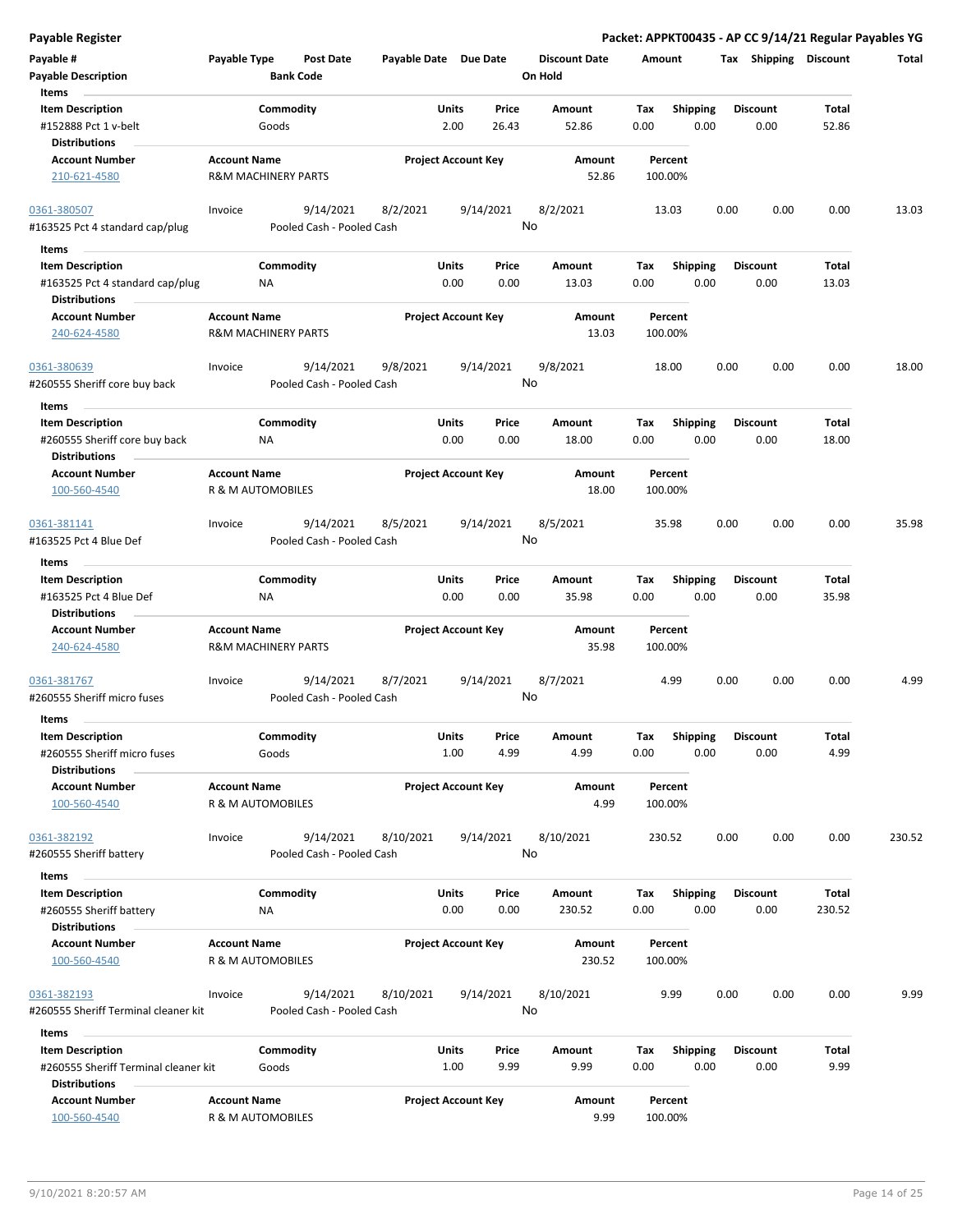| Payable Register                                                               |                                                       |                    |                                        |                       |                            |                |                      |             |                    |      |      |                       |                | Packet: APPKT00435 - AP CC 9/14/21 Regular Payables YG |
|--------------------------------------------------------------------------------|-------------------------------------------------------|--------------------|----------------------------------------|-----------------------|----------------------------|----------------|----------------------|-------------|--------------------|------|------|-----------------------|----------------|--------------------------------------------------------|
| Payable #                                                                      | Payable Type                                          |                    | <b>Post Date</b>                       | Payable Date Due Date |                            |                | <b>Discount Date</b> | Amount      |                    |      |      | Tax Shipping Discount |                | Total                                                  |
| <b>Payable Description</b>                                                     |                                                       | <b>Bank Code</b>   |                                        |                       |                            |                | On Hold              |             |                    |      |      |                       |                |                                                        |
| 0361-382450<br>#152888 Pct 1 Blue Def                                          | Invoice                                               |                    | 9/14/2021<br>Pooled Cash - Pooled Cash | 8/11/2021             |                            | 9/14/2021      | 8/11/2021<br>No      |             | 25.98              |      | 0.00 | 0.00                  | 0.00           | 25.98                                                  |
| Items                                                                          |                                                       |                    |                                        |                       |                            |                |                      |             |                    |      |      |                       |                |                                                        |
| <b>Item Description</b>                                                        |                                                       | Commodity          |                                        |                       | Units                      | Price          | Amount               | Tax         | <b>Shipping</b>    |      |      | <b>Discount</b>       | Total          |                                                        |
| #152888 Pct 1 Blue Def                                                         |                                                       | Goods              |                                        |                       | 2.00                       | 12.99          | 25.98                | 0.00        |                    | 0.00 |      | 0.00                  | 25.98          |                                                        |
| <b>Distributions</b>                                                           |                                                       |                    |                                        |                       |                            |                |                      |             |                    |      |      |                       |                |                                                        |
| <b>Account Number</b>                                                          | <b>Account Name</b>                                   |                    |                                        |                       | <b>Project Account Key</b> |                | Amount               |             | Percent            |      |      |                       |                |                                                        |
| 210-621-4580                                                                   | <b>R&amp;M MACHINERY PARTS</b>                        |                    |                                        |                       |                            |                | 25.98                |             | 100.00%            |      |      |                       |                |                                                        |
| 0361-383548                                                                    | Invoice                                               |                    | 9/14/2021                              | 8/17/2021             |                            | 9/14/2021      | 8/17/2021            |             | 155.15             |      | 0.00 | 0.00                  | 0.00           | 155.15                                                 |
| #152888 Pct 1 filters/bulb/treatment<br>Items                                  |                                                       |                    | Pooled Cash - Pooled Cash              |                       |                            |                | No                   |             |                    |      |      |                       |                |                                                        |
| <b>Item Description</b>                                                        |                                                       | Commodity          |                                        |                       | Units                      | Price          | Amount               | Tax         | <b>Shipping</b>    |      |      | <b>Discount</b>       | Total          |                                                        |
| #152888 Pct 1 filters/bulb/treatment<br><b>Distributions</b>                   |                                                       | ΝA                 |                                        |                       | 0.00                       | 0.00           | 155.15               | 0.00        |                    | 0.00 |      | 0.00                  | 155.15         |                                                        |
| <b>Account Number</b><br>210-621-4580                                          | <b>Account Name</b><br><b>R&amp;M MACHINERY PARTS</b> |                    |                                        |                       | <b>Project Account Key</b> |                | Amount<br>155.15     |             | Percent<br>100.00% |      |      |                       |                |                                                        |
| 0361-383549                                                                    | Credit Memo                                           |                    | 9/14/2021                              | 8/17/2021             |                            | 9/14/2021      | 8/17/2021            |             | $-37.00$           |      | 0.00 | 0.00                  | 0.00           | $-37.00$                                               |
| #152888 Pct 1 fuel filter                                                      |                                                       |                    | Pooled Cash - Pooled Cash              |                       |                            |                | No                   |             |                    |      |      |                       |                |                                                        |
| Items                                                                          |                                                       |                    |                                        |                       |                            |                |                      |             |                    |      |      |                       |                |                                                        |
| <b>Item Description</b>                                                        |                                                       | Commodity          |                                        |                       | Units                      | Price          | <b>Amount</b>        | Tax         | <b>Shipping</b>    |      |      | <b>Discount</b>       | Total          |                                                        |
| #152888 Pct 1 fuel filter<br><b>Distributions</b>                              |                                                       | ΝA                 |                                        |                       | 0.00                       | 0.00           | $-37.00$             | 0.00        |                    | 0.00 |      | 0.00                  | $-37.00$       |                                                        |
| <b>Account Number</b>                                                          | <b>Account Name</b>                                   |                    |                                        |                       | <b>Project Account Key</b> |                | Amount               |             | Percent            |      |      |                       |                |                                                        |
| 210-621-4580                                                                   | <b>R&amp;M MACHINERY PARTS</b>                        |                    |                                        |                       |                            |                | $-37.00$             |             | 100.00%            |      |      |                       |                |                                                        |
| 0361-383822                                                                    | Invoice                                               |                    | 9/14/2021                              | 8/18/2021             |                            | 9/14/2021      | 8/18/2021            |             | 57.26              |      | 0.00 | 0.00                  | 0.00           | 57.26                                                  |
| #152888 Pct 1 oil filters                                                      |                                                       |                    | Pooled Cash - Pooled Cash              |                       |                            |                | No                   |             |                    |      |      |                       |                |                                                        |
| Items                                                                          |                                                       |                    |                                        |                       |                            |                |                      |             |                    |      |      |                       |                |                                                        |
| <b>Item Description</b>                                                        |                                                       | Commodity          |                                        |                       | Units                      | Price          | Amount               | Tax         | <b>Shipping</b>    |      |      | Discount              | Total          |                                                        |
| #152888 Pct 1 oil filters<br><b>Distributions</b>                              |                                                       | ΝA                 |                                        |                       | 0.00                       | 0.00           | 57.26                | 0.00        |                    | 0.00 |      | 0.00                  | 57.26          |                                                        |
| <b>Account Number</b><br>210-621-4580                                          | <b>Account Name</b><br><b>R&amp;M MACHINERY PARTS</b> |                    |                                        |                       | <b>Project Account Key</b> |                | Amount<br>57.26      |             | Percent<br>100.00% |      |      |                       |                |                                                        |
| 0361-383986                                                                    | Invoice                                               |                    | 9/14/2021                              | 8/19/2021             |                            | 9/14/2021      | 8/19/2021            |             | 12.79              |      | 0.00 | 0.00                  | 0.00           | 12.79                                                  |
| #152888 Pct 1 tractor light                                                    |                                                       |                    | Pooled Cash - Pooled Cash              |                       |                            |                | No                   |             |                    |      |      |                       |                |                                                        |
| Items                                                                          |                                                       |                    |                                        |                       |                            |                |                      |             |                    |      |      |                       |                |                                                        |
| <b>Item Description</b><br>#152888 Pct 1 tractor light<br><b>Distributions</b> |                                                       | Commodity<br>Goods |                                        |                       | Units<br>1.00              | Price<br>12.79 | Amount<br>12.79      | Tax<br>0.00 | Shipping           | 0.00 |      | Discount<br>0.00      | Total<br>12.79 |                                                        |
| <b>Account Number</b>                                                          | <b>Account Name</b>                                   |                    |                                        |                       | <b>Project Account Key</b> |                | Amount               |             | Percent            |      |      |                       |                |                                                        |
| 210-621-4580                                                                   | <b>R&amp;M MACHINERY PARTS</b>                        |                    |                                        |                       |                            |                | 12.79                |             | 100.00%            |      |      |                       |                |                                                        |
| 0361-384008                                                                    | Invoice                                               |                    | 9/14/2021                              | 8/19/2021             |                            | 9/14/2021      | 8/19/2021            |             | 9.45               |      | 0.00 | 0.00                  | 0.00           | 9.45                                                   |
| #163525 Pct 4 filter                                                           |                                                       |                    | Pooled Cash - Pooled Cash              |                       |                            |                | No                   |             |                    |      |      |                       |                |                                                        |
| Items                                                                          |                                                       |                    |                                        |                       |                            |                |                      |             |                    |      |      |                       |                |                                                        |
| <b>Item Description</b>                                                        |                                                       | Commodity          |                                        |                       | Units                      | Price          | Amount               | Tax         | <b>Shipping</b>    |      |      | <b>Discount</b>       | Total          |                                                        |
| #163525 Pct 4 filter                                                           |                                                       | Goods              |                                        |                       | 1.00                       | 9.45           | 9.45                 | 0.00        |                    | 0.00 |      | 0.00                  | 9.45           |                                                        |
| <b>Distributions</b>                                                           |                                                       |                    |                                        |                       |                            |                |                      |             |                    |      |      |                       |                |                                                        |
| <b>Account Number</b><br>240-624-4580                                          | <b>Account Name</b><br><b>R&amp;M MACHINERY PARTS</b> |                    |                                        |                       | <b>Project Account Key</b> |                | Amount<br>9.45       |             | Percent<br>100.00% |      |      |                       |                |                                                        |
| 0361-384131<br>#163525 Pct 4 Blue Def                                          | Invoice                                               |                    | 9/14/2021<br>Pooled Cash - Pooled Cash | 8/20/2021             |                            | 9/14/2021      | 8/20/2021<br>No      |             | 22.99              |      | 0.00 | 0.00                  | 0.00           | 22.99                                                  |
|                                                                                |                                                       |                    |                                        |                       |                            |                |                      |             |                    |      |      |                       |                |                                                        |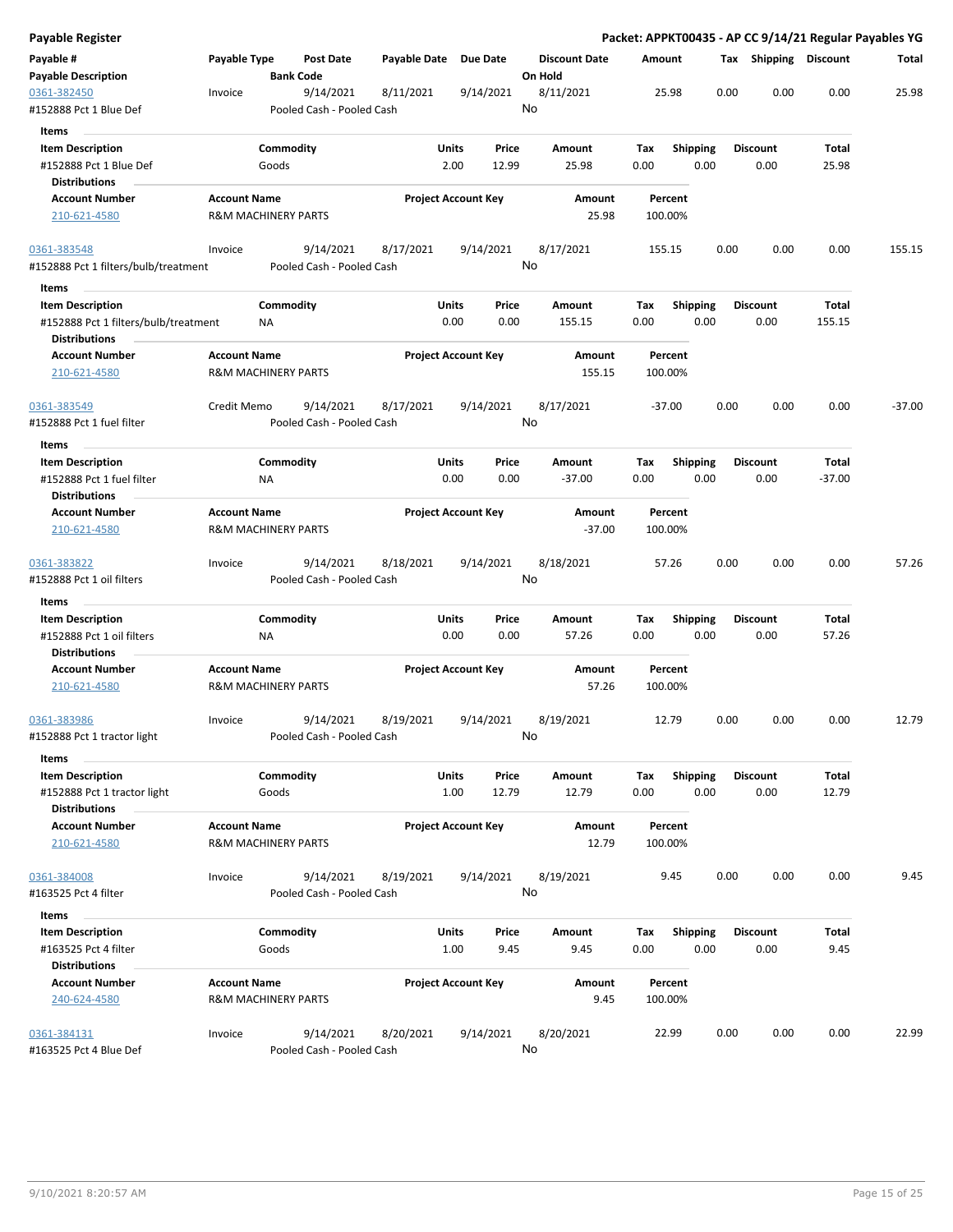| <b>Payable Register</b>                                                  |                                            |                                        |                       |                                 |                                 | Packet: APPKT00435 - AP CC 9/14/21 Regular Payables YG |                         |      |                         |                      |          |
|--------------------------------------------------------------------------|--------------------------------------------|----------------------------------------|-----------------------|---------------------------------|---------------------------------|--------------------------------------------------------|-------------------------|------|-------------------------|----------------------|----------|
| Payable #<br><b>Payable Description</b>                                  | Payable Type                               | Post Date<br><b>Bank Code</b>          | Payable Date Due Date |                                 | <b>Discount Date</b><br>On Hold | Amount                                                 |                         |      | Tax Shipping Discount   |                      | Total    |
| Items                                                                    |                                            |                                        |                       |                                 |                                 |                                                        |                         |      |                         |                      |          |
| <b>Item Description</b>                                                  |                                            | Commodity                              |                       | Units<br>Price                  | Amount                          | Tax                                                    | <b>Shipping</b>         |      | <b>Discount</b>         | Total                |          |
| #163525 Pct 4 Blue Def<br><b>Distributions</b>                           | Goods                                      |                                        |                       | 1.00<br>22.99                   | 22.99                           | 0.00                                                   | 0.00                    |      | 0.00                    | 22.99                |          |
| <b>Account Number</b>                                                    | <b>Account Name</b>                        |                                        |                       | <b>Project Account Key</b>      | Amount                          | Percent                                                |                         |      |                         |                      |          |
| 240-624-4580                                                             | R&M MACHINERY PARTS                        |                                        |                       |                                 | 22.99                           | 100.00%                                                |                         |      |                         |                      |          |
| 0361-385270                                                              | Invoice                                    | 9/14/2021                              | 8/26/2021             | 9/14/2021                       | 8/26/2021                       | 83.94                                                  |                         | 0.00 | 0.00                    | 0.00                 | 83.94    |
| #163525 Pct 4 antifreeze                                                 |                                            | Pooled Cash - Pooled Cash              |                       |                                 | No                              |                                                        |                         |      |                         |                      |          |
| Items                                                                    |                                            |                                        |                       |                                 |                                 |                                                        |                         |      |                         |                      |          |
| <b>Item Description</b><br>#163525 Pct 4 antifreeze                      | Goods                                      | Commodity                              |                       | Units<br>Price<br>6.00<br>13.99 | Amount<br>83.94                 | Tax<br>0.00                                            | <b>Shipping</b><br>0.00 |      | <b>Discount</b><br>0.00 | Total<br>83.94       |          |
| <b>Distributions</b>                                                     |                                            |                                        |                       |                                 |                                 |                                                        |                         |      |                         |                      |          |
| <b>Account Number</b><br>240-624-4580                                    | <b>Account Name</b><br>R&M MACHINERY PARTS |                                        |                       | <b>Project Account Key</b>      | Amount<br>83.94                 | Percent<br>100.00%                                     |                         |      |                         |                      |          |
| 0361-385505                                                              | Invoice                                    | 9/14/2021                              | 8/27/2021             | 9/14/2021                       | 8/27/2021                       | 27.99                                                  |                         | 0.00 | 0.00                    | 0.00                 | 27.99    |
| #163525 Pct 4 steering wheel cover                                       |                                            | Pooled Cash - Pooled Cash              |                       |                                 | No                              |                                                        |                         |      |                         |                      |          |
| Items                                                                    |                                            |                                        |                       |                                 |                                 |                                                        |                         |      |                         |                      |          |
| <b>Item Description</b>                                                  |                                            | Commodity                              |                       | Units<br>Price                  | Amount                          | Tax                                                    | <b>Shipping</b>         |      | <b>Discount</b>         | Total                |          |
| #163525 Pct 4 steering wheel cover<br><b>Distributions</b>               | Goods                                      |                                        |                       | 1.00<br>27.99                   | 27.99                           | 0.00                                                   | 0.00                    |      | 0.00                    | 27.99                |          |
| <b>Account Number</b>                                                    | <b>Account Name</b>                        |                                        |                       | <b>Project Account Key</b>      | Amount                          | Percent                                                |                         |      |                         |                      |          |
| 240-624-4580                                                             | <b>R&amp;M MACHINERY PARTS</b>             |                                        |                       |                                 | 27.99                           | 100.00%                                                |                         |      |                         |                      |          |
| 0361-385575                                                              | Invoice                                    | 9/14/2021                              | 8/27/2021             | 9/14/2021                       | 8/27/2021                       | 42.00                                                  |                         | 0.00 | 0.00                    | 0.00                 | 42.00    |
| #163525 Pct 4 puller kit/credit str wheel cover                          |                                            | Pooled Cash - Pooled Cash              |                       |                                 | No                              |                                                        |                         |      |                         |                      |          |
| Items                                                                    |                                            |                                        |                       |                                 |                                 |                                                        |                         |      |                         |                      |          |
| <b>Item Description</b>                                                  |                                            | Commodity                              |                       | Units<br>Price                  | Amount                          | Tax                                                    | <b>Shipping</b>         |      | <b>Discount</b>         | Total                |          |
| #163525 Pct 4 puller kit/credit str wheel c NA<br><b>Distributions</b>   |                                            |                                        |                       | 0.00<br>0.00                    | 42.00                           | 0.00                                                   | 0.00                    |      | 0.00                    | 42.00                |          |
| <b>Account Number</b>                                                    | <b>Account Name</b>                        |                                        |                       | <b>Project Account Key</b>      | Amount                          | Percent                                                |                         |      |                         |                      |          |
| 240-624-4580                                                             | <b>R&amp;M MACHINERY PARTS</b>             |                                        |                       |                                 | 42.00                           | 100.00%                                                |                         |      |                         |                      |          |
| 0361-385587<br>#163525 Pct 4 puller kit return                           | Credit Memo                                | 9/14/2021<br>Pooled Cash - Pooled Cash | 8/27/2021             | 8/27/2021                       | 8/27/2021<br>No                 | $-69.99$                                               |                         | 0.00 | 0.00                    | 0.00                 | $-69.99$ |
| Items                                                                    |                                            |                                        |                       |                                 |                                 |                                                        |                         |      |                         |                      |          |
| <b>Item Description</b>                                                  |                                            | Commodity                              |                       | Units<br>Price                  | Amount                          | Tax                                                    | Shipping                |      | <b>Discount</b>         | Total                |          |
| #163525 Pct 4 puller kit return                                          | Goods                                      |                                        |                       | $-1.00$<br>69.99                | $-69.99$                        | 0.00                                                   | 0.00                    |      | 0.00                    | $-69.99$             |          |
| <b>Distributions</b>                                                     |                                            |                                        |                       |                                 |                                 |                                                        |                         |      |                         |                      |          |
| <b>Account Number</b><br>240-624-4580                                    | <b>Account Name</b><br>R&M MACHINERY PARTS |                                        |                       | <b>Project Account Key</b>      | Amount<br>$-69.99$              | Percent<br>100.00%                                     |                         |      |                         |                      |          |
| <b>Vendor:</b> 00532 - PARHAM, WILLIAM                                   |                                            |                                        |                       |                                 |                                 |                                                        |                         |      |                         | <b>Vendor Total:</b> | 1,200.00 |
| <b>INV0003002</b>                                                        | Invoice                                    | 9/14/2021                              | 8/25/2021             | 9/14/2021                       | 8/25/2021                       | 300.00                                                 |                         | 0.00 | 0.00                    | 0.00                 | 300.00   |
| 50565 Moody Co Ct@Law                                                    |                                            | Pooled Cash - Pooled Cash              |                       |                                 | No                              |                                                        |                         |      |                         |                      |          |
| Items                                                                    |                                            |                                        |                       |                                 |                                 |                                                        |                         |      |                         |                      |          |
| <b>Item Description</b><br>50565 Moody Co Ct@Law<br><b>Distributions</b> | <b>NA</b>                                  | Commodity                              |                       | Units<br>Price<br>0.00<br>0.00  | Amount<br>300.00                | Tax<br>0.00                                            | Shipping<br>0.00        |      | <b>Discount</b><br>0.00 | Total<br>300.00      |          |
| <b>Account Number</b>                                                    | <b>Account Name</b>                        |                                        |                       |                                 |                                 |                                                        |                         |      |                         |                      |          |
| 100-410-4240                                                             | <b>INDIGENT ATTORNEY FEES</b>              |                                        |                       | <b>Project Account Key</b>      | Amount<br>300.00                | Percent<br>100.00%                                     |                         |      |                         |                      |          |
| <b>INV0003003</b><br>50869 Duvall Co Ct@Law                              | Invoice                                    | 9/14/2021<br>Pooled Cash - Pooled Cash | 8/25/2021             | 9/14/2021                       | 8/25/2021<br>No                 | 300.00                                                 |                         | 0.00 | 0.00                    | 0.00                 | 300.00   |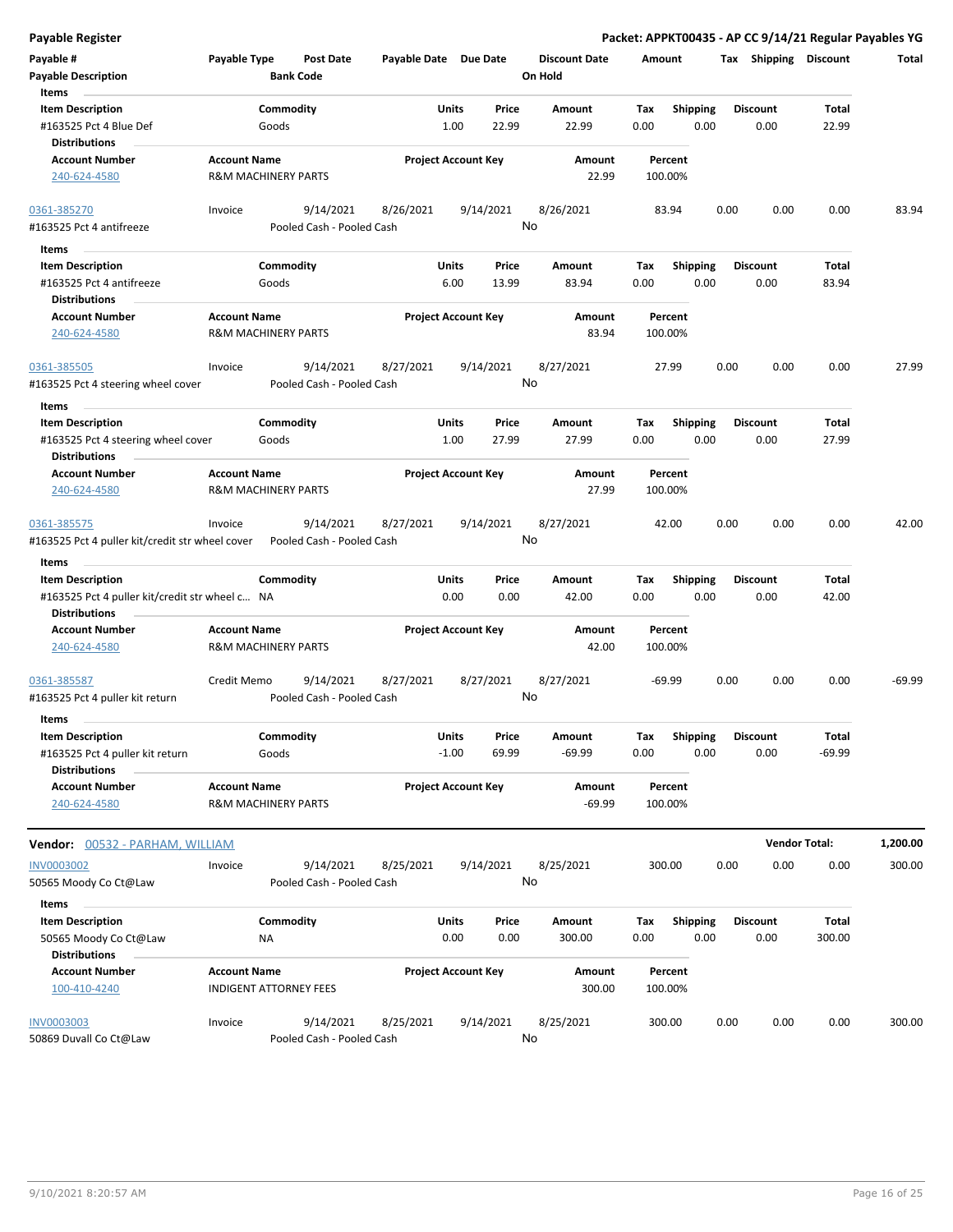| Payable #<br><b>Payable Description</b>                                                    | Payable Type                                         | Post Date<br><b>Bank Code</b>          | Payable Date Due Date |                            |               | <b>Discount Date</b><br>On Hold | Amount      |                         | Tax  | Shipping                | <b>Discount</b> | Total    |
|--------------------------------------------------------------------------------------------|------------------------------------------------------|----------------------------------------|-----------------------|----------------------------|---------------|---------------------------------|-------------|-------------------------|------|-------------------------|-----------------|----------|
| Items                                                                                      |                                                      |                                        |                       |                            |               |                                 |             |                         |      |                         |                 |          |
| <b>Item Description</b><br>50869 Duvall Co Ct@Law<br><b>Distributions</b>                  | ΝA                                                   | Commodity                              |                       | Units<br>0.00              | Price<br>0.00 | Amount<br>300.00                | Tax<br>0.00 | <b>Shipping</b><br>0.00 |      | <b>Discount</b><br>0.00 | Total<br>300.00 |          |
| <b>Account Number</b><br>100-410-4240                                                      | <b>Account Name</b><br><b>INDIGENT ATTORNEY FEES</b> |                                        |                       | <b>Project Account Key</b> |               | Amount<br>300.00                | 100.00%     | Percent                 |      |                         |                 |          |
| <b>INV0003014</b>                                                                          | Invoice                                              | 9/14/2021                              | 9/8/2021              |                            | 9/14/2021     | 9/8/2021                        | 300.00      |                         | 0.00 | 0.00                    | 0.00            | 300.00   |
| 50862 Stone-Reeger Co Ct@Law                                                               |                                                      | Pooled Cash - Pooled Cash              |                       |                            |               | No                              |             |                         |      |                         |                 |          |
| Items                                                                                      |                                                      |                                        |                       |                            |               |                                 |             |                         |      |                         |                 |          |
| <b>Item Description</b><br>50862 Stone-Reeger Co Ct@Law                                    | ΝA                                                   | Commodity                              |                       | Units<br>0.00              | Price<br>0.00 | Amount<br>300.00                | Tax<br>0.00 | <b>Shipping</b><br>0.00 |      | <b>Discount</b><br>0.00 | Total<br>300.00 |          |
| <b>Distributions</b>                                                                       |                                                      |                                        |                       |                            |               |                                 |             |                         |      |                         |                 |          |
| <b>Account Number</b><br>100-410-4240                                                      | <b>Account Name</b><br><b>INDIGENT ATTORNEY FEES</b> |                                        |                       | <b>Project Account Key</b> |               | Amount<br>300.00                | 100.00%     | Percent                 |      |                         |                 |          |
| INV0003016<br>50831 Tapia-Castillo Co Ct@Law                                               | Invoice                                              | 9/14/2021<br>Pooled Cash - Pooled Cash | 9/8/2021              |                            | 9/14/2021     | 9/8/2021<br>No                  | 300.00      |                         | 0.00 | 0.00                    | 0.00            | 300.00   |
| <b>Items</b>                                                                               |                                                      |                                        |                       |                            |               |                                 |             |                         |      |                         |                 |          |
| <b>Item Description</b>                                                                    |                                                      | Commodity                              |                       | Units                      | Price         | Amount                          | Tax         | <b>Shipping</b>         |      | <b>Discount</b>         | Total           |          |
| 50831 Tapia-Castillo Co Ct@Law<br><b>Distributions</b>                                     | ΝA                                                   |                                        |                       | 0.00                       | 0.00          | 300.00                          | 0.00        | 0.00                    |      | 0.00                    | 300.00          |          |
| <b>Account Number</b><br>100-410-4240                                                      | <b>Account Name</b><br><b>INDIGENT ATTORNEY FEES</b> |                                        |                       | <b>Project Account Key</b> |               | Amount<br>300.00                | 100.00%     | Percent                 |      |                         |                 |          |
| Vendor: 00006 - PARKER TIRE                                                                |                                                      |                                        |                       |                            |               |                                 |             |                         |      | <b>Vendor Total:</b>    |                 | 15.00    |
| 13441                                                                                      | Invoice                                              | 9/14/2021                              | 9/2/2021              |                            | 9/14/2021     | 9/2/2021                        | 15.00       |                         | 0.00 | 0.00                    | 0.00            | 15.00    |
| Pct 1 tire repair<br>Items                                                                 |                                                      | Pooled Cash - Pooled Cash              |                       |                            |               | No                              |             |                         |      |                         |                 |          |
| <b>Item Description</b>                                                                    |                                                      | Commodity                              |                       | Units                      | Price         | Amount                          | Tax         | <b>Shipping</b>         |      | <b>Discount</b>         | Total           |          |
| Pct 1 tire repair<br><b>Distributions</b>                                                  | ΝA                                                   |                                        |                       | 0.00                       | 0.00          | 15.00                           | 0.00        | 0.00                    |      | 0.00                    | 15.00           |          |
| <b>Account Number</b><br>210-621-4590                                                      | <b>Account Name</b>                                  | R&M MACH. TIRES & TUBES                |                       | <b>Project Account Key</b> |               | Amount<br>15.00                 | 100.00%     | Percent                 |      |                         |                 |          |
| <b>Vendor:</b> 00589 - PERKINS, J. DANIEL                                                  |                                                      |                                        |                       |                            |               |                                 |             |                         |      | <b>Vendor Total:</b>    |                 | 450.00   |
| <b>INV0003005</b><br>FA-20-45001 MN Dst Ct 6/17-9/3/21                                     | Invoice                                              | 9/14/2021<br>Pooled Cash - Pooled Cash | 9/3/2021              |                            | 9/14/2021     | 9/3/2021<br>No                  | 450.00      |                         | 0.00 | 0.00                    | 0.00            | 450.00   |
| Items<br><b>Item Description</b>                                                           |                                                      | Commodity                              |                       | Units                      | Price         | Amount                          | Tax         | <b>Shipping</b>         |      | <b>Discount</b>         | Total           |          |
| FA-20-45001 MN Dst Ct 6/17-9/3/21<br><b>Distributions</b>                                  | NA                                                   |                                        |                       | 0.00                       | 0.00          | 450.00                          | 0.00        | 0.00                    |      | 0.00                    | 450.00          |          |
| <b>Account Number</b><br>100-435-4360                                                      | <b>Account Name</b>                                  | ATTORNEY FEES- CPS CASES               |                       | <b>Project Account Key</b> |               | Amount<br>450.00                | 100.00%     | Percent                 |      |                         |                 |          |
| <b>Vendor:</b> VEN02075 - Porter, Will                                                     |                                                      |                                        |                       |                            |               |                                 |             |                         |      | <b>Vendor Total:</b>    |                 | 479.04   |
| <b>INV0003009</b><br>9/21-24/21 law conference travel-miles/meals                          | Invoice                                              | 9/14/2021<br>Pooled Cash - Pooled Cash | 7/19/2021             |                            | 9/14/2021     | 7/19/2021<br>No                 | 479.04      |                         | 0.00 | 0.00                    | 0.00            | 479.04   |
| Items                                                                                      |                                                      |                                        |                       |                            |               |                                 |             |                         |      |                         |                 |          |
| <b>Item Description</b><br>9/21-24/21 law conference travel-miles/<br><b>Distributions</b> | NA                                                   | Commodity                              |                       | <b>Units</b><br>0.00       | Price<br>0.00 | Amount<br>479.04                | Tax<br>0.00 | <b>Shipping</b><br>0.00 |      | <b>Discount</b><br>0.00 | Total<br>479.04 |          |
| <b>Account Number</b><br>100-475-4270                                                      | <b>Account Name</b>                                  | OUT OF COUNTY TRAVEL/TRAINING          |                       | <b>Project Account Key</b> |               | Amount<br>479.04                | 100.00%     | Percent                 |      |                         |                 |          |
| <b>Vendor:</b> 00638 - R.K. HALL, LLC                                                      |                                                      |                                        |                       |                            |               |                                 |             |                         |      | <b>Vendor Total:</b>    |                 | 4,722.05 |
|                                                                                            |                                                      |                                        |                       |                            |               |                                 |             |                         |      |                         |                 | 406.30   |
| 300362<br>#1474 Pct 3 Rock & Gravel                                                        | Invoice                                              | 9/14/2021<br>Pooled Cash - Pooled Cash | 8/3/2021              |                            | 9/14/2021     | 8/3/2021<br>No                  | 406.30      |                         | 0.00 | 0.00                    | 0.00            |          |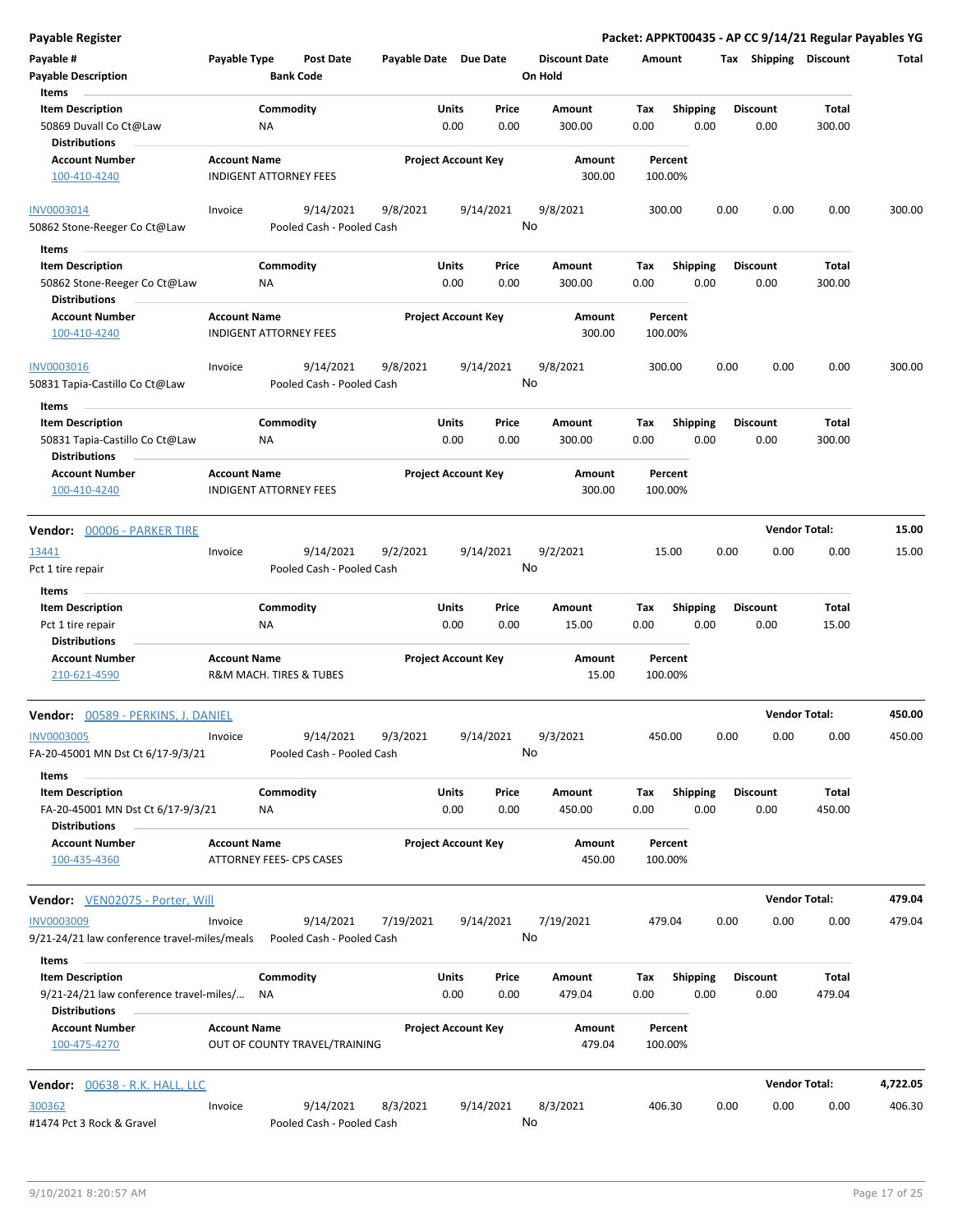| Payable #                                            | Payable Type           | Post Date                 | Payable Date Due Date |                            | <b>Discount Date</b> | Amount  |                 |      | Tax Shipping    | Discount     | Total  |
|------------------------------------------------------|------------------------|---------------------------|-----------------------|----------------------------|----------------------|---------|-----------------|------|-----------------|--------------|--------|
| <b>Payable Description</b><br>Items                  |                        | <b>Bank Code</b>          |                       |                            | On Hold              |         |                 |      |                 |              |        |
| <b>Item Description</b>                              |                        | Commodity                 |                       | Units<br>Price             | Amount               | Tax     | <b>Shipping</b> |      | <b>Discount</b> | <b>Total</b> |        |
| #1474 Pct 3 Rock & Gravel<br><b>Distributions</b>    | Goods                  |                           |                       | 8.50<br>47.80              | 406.30               | 0.00    | 0.00            |      | 0.00            | 406.30       |        |
| <b>Account Number</b>                                | <b>Account Name</b>    |                           |                       | <b>Project Account Key</b> | Amount               | Percent |                 |      |                 |              |        |
| 230-623-3410                                         | R&B MAT. ROCK & GRAVEL |                           |                       |                            | 406.30               | 100.00% |                 |      |                 |              |        |
| 300700<br>#1474 Pct 3 Rock & Gravel                  | Invoice                | 9/14/2021                 | 8/5/2021              | 9/14/2021                  | 8/5/2021<br>No       | 618.46  |                 | 0.00 | 0.00            | 0.00         | 618.46 |
|                                                      |                        | Pooled Cash - Pooled Cash |                       |                            |                      |         |                 |      |                 |              |        |
| Items                                                |                        | Commodity                 |                       | <b>Units</b><br>Price      | Amount               | Tax     | <b>Shipping</b> |      | <b>Discount</b> | Total        |        |
| <b>Item Description</b><br>#1474 Pct 3 Rock & Gravel | Goods                  |                           |                       | 72.76<br>8.50              | 618.46               | 0.00    | 0.00            |      | 0.00            | 618.46       |        |
| <b>Distributions</b>                                 |                        |                           |                       |                            |                      |         |                 |      |                 |              |        |
| <b>Account Number</b>                                | <b>Account Name</b>    |                           |                       | <b>Project Account Key</b> | Amount               | Percent |                 |      |                 |              |        |
| 230-623-3410                                         | R&B MAT. ROCK & GRAVEL |                           |                       |                            | 618.46               | 100.00% |                 |      |                 |              |        |
| 301374                                               | Invoice                | 9/14/2021                 | 8/10/2021             | 9/14/2021                  | 8/10/2021            | 614.30  |                 | 0.00 | 0.00            | 0.00         | 614.30 |
| #1474 Pct 3 Rock & Gravel                            |                        | Pooled Cash - Pooled Cash |                       |                            | No                   |         |                 |      |                 |              |        |
| Items                                                |                        |                           |                       |                            |                      |         |                 |      |                 |              |        |
| <b>Item Description</b>                              |                        | Commodity                 |                       | Price<br>Units             | Amount               | Tax     | <b>Shipping</b> |      | <b>Discount</b> | Total        |        |
| #1474 Pct 3 Rock & Gravel                            | Goods                  |                           |                       | 72.27<br>8.50              | 614.30               | 0.00    | 0.00            |      | 0.00            | 614.30       |        |
| <b>Distributions</b>                                 |                        |                           |                       |                            |                      |         |                 |      |                 |              |        |
| <b>Account Number</b>                                | <b>Account Name</b>    |                           |                       | <b>Project Account Key</b> | Amount               | Percent |                 |      |                 |              |        |
| 230-623-3410                                         | R&B MAT. ROCK & GRAVEL |                           |                       |                            | 614.30               | 100.00% |                 |      |                 |              |        |
| 302601                                               | Invoice                | 9/14/2021                 | 8/18/2021             | 9/14/2021                  | 8/18/2021            | 617.53  |                 | 0.00 | 0.00            | 0.00         | 617.53 |
| #1474 Pct 3 Rock & Gravel                            |                        | Pooled Cash - Pooled Cash |                       |                            | No                   |         |                 |      |                 |              |        |
| Items                                                |                        |                           |                       |                            |                      |         |                 |      |                 |              |        |
| <b>Item Description</b>                              |                        | Commodity                 |                       | Units<br>Price             | Amount               | Tax     | <b>Shipping</b> |      | <b>Discount</b> | Total        |        |
| #1474 Pct 3 Rock & Gravel<br><b>Distributions</b>    | Goods                  |                           |                       | 72.65<br>8.50              | 617.53               | 0.00    | 0.00            |      | 0.00            | 617.53       |        |
| <b>Account Number</b>                                | <b>Account Name</b>    |                           |                       | <b>Project Account Key</b> | Amount               | Percent |                 |      |                 |              |        |
| 230-623-3410                                         | R&B MAT. ROCK & GRAVEL |                           |                       |                            | 617.53               | 100.00% |                 |      |                 |              |        |
| 302745                                               | Invoice                | 9/14/2021                 | 8/19/2021             | 9/14/2021                  | 8/19/2021            | 202.30  |                 | 0.00 | 0.00            | 0.00         | 202.30 |
| #1474 Pct 3 Rock & Gravel                            |                        | Pooled Cash - Pooled Cash |                       |                            | No                   |         |                 |      |                 |              |        |
| Items                                                |                        |                           |                       |                            |                      |         |                 |      |                 |              |        |
| <b>Item Description</b>                              |                        | Commodity                 |                       | Units<br>Price             | Amount               | Тах     | <b>Shipping</b> |      | <b>Discount</b> | Total        |        |
| #1474 Pct 3 Rock & Gravel<br><b>Distributions</b>    | Goods                  |                           |                       | 23.80<br>8.50              | 202.30               | 0.00    | 0.00            |      | 0.00            | 202.30       |        |
| <b>Account Number</b>                                | <b>Account Name</b>    |                           |                       | <b>Project Account Key</b> | Amount               | Percent |                 |      |                 |              |        |
| 230-623-3410                                         | R&B MAT. ROCK & GRAVEL |                           |                       |                            | 202.30               | 100.00% |                 |      |                 |              |        |
| 303189                                               | Invoice                | 9/14/2021                 | 8/23/2021             | 9/14/2021                  | 8/23/2021            | 823.65  |                 | 0.00 | 0.01            | 0.00         | 823.66 |
| #1474 Pct 3 Rock & Gravel                            |                        | Pooled Cash - Pooled Cash |                       |                            | No                   |         |                 |      |                 |              |        |
| Items                                                |                        |                           |                       |                            |                      |         |                 |      |                 |              |        |
| <b>Item Description</b>                              |                        | Commodity                 |                       | Units<br>Price             | Amount               | Тах     | <b>Shipping</b> |      | <b>Discount</b> | Total        |        |
| #1474 Pct 3 Rock & Gravel                            | Goods                  |                           |                       | 96.90<br>8.50              | 823.65               | 0.00    | 0.01            |      | 0.00            | 823.66       |        |
| <b>Distributions</b>                                 |                        |                           |                       |                            |                      |         |                 |      |                 |              |        |
| <b>Account Number</b>                                | <b>Account Name</b>    |                           |                       | <b>Project Account Key</b> | Amount               | Percent |                 |      |                 |              |        |
| 230-623-3410                                         | R&B MAT. ROCK & GRAVEL |                           |                       |                            | 823.66               | 100.00% |                 |      |                 |              |        |
| 303330                                               | Invoice                | 9/14/2021                 | 8/24/2021             | 9/14/2021                  | 8/24/2021            | 204.94  |                 | 0.00 | 0.00            | 0.00         | 204.94 |
| #1474 Pct 3 Rock & Gravel                            |                        | Pooled Cash - Pooled Cash |                       |                            | No                   |         |                 |      |                 |              |        |
| Items                                                |                        |                           |                       |                            |                      |         |                 |      |                 |              |        |
| <b>Item Description</b>                              |                        | Commodity                 |                       | Units<br>Price             | Amount               | Tax     | <b>Shipping</b> |      | <b>Discount</b> | Total        |        |
| #1474 Pct 3 Rock & Gravel                            | Goods                  |                           |                       | 24.11<br>8.50              | 204.94               | 0.00    | 0.00            |      | 0.00            | 204.94       |        |
| <b>Distributions</b>                                 |                        |                           |                       |                            |                      |         |                 |      |                 |              |        |
| <b>Account Number</b>                                | <b>Account Name</b>    |                           |                       | <b>Project Account Key</b> | Amount               | Percent |                 |      |                 |              |        |
| 230-623-3410                                         | R&B MAT. ROCK & GRAVEL |                           |                       |                            | 204.94               | 100.00% |                 |      |                 |              |        |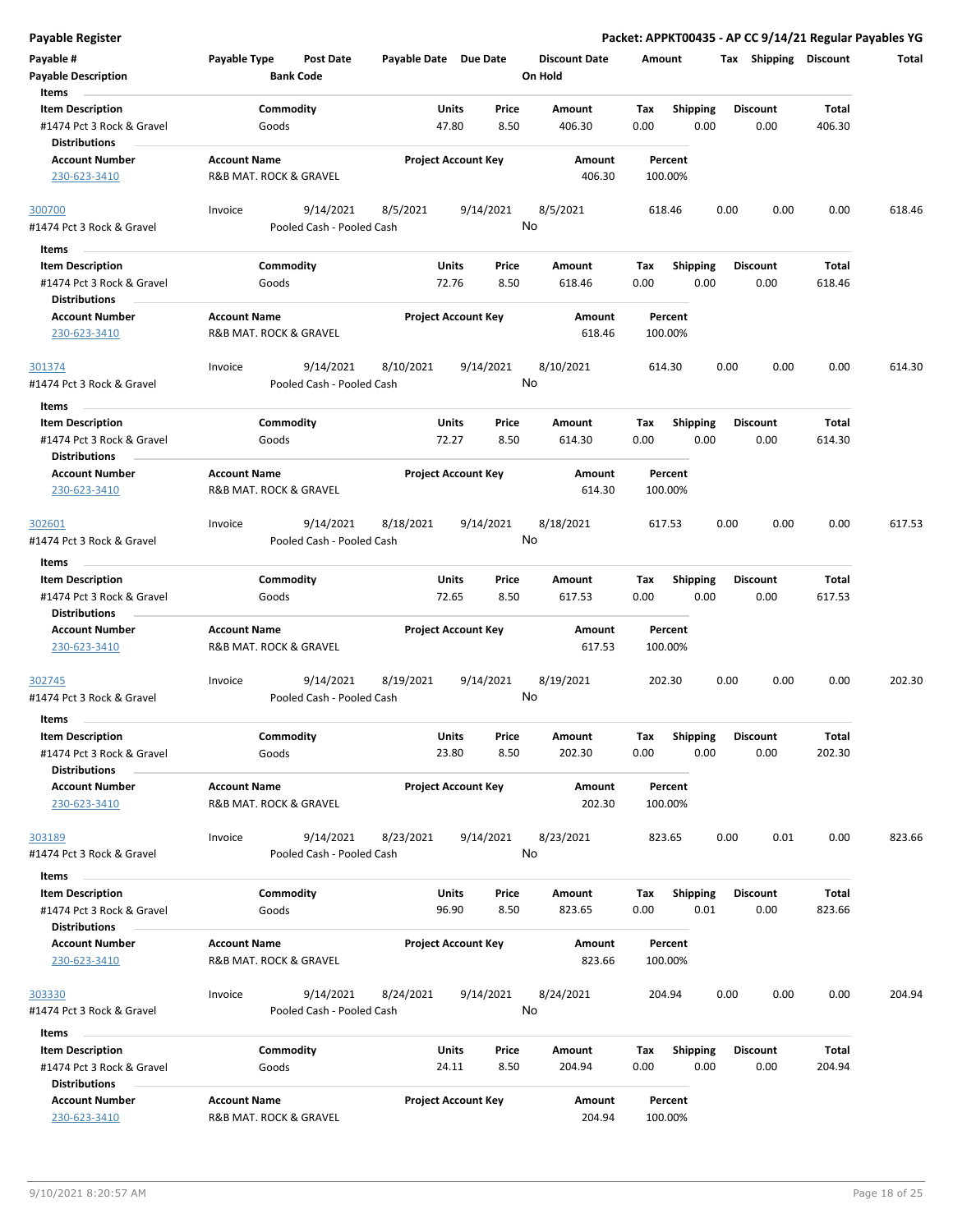| Payable Register                                                                           |                                                              |                        |                                        |                       |                            |               |                                 |             |                         |      |                         | Packet: APPKT00435 - AP CC 9/14/21 Regular Payables YG |          |
|--------------------------------------------------------------------------------------------|--------------------------------------------------------------|------------------------|----------------------------------------|-----------------------|----------------------------|---------------|---------------------------------|-------------|-------------------------|------|-------------------------|--------------------------------------------------------|----------|
| Payable #<br><b>Payable Description</b>                                                    | Payable Type                                                 | <b>Bank Code</b>       | <b>Post Date</b>                       | Payable Date Due Date |                            |               | <b>Discount Date</b><br>On Hold | Amount      |                         |      | Tax Shipping Discount   |                                                        | Total    |
| 303547                                                                                     | Invoice                                                      |                        | 9/14/2021                              | 8/25/2021             | 9/14/2021                  |               | 8/25/2021                       | 619.48      |                         | 0.00 | 0.01                    | 0.00                                                   | 619.49   |
| #1474 Pct 3 Rock & Gravel                                                                  |                                                              |                        | Pooled Cash - Pooled Cash              |                       |                            |               | No                              |             |                         |      |                         |                                                        |          |
| Items                                                                                      |                                                              |                        |                                        |                       |                            |               |                                 |             |                         |      |                         |                                                        |          |
| <b>Item Description</b><br>#1474 Pct 3 Rock & Gravel<br><b>Distributions</b>               |                                                              | Commodity<br>Goods     |                                        |                       | Units<br>72.88             | Price<br>8.50 | Amount<br>619.48                | Tax<br>0.00 | <b>Shipping</b><br>0.01 |      | <b>Discount</b><br>0.00 | Total<br>619.49                                        |          |
| <b>Account Number</b><br>230-623-3410                                                      | <b>Account Name</b><br>R&B MAT. ROCK & GRAVEL                |                        |                                        |                       | <b>Project Account Key</b> |               | Amount<br>619.49                | 100.00%     | Percent                 |      |                         |                                                        |          |
| 303779                                                                                     | Invoice                                                      |                        | 9/14/2021                              | 8/26/2021             | 9/14/2021                  |               | 8/26/2021                       | 615.06      |                         | 0.00 | 0.01                    | 0.00                                                   | 615.07   |
| #1474 Pct 3 Rock & Gravel                                                                  |                                                              |                        | Pooled Cash - Pooled Cash              |                       |                            |               | No                              |             |                         |      |                         |                                                        |          |
| Items                                                                                      |                                                              |                        |                                        |                       |                            |               |                                 |             |                         |      |                         |                                                        |          |
| <b>Item Description</b><br>#1474 Pct 3 Rock & Gravel<br><b>Distributions</b>               |                                                              | Commodity<br>Goods     |                                        |                       | Units<br>72.36             | Price<br>8.50 | Amount<br>615.06                | Tax<br>0.00 | <b>Shipping</b><br>0.01 |      | <b>Discount</b><br>0.00 | Total<br>615.07                                        |          |
| <b>Account Number</b><br>230-623-3410                                                      | <b>Account Name</b><br><b>R&amp;B MAT, ROCK &amp; GRAVEL</b> |                        |                                        |                       | <b>Project Account Key</b> |               | <b>Amount</b><br>615.07         | 100.00%     | Percent                 |      |                         |                                                        |          |
| Vendor: VEN02732 - Reese, Zakkary                                                          |                                                              |                        |                                        |                       |                            |               |                                 |             |                         |      | <b>Vendor Total:</b>    |                                                        | 84.00    |
| INV0003029                                                                                 | Invoice                                                      |                        | 9/14/2021                              | 9/9/2021              | 9/14/2021                  |               | 9/9/2021                        |             | 84.00                   | 0.00 | 0.00                    | 0.00                                                   | 84.00    |
| 8/30-9/7/21 transport meals                                                                |                                                              |                        | Pooled Cash - Pooled Cash              |                       |                            |               | No                              |             |                         |      |                         |                                                        |          |
| Items                                                                                      |                                                              |                        |                                        |                       |                            |               |                                 |             |                         |      |                         |                                                        |          |
| <b>Item Description</b><br>8/30-9/7/21 transport meals<br><b>Distributions</b>             |                                                              | Commodity<br>ΝA        |                                        |                       | Units<br>0.00              | Price<br>0.00 | Amount<br>84.00                 | Tax<br>0.00 | <b>Shipping</b><br>0.00 |      | <b>Discount</b><br>0.00 | Total<br>84.00                                         |          |
| <b>Account Number</b>                                                                      | <b>Account Name</b>                                          |                        |                                        |                       | <b>Project Account Key</b> |               | Amount                          |             | Percent                 |      |                         |                                                        |          |
| 100-560-4280                                                                               | PRISONER TRANSPORT                                           |                        |                                        |                       |                            |               | 84.00                           | 100.00%     |                         |      |                         |                                                        |          |
|                                                                                            |                                                              |                        |                                        |                       |                            |               |                                 |             |                         |      | <b>Vendor Total:</b>    |                                                        | 54.00    |
| <b>Vendor:</b> 00317 - RELIANCE FASTENERS OF DENISON                                       |                                                              |                        |                                        |                       |                            |               |                                 |             |                         |      |                         |                                                        |          |
| 138835<br>Pct 2 malleable wire rope clip                                                   | Invoice                                                      |                        | 9/14/2021<br>Pooled Cash - Pooled Cash | 8/27/2021             | 9/14/2021                  |               | 8/27/2021<br>No                 |             | 54.00                   | 0.00 | 0.00                    | 0.00                                                   | 54.00    |
| Items<br><b>Item Description</b>                                                           |                                                              | Commodity              |                                        |                       | Units                      | Price         | Amount                          | Tax         | <b>Shipping</b>         |      | <b>Discount</b>         | Total                                                  |          |
| Pct 2 malleable wire rope clip<br><b>Distributions</b>                                     |                                                              | Goods                  |                                        |                       | 12.00                      | 4.50          | 54.00                           | 0.00        | 0.00                    |      | 0.00                    | 54.00                                                  |          |
| <b>Account Number</b><br>220-622-3400                                                      | <b>Account Name</b><br><b>SHOP SUPPLIES</b>                  |                        |                                        |                       | <b>Project Account Key</b> |               | <b>Amount</b><br>54.00          | 100.00%     | Percent                 |      |                         |                                                        |          |
| <b>Vendor:</b> VEN02612 - Securitas Security Services USA, Inc.                            |                                                              |                        |                                        |                       |                            |               |                                 |             |                         |      | <b>Vendor Total:</b>    |                                                        | 4,477.24 |
| 10492398<br>Aug 2021 Courthouse security J Davidson                                        | Invoice                                                      |                        | 9/14/2021<br>Pooled Cash - Pooled Cash | 8/31/2021             | 9/14/2021                  |               | 8/31/2021<br>No                 | 4,477.24    |                         | 0.00 | 0.00                    | 0.00                                                   | 4,477.24 |
| Items                                                                                      |                                                              |                        |                                        |                       |                            |               |                                 |             |                         |      |                         |                                                        |          |
| <b>Item Description</b><br>Aug 2021 Courthouse security J Davidson<br><b>Distributions</b> |                                                              | Commodity<br><b>NA</b> |                                        |                       | Units<br>0.00              | Price<br>0.00 | Amount<br>4,477.24              | Tax<br>0.00 | <b>Shipping</b><br>0.00 |      | <b>Discount</b><br>0.00 | Total<br>4,477.24                                      |          |
| <b>Account Number</b><br>110-541-1070                                                      | <b>Account Name</b><br><b>SALARY PART-TIME</b>               |                        |                                        |                       | <b>Project Account Key</b> |               | Amount<br>4,477.24              | 100.00%     | Percent                 |      |                         |                                                        |          |
|                                                                                            |                                                              |                        |                                        |                       |                            |               |                                 |             |                         |      | <b>Vendor Total:</b>    |                                                        |          |
| <b>Vendor:</b> 00817 - SMITH, THOMAS SCOTT                                                 |                                                              |                        |                                        |                       |                            |               |                                 |             |                         |      | 0.00                    |                                                        | 4,147.65 |
| <b>INV0003004</b><br>50692 Salazar Co Ct@Law                                               | Invoice                                                      |                        | 9/14/2021<br>Pooled Cash - Pooled Cash | 8/25/2021             | 9/14/2021                  |               | 8/25/2021<br>No                 | 300.00      |                         | 0.00 |                         | 0.00                                                   | 300.00   |
| Items<br><b>Item Description</b>                                                           |                                                              | Commodity              |                                        |                       | Units                      | Price         | Amount                          | Tax         | <b>Shipping</b>         |      | <b>Discount</b>         | Total                                                  |          |
| 50692 Salazar Co Ct@Law                                                                    |                                                              | ΝA                     |                                        |                       | 0.00                       | 0.00          | 300.00                          | 0.00        | 0.00                    |      | 0.00                    | 300.00                                                 |          |
| <b>Distributions</b>                                                                       |                                                              |                        |                                        |                       |                            |               |                                 |             |                         |      |                         |                                                        |          |
| <b>Account Number</b><br>100-410-4240                                                      | <b>Account Name</b><br><b>INDIGENT ATTORNEY FEES</b>         |                        |                                        |                       | <b>Project Account Key</b> |               | Amount<br>300.00                | 100.00%     | Percent                 |      |                         |                                                        |          |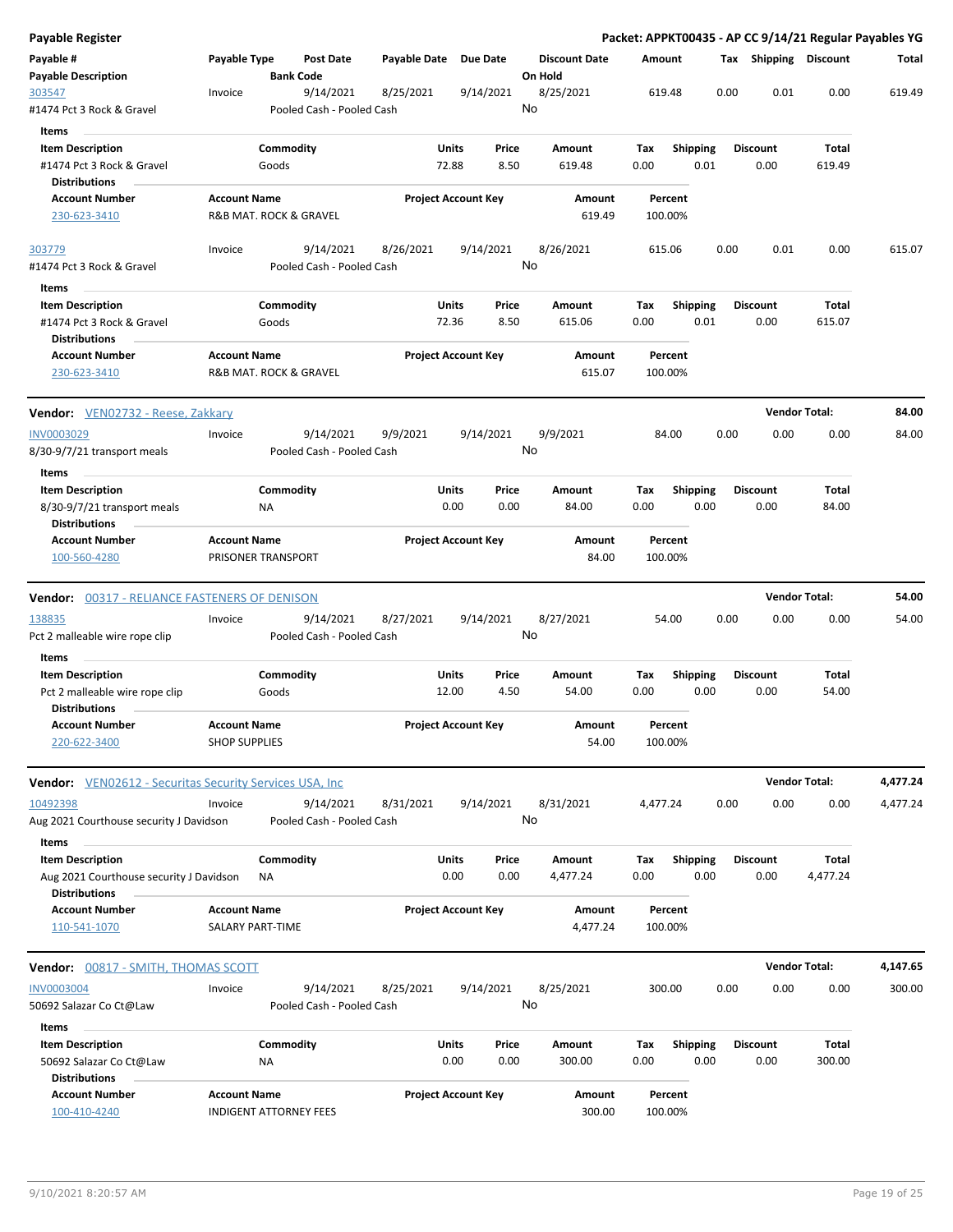| <b>Payable Register</b>                                                                      |                                             |                  |                                        |                       |                            |               |                                 |                    |                         |      |                         | Packet: APPKT00435 - AP CC 9/14/21 Regular Payables YG |          |
|----------------------------------------------------------------------------------------------|---------------------------------------------|------------------|----------------------------------------|-----------------------|----------------------------|---------------|---------------------------------|--------------------|-------------------------|------|-------------------------|--------------------------------------------------------|----------|
| Payable #<br><b>Payable Description</b>                                                      | Payable Type                                | <b>Bank Code</b> | <b>Post Date</b>                       | Payable Date Due Date |                            |               | <b>Discount Date</b><br>On Hold | Amount             |                         |      | Tax Shipping Discount   |                                                        | Total    |
| INV0003017<br>CR-21-45327 Garcia Dst Ct 5/26-8/25/21                                         | Invoice                                     |                  | 9/14/2021<br>Pooled Cash - Pooled Cash | 8/25/2021             | 9/14/2021                  |               | 8/25/2021<br>No                 | 2,702.60           |                         | 0.00 | 0.00                    | 0.00                                                   | 2,702.60 |
| Items                                                                                        |                                             |                  |                                        |                       |                            |               |                                 |                    |                         |      |                         |                                                        |          |
| <b>Item Description</b>                                                                      |                                             | Commodity        |                                        |                       | Units                      | Price         | Amount                          | Tax                | <b>Shipping</b>         |      | <b>Discount</b>         | Total                                                  |          |
| CR-21-45327 Garcia Dst Ct 5/26-8/25/21<br><b>Distributions</b>                               |                                             | NA               |                                        |                       | 0.00                       | 0.00          | 2,702.60                        | 0.00               | 0.00                    |      | 0.00                    | 2,702.60                                               |          |
| <b>Account Number</b><br>100-435-4370                                                        | <b>Account Name</b><br><b>ATTORNEY FEES</b> |                  |                                        |                       | <b>Project Account Key</b> |               | Amount<br>2,702.60              | Percent<br>100.00% |                         |      |                         |                                                        |          |
| INV0003018                                                                                   | Invoice                                     |                  | 9/14/2021                              | 8/28/2021             | 9/14/2021                  |               | 8/28/2021                       | 1,145.05           |                         | 0.00 | 0.00                    | 0.00                                                   | 1,145.05 |
| CR-21-27990 Anthamatten Dst Ct 3/19-8/28/21  Pooled Cash - Pooled Cash                       |                                             |                  |                                        |                       |                            |               | No                              |                    |                         |      |                         |                                                        |          |
| Items                                                                                        |                                             |                  |                                        |                       |                            |               |                                 |                    |                         |      |                         |                                                        |          |
| <b>Item Description</b><br>CR-21-27990 Anthamatten Dst Ct 3/19-8/ NA<br><b>Distributions</b> |                                             | Commodity        |                                        |                       | Units<br>0.00              | Price<br>0.00 | Amount<br>1,145.05              | Tax<br>0.00        | <b>Shipping</b><br>0.00 |      | <b>Discount</b><br>0.00 | Total<br>1,145.05                                      |          |
| <b>Account Number</b><br>100-435-4370                                                        | <b>Account Name</b><br><b>ATTORNEY FEES</b> |                  |                                        |                       | <b>Project Account Key</b> |               | Amount<br>1,145.05              | Percent<br>100.00% |                         |      |                         |                                                        |          |
| <b>Vendor:</b> 00018 - SOUTHWEST FANNIN S.U.D.                                               |                                             |                  |                                        |                       |                            |               |                                 |                    |                         |      |                         | <b>Vendor Total:</b>                                   | 19.10    |
| <b>INV0003001</b>                                                                            | Invoice                                     |                  | 9/14/2021                              | 8/23/2021             | 9/14/2021                  |               | 8/23/2021                       | 19.10              |                         | 0.00 | 0.00                    | 0.00                                                   | 19.10    |
| Pct 1 water 7/12-8/12/21                                                                     |                                             |                  | Pooled Cash - Pooled Cash              |                       |                            |               | No                              |                    |                         |      |                         |                                                        |          |
| Items                                                                                        |                                             |                  |                                        |                       |                            |               |                                 |                    |                         |      |                         |                                                        |          |
| <b>Item Description</b><br>Pct 1 water 7/12-8/12/21                                          |                                             | Commodity<br>ΝA  |                                        |                       | Units<br>0.00              | Price<br>0.00 | Amount<br>19.10                 | Tax<br>0.00        | <b>Shipping</b><br>0.00 |      | <b>Discount</b><br>0.00 | Total<br>19.10                                         |          |
| <b>Distributions</b>                                                                         |                                             |                  |                                        |                       |                            |               |                                 |                    |                         |      |                         |                                                        |          |
| <b>Account Number</b><br>210-621-4420                                                        | <b>Account Name</b><br>UTILITY WATER        |                  |                                        |                       | <b>Project Account Key</b> |               | Amount<br>19.10                 | Percent<br>100.00% |                         |      |                         |                                                        |          |
| Vendor: 00520 - SUNBELT RENTALS, INC                                                         |                                             |                  |                                        |                       |                            |               |                                 |                    |                         |      |                         | <b>Vendor Total:</b>                                   | 99.00    |
| 116488575-0002<br>Courthouse manlift rental -final thru 8/23/21                              | Invoice                                     |                  | 9/14/2021<br>Pooled Cash - Pooled Cash | 8/30/2021             | 9/14/2021                  |               | 8/30/2021<br>No                 | 99.00              |                         | 0.00 | 0.00                    | 0.00                                                   | 99.00    |
| Items                                                                                        |                                             |                  |                                        |                       |                            |               |                                 |                    |                         |      |                         |                                                        |          |
| <b>Item Description</b>                                                                      |                                             | Commodity        |                                        |                       | Units                      | Price         | Amount                          | Tax                | <b>Shipping</b>         |      | <b>Discount</b>         | Total                                                  |          |
| Courthouse manlift rental -final thru 8/23 Service<br><b>Distributions</b>                   |                                             |                  |                                        |                       | 0.00                       | 0.00          | 99.00                           | 0.00               | 0.00                    |      | 0.00                    | 99.00                                                  |          |
| <b>Account Number</b><br>690-669-1650                                                        | <b>Account Name</b><br><b>CONSTRUCTION</b>  |                  |                                        |                       | <b>Project Account Key</b> |               | Amount<br>99.00                 | Percent<br>100.00% |                         |      |                         |                                                        |          |
| <b>Vendor: 00627 - THE FANNIN COUNTY LEADER</b>                                              |                                             |                  |                                        |                       |                            |               |                                 |                    |                         |      |                         | <b>Vendor Total:</b>                                   | 731.98   |
| <b>INV0003000</b><br>Aug 2021 bids/notices                                                   | Invoice                                     |                  | 9/14/2021<br>Pooled Cash - Pooled Cash | 8/31/2021             | 9/14/2021                  |               | 8/31/2021<br>No                 | 731.98             |                         | 0.00 | 0.00                    | 0.00                                                   | 731.98   |
| Items                                                                                        |                                             | Commodity        |                                        |                       | Units                      | Price         |                                 |                    |                         |      |                         | Total                                                  |          |
| <b>Item Description</b><br>Aug 2021 bids/notices                                             |                                             | ΝA               |                                        |                       | 0.00                       | 0.00          | Amount<br>731.98                | Tax<br>0.00        | <b>Shipping</b><br>0.00 |      | <b>Discount</b><br>0.00 | 731.98                                                 |          |
| <b>Distributions</b>                                                                         |                                             |                  |                                        |                       |                            |               |                                 |                    |                         |      |                         |                                                        |          |
| <b>Account Number</b>                                                                        | <b>Account Name</b>                         |                  |                                        |                       | <b>Project Account Key</b> |               | Amount                          | Percent            |                         |      |                         |                                                        |          |
| 100-560-4300                                                                                 | <b>BIDS AND NOTICES</b>                     |                  |                                        |                       |                            |               | 86.69                           | 11.84%             |                         |      |                         |                                                        |          |
| 100-409-4300                                                                                 | <b>BIDS &amp; NOTICES</b>                   |                  |                                        |                       |                            |               | 645.29                          | 88.16%             |                         |      |                         |                                                        |          |
|                                                                                              |                                             |                  |                                        |                       |                            |               |                                 |                    |                         |      |                         | <b>Vendor Total:</b>                                   | 372.37   |
| 844991599                                                                                    | Invoice                                     |                  | 9/14/2021                              | 9/1/2021              | 9/14/2021                  |               | 9/1/2021                        | 372.37             |                         | 0.00 | 0.00                    | 0.00                                                   | 372.37   |
| DA online subscription Aug 2021                                                              |                                             |                  | Pooled Cash - Pooled Cash              |                       |                            |               | No                              |                    |                         |      |                         |                                                        |          |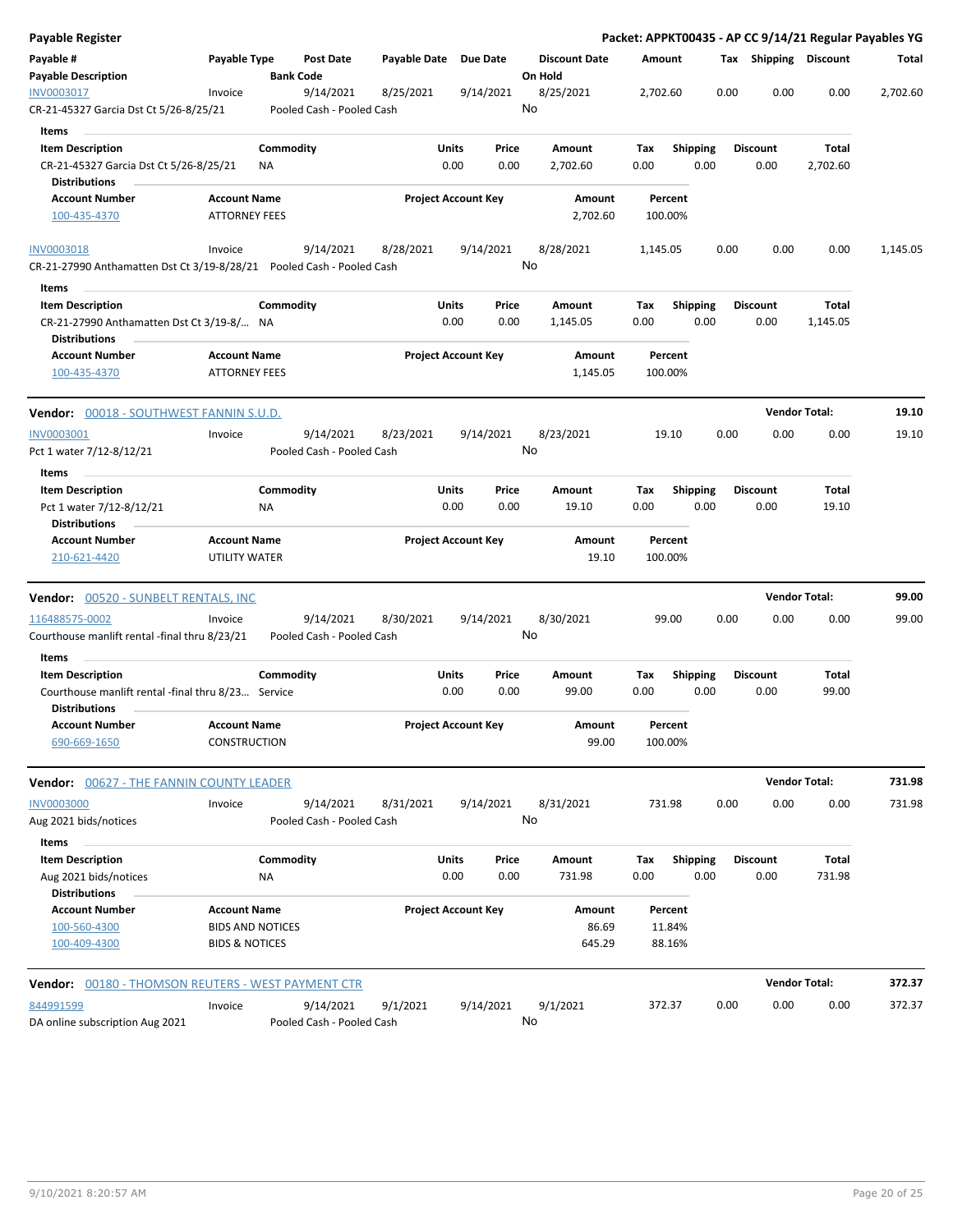| <b>Payable Register</b>                                                                      |                                                       |                        |                                        |                       |                   |                            |                |                                 |             |                    |      |      |                         |                            | Packet: APPKT00435 - AP CC 9/14/21 Regular Payables YG |
|----------------------------------------------------------------------------------------------|-------------------------------------------------------|------------------------|----------------------------------------|-----------------------|-------------------|----------------------------|----------------|---------------------------------|-------------|--------------------|------|------|-------------------------|----------------------------|--------------------------------------------------------|
| Payable #<br><b>Payable Description</b>                                                      | Payable Type                                          |                        | Post Date<br><b>Bank Code</b>          | Payable Date Due Date |                   |                            |                | <b>Discount Date</b><br>On Hold | Amount      |                    |      |      |                         | Tax Shipping Discount      | Total                                                  |
| Items                                                                                        |                                                       |                        |                                        |                       |                   |                            |                |                                 |             |                    |      |      |                         |                            |                                                        |
| <b>Item Description</b><br>DA online subscription Aug 2021<br><b>Distributions</b>           |                                                       | Commodity<br><b>NA</b> |                                        |                       | Units<br>0.00     |                            | Price<br>0.00  | Amount<br>372.37                | Tax<br>0.00 | <b>Shipping</b>    | 0.00 |      | <b>Discount</b><br>0.00 | Total<br>372.37            |                                                        |
| <b>Account Number</b>                                                                        | <b>Account Name</b>                                   |                        |                                        |                       |                   | <b>Project Account Key</b> |                | Amount                          |             | Percent            |      |      |                         |                            |                                                        |
| 100-475-5910                                                                                 | <b>ONLINE RESEARCH</b>                                |                        |                                        |                       |                   |                            |                | 372.37                          |             | 100.00%            |      |      |                         |                            |                                                        |
| Vendor: 00539 - U.S. BANK CORPORATE TRUST                                                    |                                                       |                        |                                        |                       |                   |                            |                |                                 |             |                    |      |      |                         | <b>Vendor Total:</b>       | 181,021.11                                             |
| <b>FAN210803FCMJ</b><br>Aug 2021 Main jail housing                                           | Invoice                                               |                        | 9/14/2021<br>Pooled Cash - Pooled Cash | 9/1/2021              |                   | 9/14/2021                  | No             | 9/1/2021                        | 51,836.99   |                    |      | 0.00 | 0.00                    | 0.00                       | 51,836.99                                              |
| Items                                                                                        |                                                       |                        |                                        |                       |                   |                            |                |                                 |             |                    |      |      |                         |                            |                                                        |
| <b>Item Description</b><br>Aug 2021 Main jail housing<br><b>Distributions</b>                |                                                       | Commodity<br>Goods     |                                        |                       | Units<br>8.00     |                            | Price<br>25.00 | Amount<br>200.00                | Tax<br>0.00 | <b>Shipping</b>    | 0.00 |      | <b>Discount</b><br>0.00 | Total<br>200.00            |                                                        |
| <b>Account Number</b><br>100-565-3800                                                        | <b>Account Name</b><br>PRISONER HOUSING               |                        |                                        |                       |                   | <b>Project Account Key</b> |                | Amount<br>200.00                |             | Percent<br>100.00% |      |      |                         |                            |                                                        |
| Items                                                                                        |                                                       |                        |                                        |                       |                   |                            |                |                                 |             |                    |      |      |                         |                            |                                                        |
| <b>Item Description</b><br>Aug 2021 Main jail housing                                        |                                                       | Commodity<br>Goods     |                                        |                       | Units<br>983.00   |                            | Price<br>52.53 | Amount<br>51,636.99             | Tax<br>0.00 | Shipping           | 0.00 |      | <b>Discount</b><br>0.00 | <b>Total</b><br>51,636.99  |                                                        |
| <b>Distributions</b><br><b>Account Number</b><br>100-565-3800                                | <b>Account Name</b><br>PRISONER HOUSING               |                        |                                        |                       |                   | <b>Project Account Key</b> |                | Amount<br>51,636.99             |             | Percent<br>100.00% |      |      |                         |                            |                                                        |
|                                                                                              |                                                       |                        |                                        |                       |                   |                            |                |                                 |             |                    |      |      |                         |                            |                                                        |
| FAN210804FCSA                                                                                | Invoice                                               |                        | 9/14/2021                              | 9/1/2021              |                   | 9/14/2021                  |                | 9/1/2021                        | 128,803.56  |                    |      | 0.00 | 0.00                    | 0.00                       | 128,803.56                                             |
| Aug 2021 S Annex housing                                                                     |                                                       |                        | Pooled Cash - Pooled Cash              |                       |                   |                            | No             |                                 |             |                    |      |      |                         |                            |                                                        |
| Items                                                                                        |                                                       |                        |                                        |                       |                   |                            |                |                                 |             |                    |      |      |                         |                            |                                                        |
| <b>Item Description</b><br>Aug 2021 S Annex housing<br><b>Distributions</b>                  |                                                       | Commodity<br>Goods     |                                        |                       | Units<br>2,452.00 |                            | Price<br>52.53 | Amount<br>128,803.56            | Tax<br>0.00 | Shipping           | 0.00 |      | <b>Discount</b><br>0.00 | <b>Total</b><br>128,803.56 |                                                        |
| <b>Account Number</b><br>100-565-3800                                                        | <b>Account Name</b><br>PRISONER HOUSING               |                        |                                        |                       |                   | <b>Project Account Key</b> |                | Amount<br>128,803.56            |             | Percent<br>100.00% |      |      |                         |                            |                                                        |
| <b>FAN210814 FCMT</b><br>Aug 2021 Medical transport                                          | Invoice                                               |                        | 9/14/2021<br>Pooled Cash - Pooled Cash | 9/3/2021              |                   | 9/14/2021                  | No             | 9/3/2021                        |             | 240.00             |      | 0.00 | 0.00                    | 0.00                       | 240.00                                                 |
| Items                                                                                        |                                                       |                        |                                        |                       |                   |                            |                |                                 |             |                    |      |      |                         |                            |                                                        |
| <b>Item Description</b>                                                                      |                                                       | Commodity              |                                        |                       | Units             |                            | Price          | Amount                          | Тах         | <b>Shipping</b>    |      |      | <b>Discount</b>         | Total                      |                                                        |
| Aug 2021 Medical transport<br><b>Distributions</b>                                           |                                                       | Goods                  |                                        |                       | 16.00             |                            | 15.00          | 240.00                          | 0.00        |                    | 0.00 |      | 0.00                    | 240.00                     |                                                        |
| <b>Account Number</b><br>100-565-4000                                                        | <b>Account Name</b>                                   |                        | PRISONER TRANSPORT/GUARD               |                       |                   | <b>Project Account Key</b> |                | Amount<br>240.00                |             | Percent<br>100.00% |      |      |                         |                            |                                                        |
| <b>FAN210815FCGT</b><br>Aug 2021 guard hours                                                 | Invoice                                               |                        | 9/14/2021<br>Pooled Cash - Pooled Cash | 9/3/2021              |                   | 9/14/2021                  | No             | 9/3/2021                        |             | 140.56             |      | 0.00 | 0.00                    | 0.00                       | 140.56                                                 |
| Items                                                                                        |                                                       |                        |                                        |                       |                   |                            |                |                                 |             |                    |      |      |                         |                            |                                                        |
| <b>Item Description</b><br>Aug 2021 guard hours<br><b>Distributions</b>                      |                                                       | Commodity<br>Goods     |                                        |                       | Units<br>251.00   |                            | Price<br>0.56  | Amount<br>140.56                | Tax<br>0.00 | <b>Shipping</b>    | 0.00 |      | <b>Discount</b><br>0.00 | Total<br>140.56            |                                                        |
| <b>Account Number</b>                                                                        | <b>Account Name</b>                                   |                        |                                        |                       |                   | <b>Project Account Key</b> |                | Amount                          |             | Percent            |      |      |                         |                            |                                                        |
| 100-565-4000                                                                                 |                                                       |                        | PRISONER TRANSPORT/GUARD               |                       |                   |                            |                | 140.56                          |             | 100.00%            |      |      |                         |                            |                                                        |
| Vendor: 00699 - UNITED AG & TURF                                                             |                                                       |                        |                                        |                       |                   |                            |                |                                 |             |                    |      |      |                         | <b>Vendor Total:</b>       | 1,193.83                                               |
| 11666606<br>#836706 Pct 2 JD 6310 - hydraulics repair                                        | Invoice                                               |                        | 9/14/2021<br>Pooled Cash - Pooled Cash | 8/30/2021             |                   | 9/14/2021                  | No             | 8/30/2021                       | 1,193.83    |                    |      | 0.00 | 0.00                    | 0.00                       | 1,193.83                                               |
| Items                                                                                        |                                                       |                        |                                        |                       |                   |                            |                |                                 |             |                    |      |      |                         |                            |                                                        |
| <b>Item Description</b><br>#836706 Pct 2 JD 6310 - hydraulics repair<br><b>Distributions</b> |                                                       | Commodity<br>NA        |                                        |                       | Units<br>0.00     |                            | Price<br>0.00  | Amount<br>1,193.83              | Tax<br>0.00 | <b>Shipping</b>    | 0.00 |      | <b>Discount</b><br>0.00 | Total<br>1,193.83          |                                                        |
| <b>Account Number</b><br>220-622-4580                                                        | <b>Account Name</b><br><b>R&amp;M MACHINERY PARTS</b> |                        |                                        |                       |                   | <b>Project Account Key</b> |                | Amount<br>1,193.83              |             | Percent<br>100.00% |      |      |                         |                            |                                                        |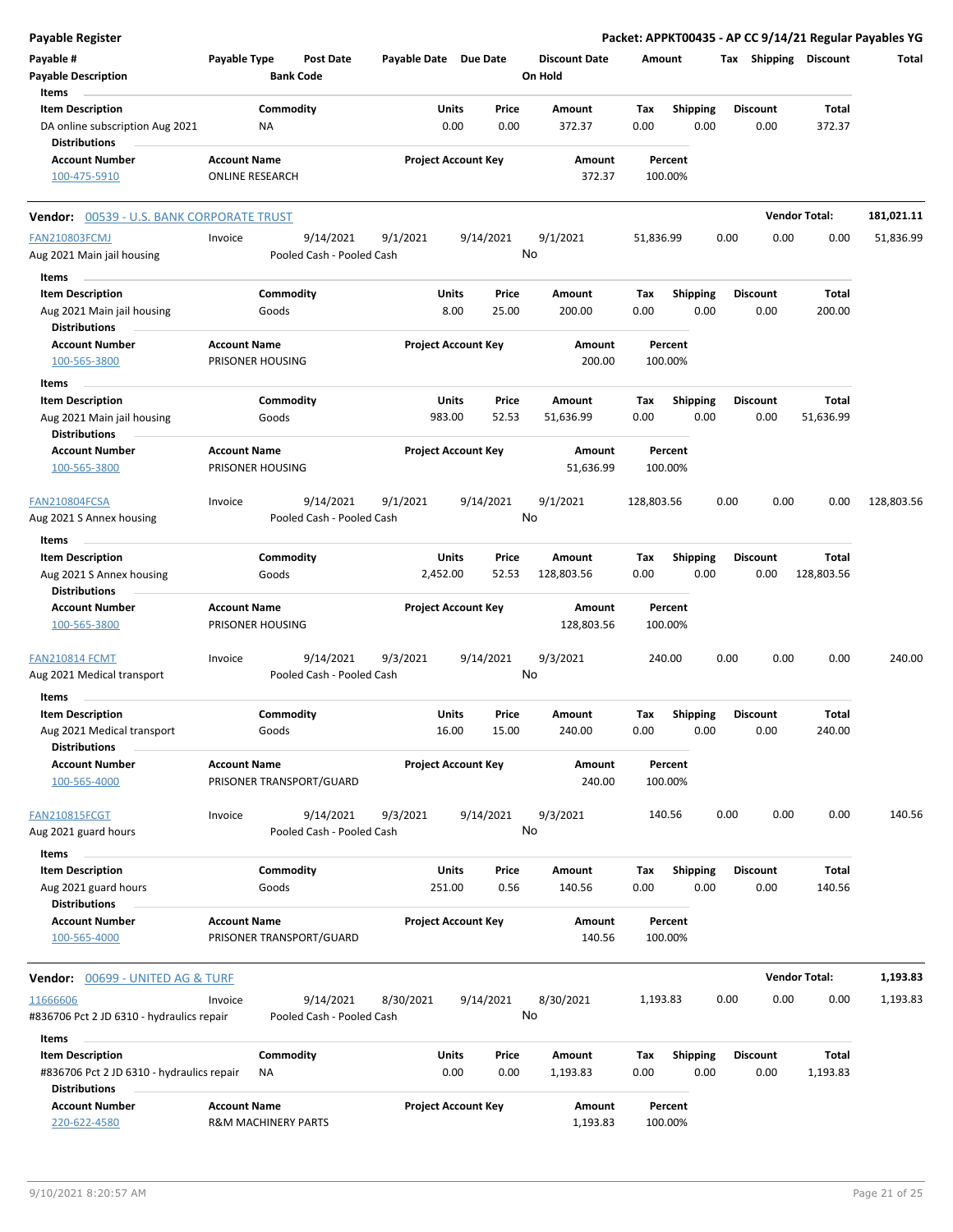| Payable Register                                                                            |                                            |                        |                           |                       |                            |               |                      |             |                         | Packet: APPKT00435 - AP CC 9/14/21 Regular Payables YG |                         |                   |          |
|---------------------------------------------------------------------------------------------|--------------------------------------------|------------------------|---------------------------|-----------------------|----------------------------|---------------|----------------------|-------------|-------------------------|--------------------------------------------------------|-------------------------|-------------------|----------|
| Payable #                                                                                   | Payable Type                               |                        | Post Date                 | Payable Date Due Date |                            |               | <b>Discount Date</b> | Amount      |                         |                                                        | Tax Shipping Discount   |                   | Total    |
| <b>Payable Description</b>                                                                  |                                            |                        | <b>Bank Code</b>          |                       |                            |               | On Hold              |             |                         |                                                        |                         |                   |          |
| Vendor: 00521 - UPRIGHT INDUSTRIAL GROUP, INC                                               |                                            |                        |                           |                       |                            |               |                      |             |                         |                                                        | <b>Vendor Total:</b>    |                   | 2,000.00 |
| 3641                                                                                        | Invoice                                    |                        | 9/14/2021                 | 7/8/2021              |                            | 9/14/2021     | 7/8/2021             | 1,000.00    |                         | 0.00                                                   | 0.00                    | 0.00              | 1,000.00 |
| Courthouse scaffolding rental 6/11-7/8/21                                                   |                                            |                        | Pooled Cash - Pooled Cash |                       |                            |               | No                   |             |                         |                                                        |                         |                   |          |
| Items                                                                                       |                                            |                        |                           |                       |                            |               |                      |             |                         |                                                        |                         |                   |          |
| <b>Item Description</b>                                                                     |                                            | Commodity              |                           |                       | <b>Units</b>               | Price         | Amount               | Tax         | Shipping                |                                                        | <b>Discount</b>         | <b>Total</b>      |          |
| Courthouse scaffolding rental 6/11-7/8/21 NA<br><b>Distributions</b>                        |                                            |                        |                           |                       | 0.00                       | 0.00          | 1,000.00             | 0.00        | 0.00                    |                                                        | 0.00                    | 1,000.00          |          |
| <b>Account Number</b>                                                                       | <b>Account Name</b>                        |                        |                           |                       | <b>Project Account Key</b> |               | Amount               |             | Percent                 |                                                        |                         |                   |          |
| 690-669-1650                                                                                | <b>CONSTRUCTION</b>                        |                        |                           |                       |                            |               | 1,000.00             |             | 100.00%                 |                                                        |                         |                   |          |
| 3773                                                                                        | Invoice                                    |                        | 9/14/2021                 | 9/2/2021              |                            | 9/14/2021     | 9/2/2021             | 1,000.00    |                         | 0.00                                                   | 0.00                    | 0.00              | 1,000.00 |
| Courthouse scaffolding rental 8/6-9/2/21                                                    |                                            |                        | Pooled Cash - Pooled Cash |                       |                            |               | No                   |             |                         |                                                        |                         |                   |          |
| <b>Items</b>                                                                                |                                            |                        |                           |                       |                            |               |                      |             |                         |                                                        |                         |                   |          |
| <b>Item Description</b><br>Courthouse scaffolding rental 8/6-9/2/21<br><b>Distributions</b> |                                            | Commodity<br><b>NA</b> |                           |                       | Units<br>0.00              | Price<br>0.00 | Amount<br>1,000.00   | Tax<br>0.00 | <b>Shipping</b><br>0.00 |                                                        | <b>Discount</b><br>0.00 | Total<br>1,000.00 |          |
| <b>Account Number</b><br>690-669-1650                                                       | <b>Account Name</b><br><b>CONSTRUCTION</b> |                        |                           |                       | <b>Project Account Key</b> |               | Amount<br>1,000.00   |             | Percent<br>100.00%      |                                                        |                         |                   |          |
| Vendor: 00104 - WEX BANK                                                                    |                                            |                        |                           |                       |                            |               |                      |             |                         |                                                        | <b>Vendor Total:</b>    |                   | 346.64   |
| 73747590                                                                                    | Invoice                                    |                        | 9/14/2021                 | 8/31/2021             |                            | 9/14/2021     | 8/31/2021            |             | 346.64                  | 0.00                                                   | 0.00                    | 0.00              | 346.64   |
| Sheriff auto/transport gas Aug 2021                                                         |                                            |                        | Pooled Cash - Pooled Cash |                       |                            |               | No                   |             |                         |                                                        |                         |                   |          |
| Items                                                                                       |                                            |                        |                           |                       |                            |               |                      |             |                         |                                                        |                         |                   |          |
| <b>Item Description</b>                                                                     |                                            | Commodity              |                           |                       | <b>Units</b>               | Price         | Amount               | Tax         | Shipping                |                                                        | Discount                | <b>Total</b>      |          |
| Sheriff auto/transport gas Aug 2021<br><b>Distributions</b>                                 |                                            | <b>NA</b>              |                           |                       | 0.00                       | 0.00          | 346.64               | 0.00        | 0.00                    |                                                        | 0.00                    | 346.64            |          |
| <b>Account Number</b>                                                                       | <b>Account Name</b>                        |                        |                           |                       | <b>Project Account Key</b> |               | Amount               |             | Percent                 |                                                        |                         |                   |          |
| 100-560-3300                                                                                | AUTO EXPENSE GAS & OIL                     |                        |                           |                       |                            |               | 124.77               |             | 35.99%                  |                                                        |                         |                   |          |
| 100-560-4280                                                                                | PRISONER TRANSPORT                         |                        |                           |                       |                            |               | 221.87               |             | 64.01%                  |                                                        |                         |                   |          |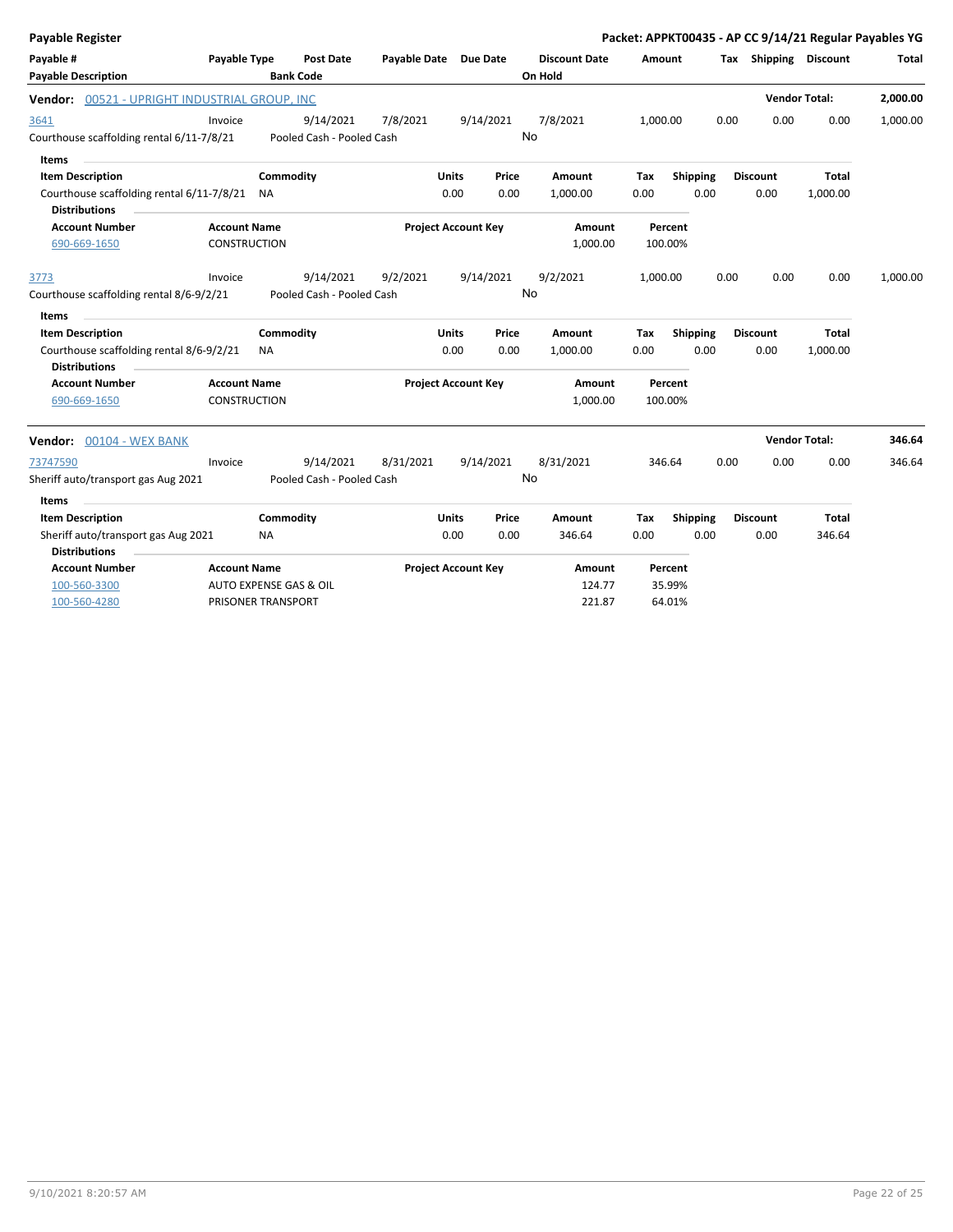# Payable Summary

| Type        | Count               | Gross        | Tax  | <b>Shipping</b> | <b>Discount</b> | Total        | <b>Manual Payment</b> | <b>Balance</b> |
|-------------|---------------------|--------------|------|-----------------|-----------------|--------------|-----------------------|----------------|
| Credit Memo |                     | $-19.493.05$ | 0.00 | 0.00            | 0.00            | $-19.493.05$ | 0.00                  | $-19,493.05$   |
| Invoice     | 116                 | 319.447.90   | 0.00 | 0.06            | 0.00            | 319.447.96   | 0.00                  | 319,447.96     |
|             | <b>Grand Total:</b> | 299.954.85   | 0.00 | 0.06            | 0.00            | 299.954.91   | 0.00                  | 299.954.91     |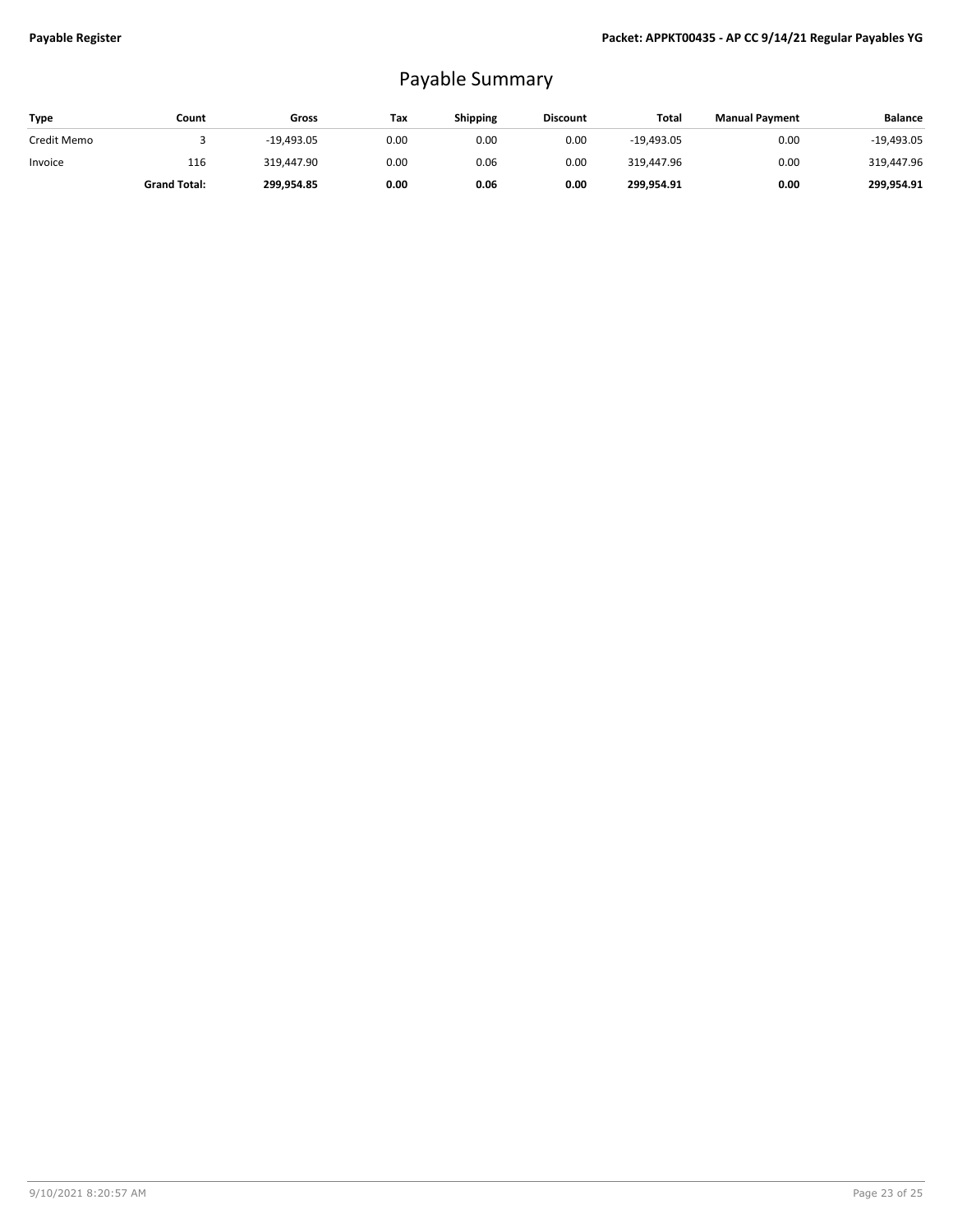## **Account Summary**

| <b>Account</b> | Name                             |        | Amount     |
|----------------|----------------------------------|--------|------------|
| 100-400-4270   | OUT OF COUNTY TRAVEL/TRAINING    |        | 1,288.84   |
| 100-403-4270   | OUT OF COUNTY TRAVEL/TRAINING    |        | 954.04     |
| 100-404-4270   | ELECTION TRAVEL/TRAINING         |        | 926.04     |
| 100-409-4080   | COUNTY WELLNESS PROGRAM          |        | 375.00     |
| 100-409-4300   | <b>BIDS &amp; NOTICES</b>        |        | 645.29     |
| 100-410-3150   | <b>COPIER RENTAL</b>             |        | 97.72      |
| 100-410-4240   | <b>INDIGENT ATTORNEY FEES</b>    |        | 1,500.00   |
| 100-435-4360   | ATTORNEY FEES- CPS CASES         |        | 2,993.00   |
| 100-435-4370   | <b>ATTORNEY FEES</b>             |        | 4,877.65   |
| 100-475-3150   | <b>COPIER EXPENSE</b>            |        | 101.52     |
| 100-475-4270   | OUT OF COUNTY TRAVEL/TRAINING    |        | 499.20     |
| 100-475-5910   | <b>ONLINE RESEARCH</b>           |        | 372.37     |
| 100-495-4270   | OUT OF COUNTY TRAVEL/TRAINING    |        | 691.76     |
| 100-499-3150   | <b>COPIER EXPENSE</b>            |        | 89.75      |
| 100-499-4270   | OUT OF COUNTY TRAVEL/TRAINING    |        | 648.00     |
| 100-503-5740   | COMPUTER/WEB SOFTWARE            |        | 600.00     |
| 100-510-3150   | <b>COPIER RENTAL</b>             |        | 314.27     |
| 100-511-4501   | PEST CONTROL                     |        | 67.00      |
| 100-513-3150   | <b>COPIER RENTAL</b>             |        | 97.72      |
| 100-513-4501   | PEST CONTROL                     |        | 95.00      |
| 100-518-4501   | PEST CONTROL                     |        | 90.00      |
| 100-518-4700   | OFFICE SPACE LEASE               |        | 2,350.00   |
| 100-551-5910   | <b>ONLINE RESEARCH</b>           |        | 50.00      |
| 100-560-3110   | <b>POSTAGE</b>                   |        | 7.85       |
| 100-560-3300   | AUTO EXPENSE GAS & OIL           |        | 6,937.50   |
| 100-560-4280   | PRISONER TRANSPORT               |        | 305.87     |
| 100-560-4300   | <b>BIDS AND NOTICES</b>          |        | 86.69      |
| 100-560-4501   | PEST CONTROL                     |        | 80.00      |
| 100-560-4540   | R & M AUTOMOBILES                |        | 392.50     |
| 100-565-3800   | PRISONER HOUSING                 |        | 180,640.55 |
| 100-565-4000   | PRISONER TRANSPORT/GUARD         |        | 380.56     |
| 100-573-4811   | <b>FUNDING CSCD</b>              |        | 3,803.00   |
| 100-575-3150   | <b>COPIER RENTAL</b>             |        | 24.43      |
| 100-590-3150   | <b>COPIER RENTAL</b>             |        | 73.29      |
| 100-591-4540   | R&M AUTO                         |        | 2,518.30   |
| 100-640-4110   | FANNIN CO. WELFARE BOARD         |        | 1,000.00   |
| 100-640-4170   | OPEN ARMS SHELTER                |        | 1,000.00   |
| 100-641-1020   | SALARY APPOINTED OFFICIAL        |        | 200.00     |
| 100-665-3150   | <b>COPIER RENTAL</b>             |        | 89.75      |
| 100-665-4280   | IN/OUT CO.TRAVEL/TRAINING-F.C.S. |        | 461.44     |
| 100-665-4290   | IN/OUT CO.TRAVEL/TRAINING-4-H    |        | 206.79     |
|                |                                  | Total: | 217,932.69 |
| Account        | Name                             |        | Amount     |
| 110-541-1070   | SALARY PART-TIME                 |        | 4,477.24   |
|                |                                  | Total: | 4,477.24   |
|                |                                  |        |            |

| Account      | Name                                   |        | Amount   |
|--------------|----------------------------------------|--------|----------|
| 210-621-3410 | <b>R&amp;B MAT. ROCK &amp; GRAVEL</b>  |        | 4,599.34 |
| 210-621-4420 | UTILITY WATER                          |        | 19.10    |
| 210-621-4430 | <b>TRASH PICKUP</b>                    |        | 70.00    |
| 210-621-4570 | <b>R&amp;M MACHINERY GAS &amp; OIL</b> |        | 3,042.10 |
| 210-621-4580 | <b>R&amp;M MACHINERY PARTS</b>         |        | 1,067.59 |
| 210-621-4590 | <b>R&amp;M MACH. TIRES &amp; TUBES</b> |        | 15.00    |
|              |                                        | Total: | 8.813.13 |